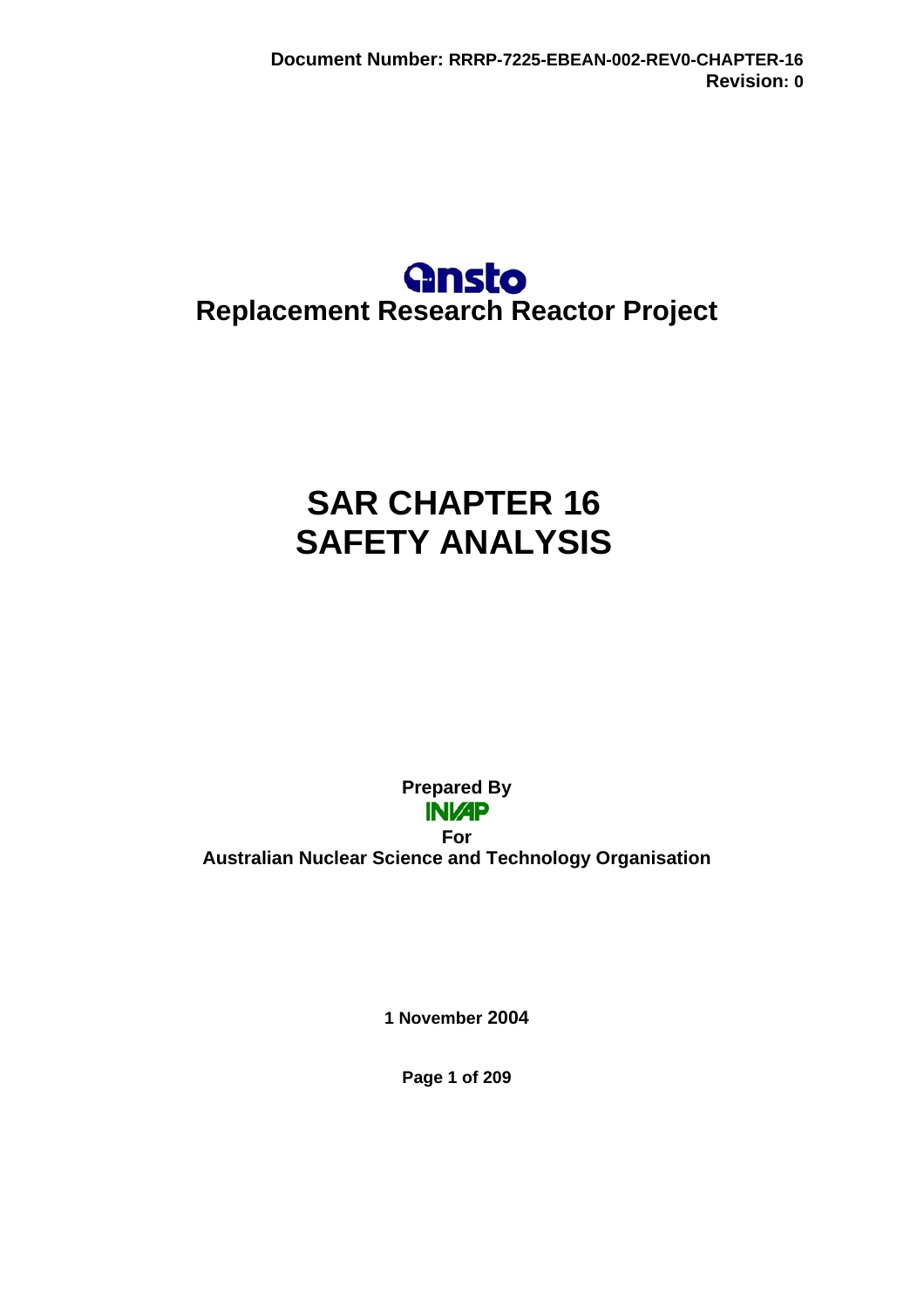|                                    | <b>ANSTO</b>                                                               | Document N°: RRRP-7225-EBEAN-002-Rev0 -<br><b>CHAPTER-16</b><br>Revision: 0 |                                          |           |  |
|------------------------------------|----------------------------------------------------------------------------|-----------------------------------------------------------------------------|------------------------------------------|-----------|--|
| <b>Replacement Reactor Project</b> |                                                                            |                                                                             | Document Title: SAR - CHAPTER 16, Safety |           |  |
|                                    |                                                                            | Analysis                                                                    |                                          |           |  |
| <b>REVISION SHEET</b>              |                                                                            | Ref No:                                                                     |                                          |           |  |
|                                    |                                                                            | Print name, date and sign or initial                                        |                                          |           |  |
| Revision                           | <b>Description of Revision</b>                                             | Prepared                                                                    | Checked/<br>Reviewed                     | Approved  |  |
| $\pmb{0}$                          | Original issue for public release                                          | GJS                                                                         | MS                                       | <b>GW</b> |  |
|                                    |                                                                            |                                                                             | <b>KWH</b>                               |           |  |
|                                    |                                                                            |                                                                             |                                          |           |  |
|                                    |                                                                            |                                                                             |                                          |           |  |
|                                    |                                                                            |                                                                             |                                          |           |  |
| Notes:                             | Revision must be verified in accordance with the Quality Plan for the job. |                                                                             |                                          |           |  |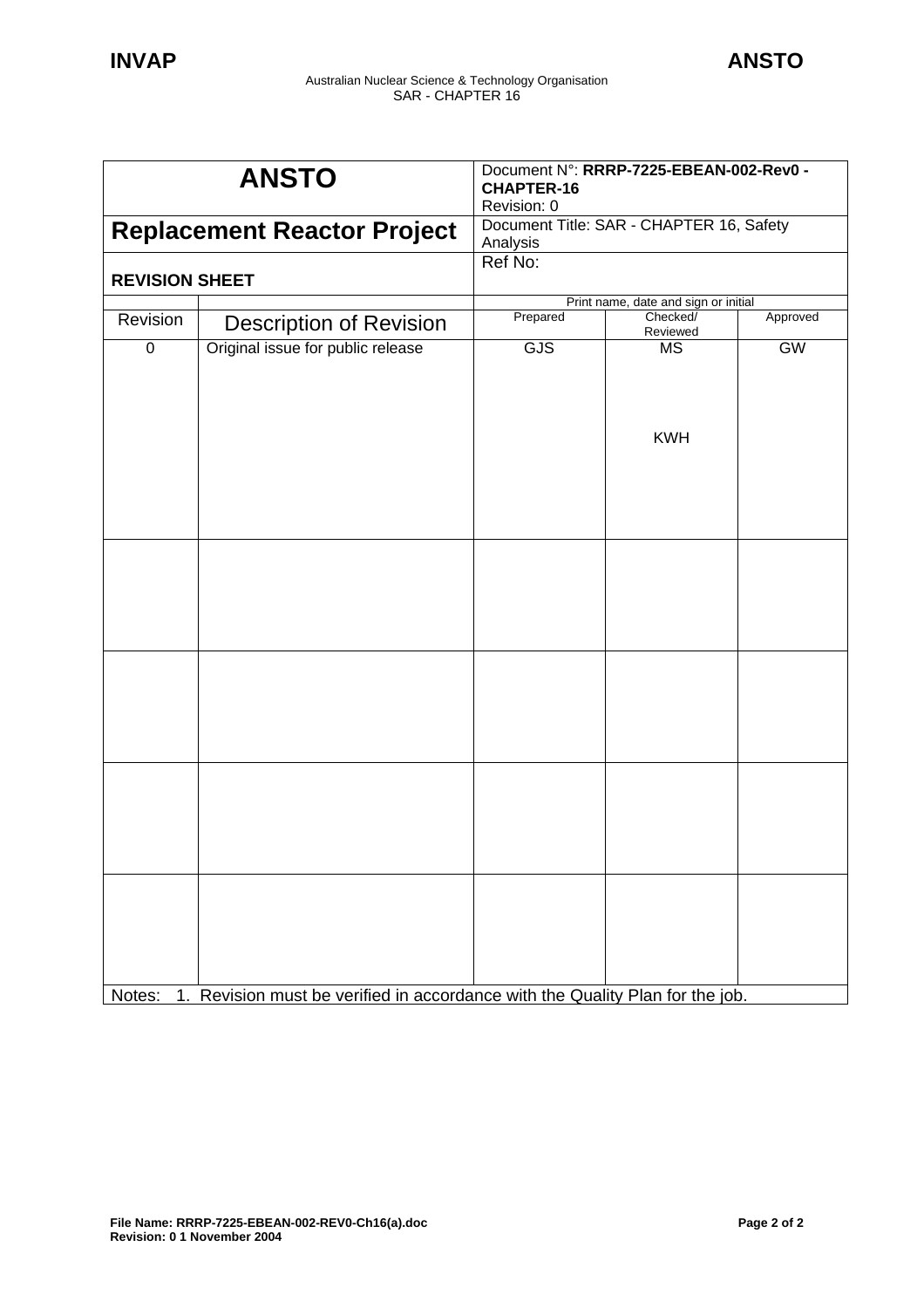#### **TABLE OF CONTENTS**

**16 SAFETY ANALYSIS**

#### **16.1 Introduction**

#### **16.2 Defence in Depth**

#### **16.3 Analysis Methodology**

- 16.3.1 Identification of Initiating Events
- 16.3.2 Identification of Design Basis Initiating Events
- 16.3.3 Methods of Analysis

#### **16.4 Reactor Characteristics**

- 16.4.1 Core Parameters
- 16.4.2 Functions of the Reactor Protection System
- 16.4.3 Natural Circulation Cooling of the Core and Irradiation Rigs

#### **16.5 Safety Characteristics of the Design, Operation and Planning Issues**

#### **16.6 Classification of Initiating Events**

#### **16.7 Analysis of the Loss of Electric Power**

- 16.7.1 Introduction
- 16.7.2 Loss of Normal Power Supply
- 16.7.3 Loss of all Normal Power and Diesel Generators
- 16.7.4 Loss of all Normal Power and all Standby Power for a period up to 10 days
- 16.7.5 Design Basis Postulated Initiating Events
- 16.7.6 Conclusions

#### **16.8 Analysis of Excess Reactivity Insertion Events**

- 16.8.1 Introduction
- 16.8.2 Insertion of Fissile Material
- 16.8.3 Absorber Withdrawal
- 16.8.4 Increase in Moderation Effect
- 16.8.5 Increase of Reflector Effect
- 16.8.6 Fast Reactivity Insertion Accidents
- 16.8.7 Design Basis Postulated Initiating Events
- 16.8.8 Conclusions

#### **16.9 Analysis of Loss Of Flow Events**

- 16.9.1 Introduction
- 16.9.2 Loss of Flow Accident
- 16.9.3 Power-Flow Mismatch Events
- 16.9.4 Design Basis Postulated Initiating Events
- 16.9.5 Conclusions

#### **16.10 Analysis of Loss of Heat Sink Events**

- 16.10.1 Introduction
- 16.10.2 Initiating Events for Loss of Heat Sink
- 16.10.3 Design Basis Postulated Initiating Events

#### **16.11 Analysis of Loss of Coolant Events**

- 16.11.1 Introduction
- 16.11.2 LOCAs in the PCS
- 16.11.3 Loss of Coolant Accidents in the Reactor and Service Pool Cooling System
- 16.11.4 Design Basis Postulated Initiating Events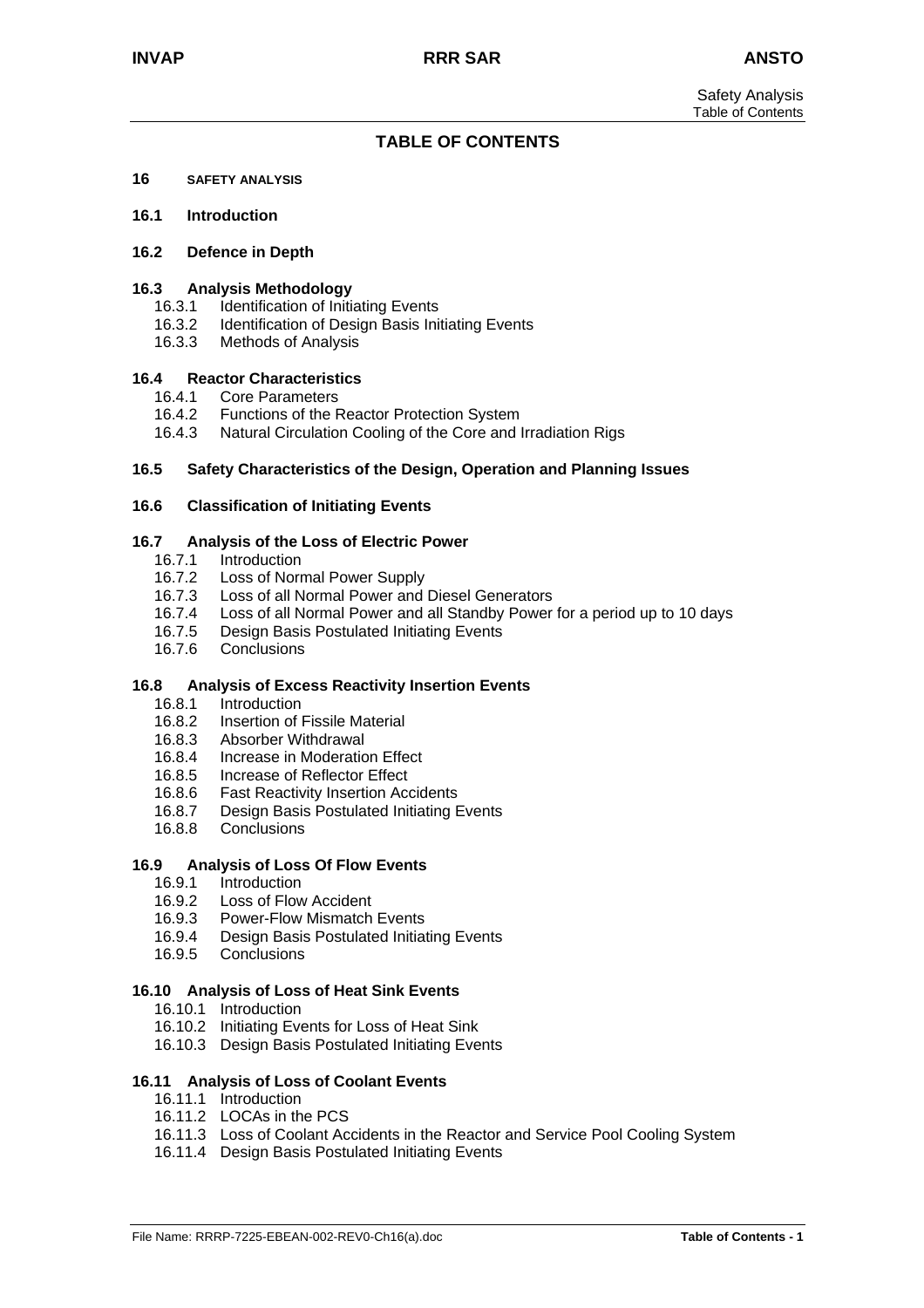#### **16.12 Analysis of Loss of Heavy Water Events**

- 16.12.1 Defence in Depth Barriers
- 16.12.2 Design Basis Postulated Initiating Event

#### **16.13 Analysis of Erroneous Handling or Failure of Equipment or Components Events relating to fuel assemblies**

- 16.13.1 Introduction
- 16.13.2 Fuel Plate Cladding Failure
- 16.13.3 Mechanical Damage to Core or Fuel Assembly
- 16.13.4 Criticality in Fuel Storage
- 16.13.5 Loss of Coolant to Spent Fuel Stored in the Reactor and Service Pools
- 16.13.6 Loss or Reduction of Proper Shielding
- 16.13.7 Design Basis Postulated Initiating Events
- 16.13.8 Conclusions

#### **16.14 Analysis of Special Internal Events**

- 16.14.1 Internal Fire or Explosion
- 16.14.2 Internal Flooding
- 16.14.3 Loss of Supporting Systems
- 16.14.4 Security Incidents
- 16.14.5 Improper Access to Restricted Areas
- 16.14.6 Design Basis Postulated Initiating Events

#### **16.15 Reactor Utilisation Initiating Events**

- 16.15.1 Introduction
- 16.15.2 Bulk Production Irradiation Facilities
- 16.15.3 Pneumatic Transfer System and Neutron Activation Analysis
- 16.15.4 Transfer, Loading and Pneumatic Cells
- 16.15.5 Large Volume Irradiation Facilities
- 16.15.6 Cold Neutron Source
- 16.15.7 Neutron Beam Facilities
- 16.15.8 Design Basis Postulated Initiating Events
- 16.15.9 Conclusions

#### **16.16 Analysis of Events Due to Spurious Trigger of the Safety Systems**

- 16.16.1 First Shutdown System
- 16.16.2 Second Shutdown System
- 16.16.3 Spurious Containment Isolation
- 16.16.4 Spurious Diesel Generator Start-up
- 16.16.5 Conclusions

#### **16.17 External Events**

- 16.17.1 Aircraft Impact
- 16.17.2 Bushfire
- 16.17.3 Industrial Activities
- 16.17.4 Military Activities
- 16.17.5 Onsite Activities (Outside the Reactor Facility)
- 16.17.6 Transportation Accidents
- 16.17.7 Extreme Wind
- 16.17.8 Earthquake
- 16.17.9 Sabotage
- 16.17.10 Design Basis Postulated Initiating Events
- 16.17.11 Conclusions

#### **16.18 Human Factors**

- 16.18.1 Introduction
- 16.18.2 Loss of Electric Power
- 16.18.3 Reactivity Insertion Transients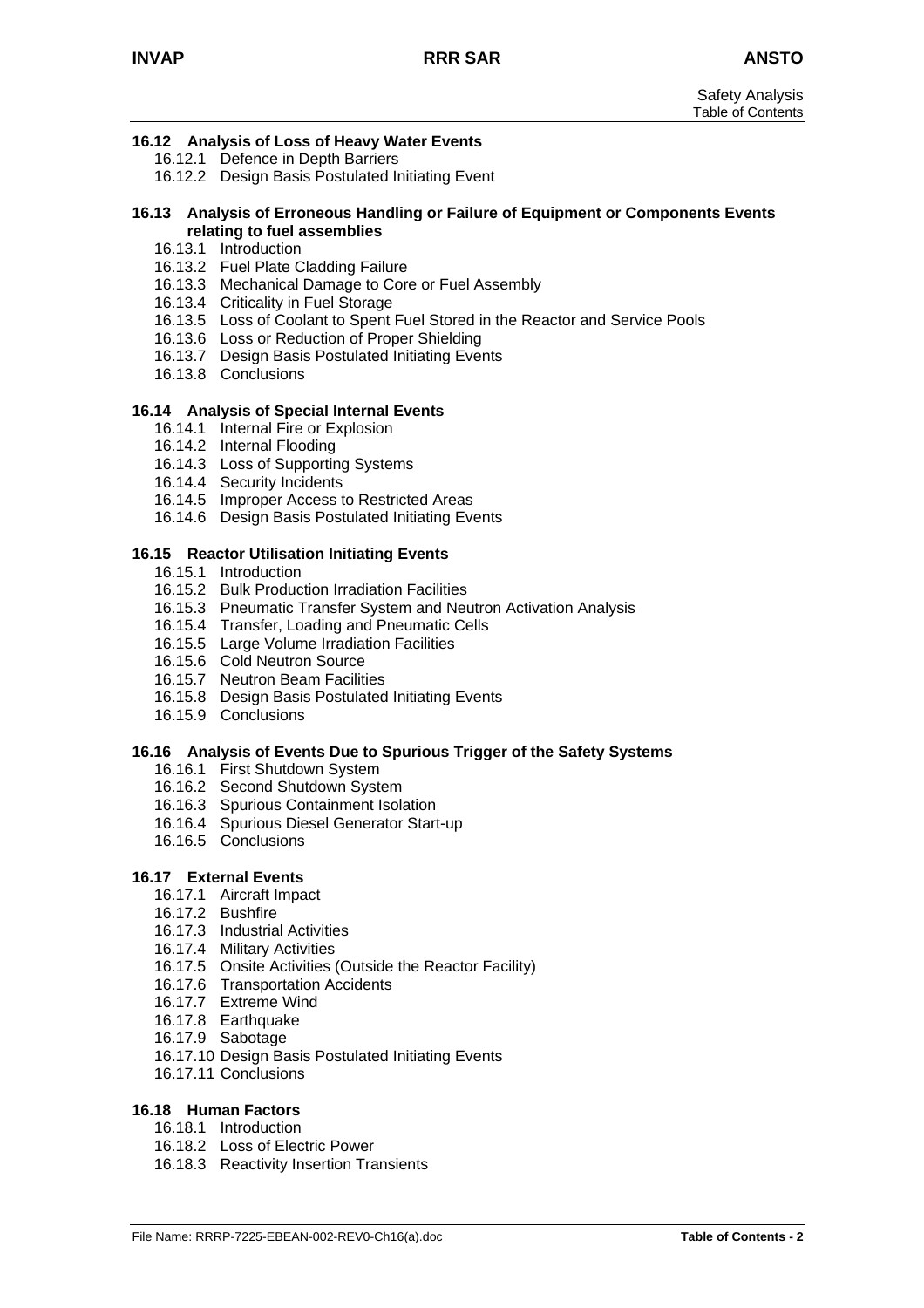Safety Analysis Table of Contents

- 16.18.4 Loss of Flow Events
- 16.18.5 Loss of Heat Sink
- 16.18.6 Loss Of Coolant Accidents
- 16.18.7 Loss of Heavy Water
- 16.18.8 Failure of a Fuel Assembly Caused by Erroneous Handling
- 16.18.9 Internal Events
- 16.18.10 Events Associated to Reactor Utilisation
- 16.18.11 Spurious Actuation of the Safety Systems
- 16.18.12 Defence in Depth Barriers

#### **16.19 Beyond Design Basis Accidents**

- 16.19.1 Primary Cooling System Pump Shaft Seizure
- 16.19.2 Reactor and Service Pool Cooling System Pump Shaft Seizure
- 16.19.3 Blockage of Cooling Channels in a Fuel Assembly
- 16.19.4 Erroneous Early Removal of Irradiated U-Mo Targets into a Hot Cell
- 16.19.5 Total plant blackout for 10 days
- 16.19.6 Control Rod Bank Withdrawal at Nominal Velocity
- 16.19.7 Control Plate Withdrawal during Start Up in the Physics Test State with Failure of the FSS and Success of the SSS
- 16.19.8 Conclusions

#### **16.20 Probabilistic Safety assessment Objectives**

- 16.20.1 The Probabilistic Safety Analysis and the Deterministic Safety Analysis
- 16.20.2 Scope of the PSA
- 16.20.3 PSA Results Core Damage Frequency
- 16.20.4 Probabilistic Safety Analysis Results Frequency/Dose Limits
- 16.20.5 Conclusions

#### **16.21 Comparison of Incidents that have ocurred in other Pool Type Reactors Against the Replacement Research Reactor Design**

- 16.21.1 Introduction
- 16.21.2 Comparison of Incidents with the Design
- 16.21.3 Conclusions

#### **16.22 Conclusions**

*End of Table of Contents*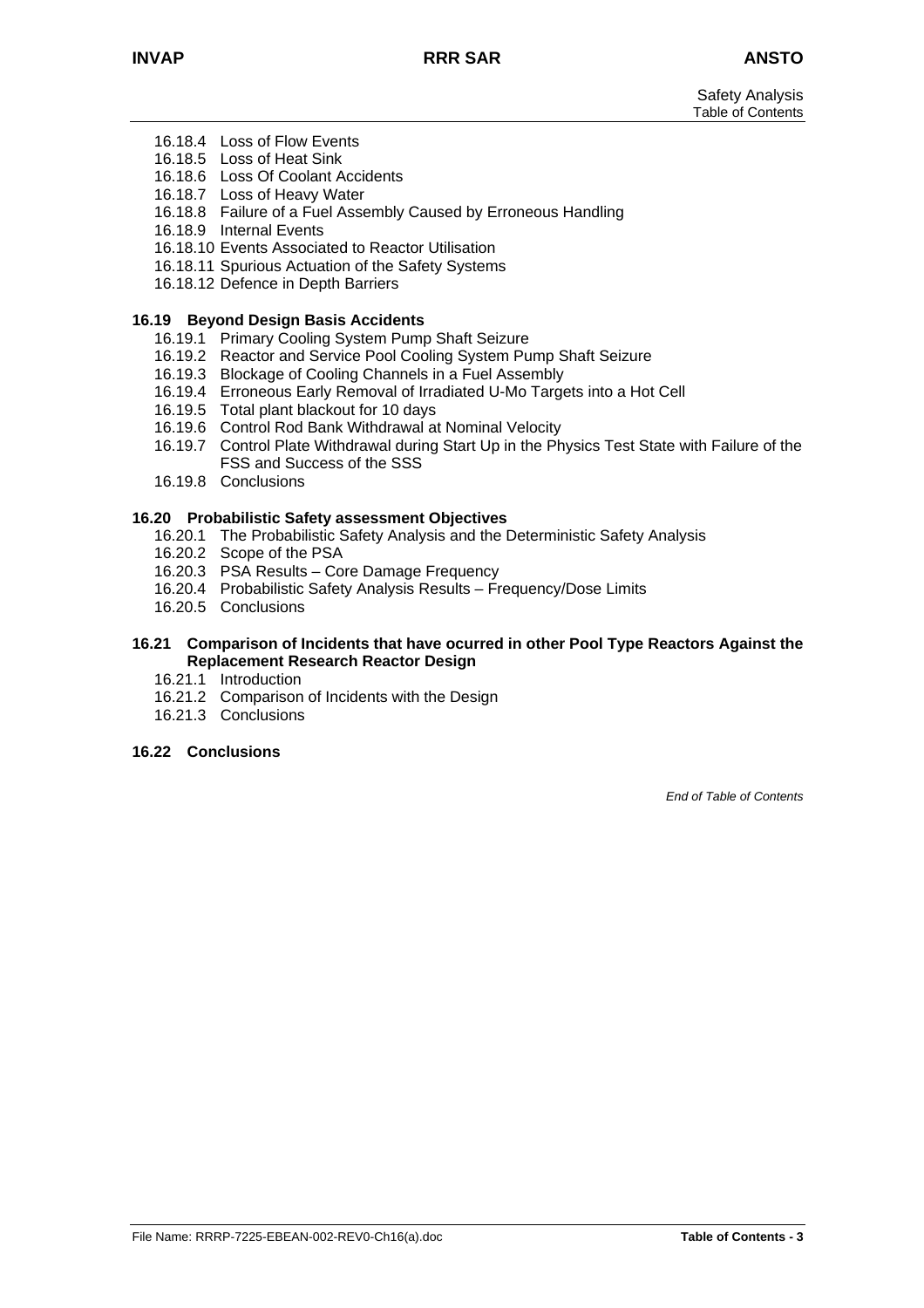## **16 SAFETY ANALYSIS**

#### **16.1 INTRODUCTION**

This Chapter presents the accident analysis aspects of the safety analysis of the Replacement Research Reactor based on the design features presented in other chapters. The objective of this analysis is to demonstrate that the design meets safety and licensing requirements and the safety design criteria set out in Chapter 2.

Following the ARPANSA Safety Assessment Principles for Controlled Facilities, a deterministic analysis of the behaviour of the reactor and associated systems following a Design Basis Initiating Event has been performed. The quantitative analyses have been performed with computer codes. Several parameters in the reactor core have been studied, such as temperature of the fuel cladding and the coolant, flow rate through the core and the flap valves, temperature of the pool, reactor power, etc. All assumptions in these analyses are conservative. In a number of cases complete failure of a safety system has also been assumed. In addition, reactor trip by the second acting signal have been assumed wherever relevant. The numerical calculations show that the reactor goes through a series of safe states following the occurrence of a Design Basis Initiating Event. The description and analysis of each Design Basis Initiating Event and event sequence is presented in Sections 16.7 to 16.18.

Three representative Beyond Design Basis accident sequences involving fission product release have been analysed to determine the impact on the public of that release. These were:

- a) The failure underwater of 12 uranium-molybdenum rigs.
- b) The melting of 3 Fuel Assembly fuel plates.
- c) The melting of a uranium metal rig in the hot cell.

For all these accidents, unfiltered release of fission products through the stack was assumed together with very conservative behaviour of the containment after containment isolation (section 16.19). The analysis showed no need would exist for any countermeasures for people living beyond the 1.6 km buffer zone around the Reactor Facility.

In addition, compliance with the ARPANSA dose-frequency curve has been shown with the aid of a Level 1+ Probabilistic Safety Analysis. The Probabilistic Safety Analysis shows that the likelihood of significant core damage to the facility is well within ARPANSA requirements. A summary of the methodology and the results of the Probabilistic Safety Analysis are presented in Section 16.20.

In summary, the deterministic safety analysis of the Reactor Facility shows no damage to the core following any design basis accident. The Probabilistic Safety Analysis shows that the design complies with the dose-frequency curve established by ARPANSA. The analysis of beyond design basis accident sequences show that no evacuation or other emergency counter-measures are necessary for the population in the vicinity of the reactor.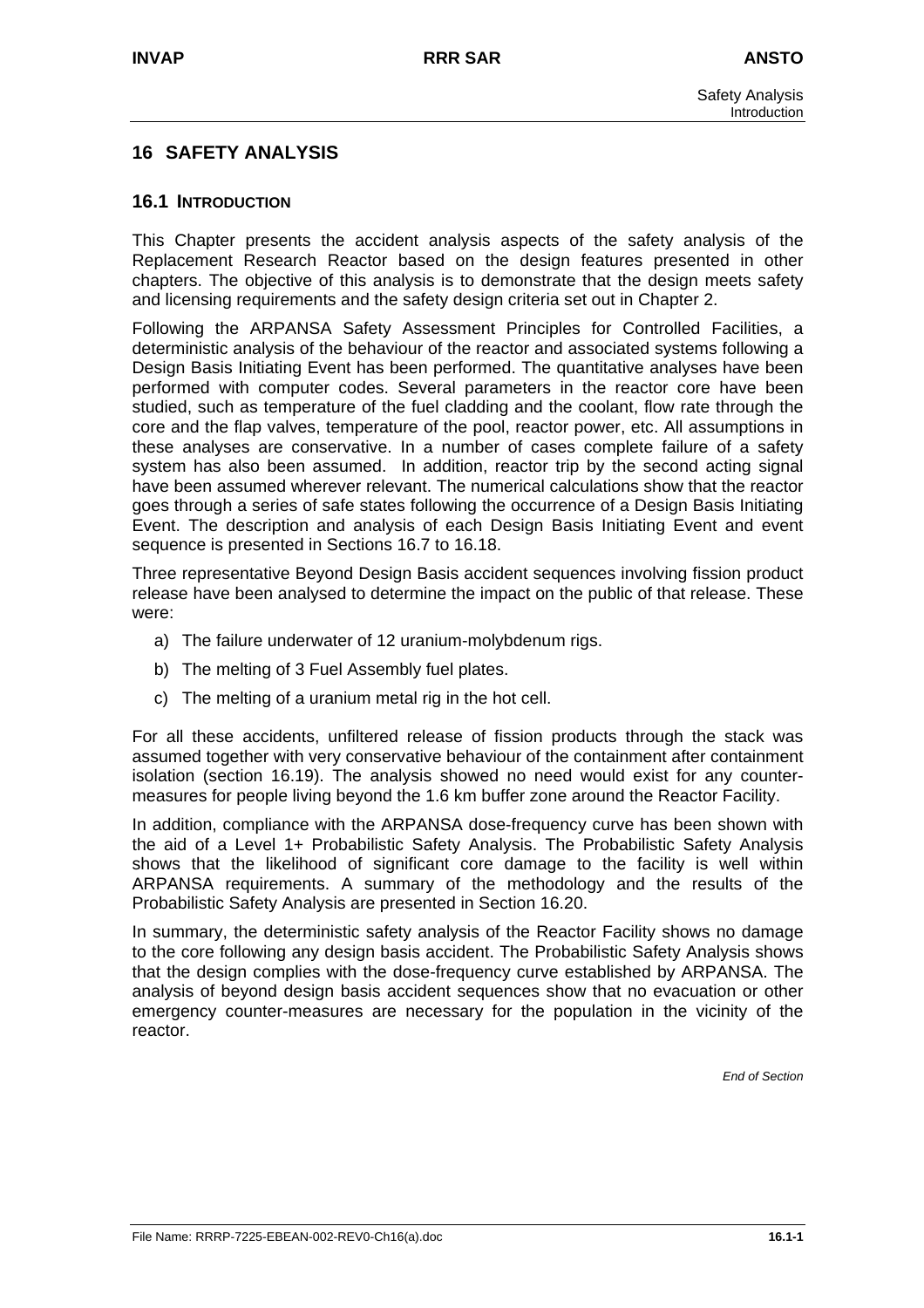## **16.2 DEFENCE IN DEPTH**

Fundamental to the safety of the Reactor Facility, is the adoption of the strategy of Defence in Depth. The strategy of Defence in Depth is twofold: first, to prevent accidents and second, in the unlikely event that prevention fails, to limit the potential consequences of accidents and prevent their evolution to more serious conditions.

Defence in depth is structured in five levels. The objectives of each level of protection and the essential means of achieving them are shown below. If one level were to fail, the subsequent level comes into play, and so on.

| Level   | Objective                                                                                                                                        | <b>Essential means</b>                                                |
|---------|--------------------------------------------------------------------------------------------------------------------------------------------------|-----------------------------------------------------------------------|
| Level 1 | Prevention of abnormal operation and<br>failures                                                                                                 | Conservative design and high quality in<br>construction and operation |
| Level 2 | Control of abnormal operation and<br>detection of failures                                                                                       | Control, limiting and other surveillance<br>features                  |
| Level 3 | Control of accidents within the design<br>basis                                                                                                  | Engineering safety features and<br>accident procedures                |
| Level 4 | Control of severe plant conditions,<br>including prevention of accident<br>progression and mitigation of the<br>consequences of severe accidents | Complementary measures and accident<br>management                     |
| Level 5 | Mitigation of radiological consequences<br>of significant releases of radioactive<br>materials                                                   | Siting: 1.6 km Buffer Zone<br>Off-site emergency response             |

Substantial Defence-in-Depth measures and characteristics have been included in the design of the Reactor Facility to:

- a) Compensate for potential human and component failures.
- b) Maintain the effectiveness of the barriers to fission product release by avoiding damage to the plant and to the barriers themselves.
- c) Protect the public and the environment from harm in the event that these barriers are not fully effective.

All postulated initiating events are analysed with a summary of relevant aspects of the first two levels of defence in depth. For selected design basis initiating events, information is presented on the relevant aspects of the third level of defence.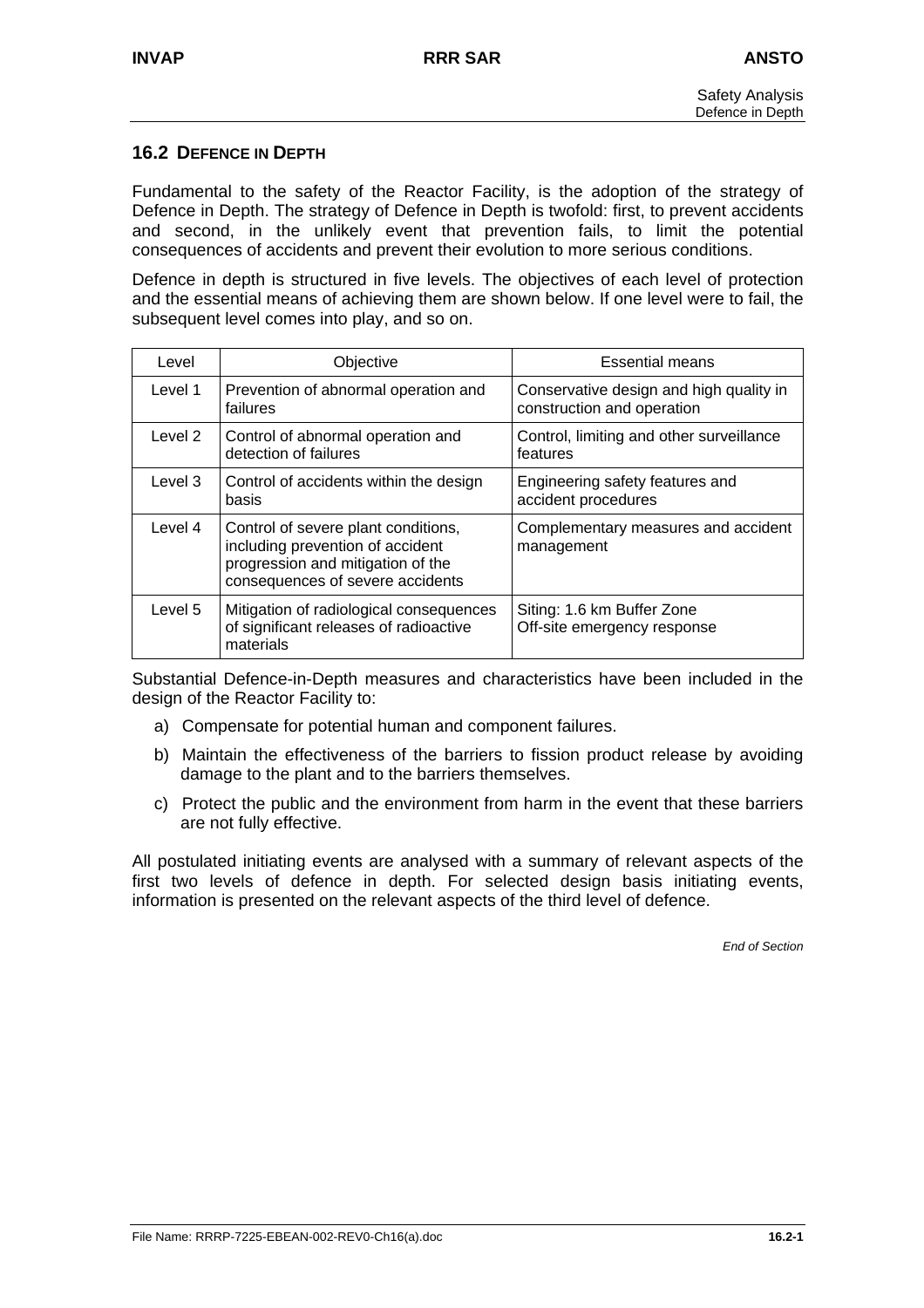## **16.3 ANALYSIS METHODOLOGY**

## **16.3.1 Identification of Initiating Events**

Postulated Initiating Events (PIEs) are events that have the potential to challenge the safety limits of the plant. They are the initiators of fault sequences. The primary causes of Postulated Initiating Events may be equipment failure and operator errors (both within and external to the reactor facility) and man-induced or natural events.

Following the guidance of the IAEA, a set of Postulated Initiating Events was assembled for assessment against the design of the Replacement Research Reactor. This list covered all aspects of the design, operation and utilisation of research reactors. The Postulated Initiating Events presented here have been obtained by means of a systematic comparison of the IAEA list of initiating events (Safety Series 35-G1) with the design of the facility and the application of engineering judgement. The assessment of the specific design resulted in the identification of other initiating events that are specific to the Replacement Research Reactor. These include events such as those involving the Cold Neutron Source. In parallel to the identification of the Postulated Initiating Events for this chapter, a Probabilistic Safety Analysis was carried out. The results of the evaluation of initiating events have been compared with the Postulated Initiating Events considered in the Probabilistic Safety Analysis. The Postulated Initiating Events presented in this deterministic analysis agree with those identified in the Probabilistic Safety Analysis.

Pool-type experimental reactors have been in operation around the world for over 30 years. The proposed design has been evaluated against the information available on operational events and incidents gathered by IAEA. The results of the evaluation are presented in Section 16.21. The list has been reviewed in the light of the Reactor Facility design and the design provisions that render these events inapplicable have been highlighted.

Using all the above methods, the following fault-schedule has been prepared for the Reactor Facility:

- 1. Loss of electric power supplies.
	- a) loss of Normal Power
- 2. Insertion of excess reactivity.
	- a) accidental drop of a Fuel Assembly
	- b) inadvertent fast insertion of irradiation fissile material
	- c) start-up accident
	- d) inadvertent Control Rod (CR) withdrawal during operation
	- e) Control Rod Drive (CRD) or system failure
	- f) inadvertent CR bank extraction
	- g) inadvertent extraction of a fixed absorbing irradiation material
	- h) inadvertent extraction of a pneumatic can with excess irradiation material
	- i) cold water insertion
	- j) inadvertent refill of the Reflector Vessel
- 3. Loss of flow.
	- a) Primary pump failure.
	- a) Primary coolant flow reduction (e.g. valves failure, blockage in piping or heat exchanger).
	- b) Influence of reactor utilisation failure or mishandling.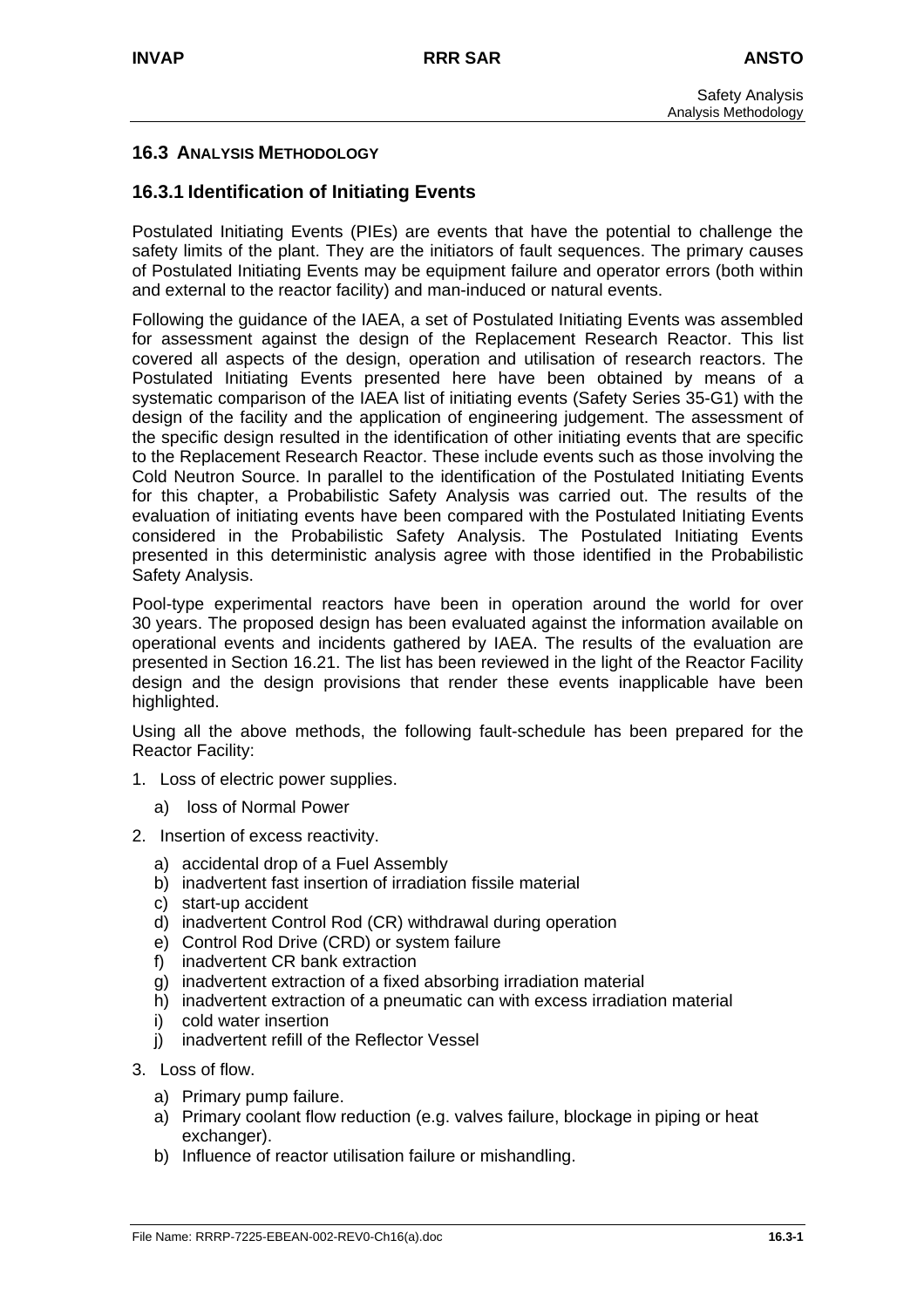- c) Emergency Make-up Water System spurious trip.
- d) Fuel channel blockage.
- e) Improper power distribution due, for example, to unbalanced rod positions, in-core experiments, or fuel loading (power-flow mismatch).
- f) Coolant reduction due to core bypass.
- g) Malfunction of reactor power control.
- h) System pressure deviation from specified limits.
- 4. Loss of heat sink (e.g. valve or pump failure, system rupture).
- 5. Loss of coolant in the Primary Cooling System (PCS)
	- a) primary coolant boundary rupture
- 6. Loss of coolant in the Reactor and Service Pools Cooling System (RSPCS)
	- a) damaged pool
	- b) pump-down of pool
	- c) failure of beam tubes or other penetrations
- 7. Loss of heavy water
- 8. Erroneous handling or failure of equipment or components.
	- a) fuel plate cladding failure
	- b) mechanical damage to core or fuel (e.g. fuel handling, dropping or transferring flask on fuel)
	- c) criticality in fuel storage
	- d) containment system or ventilation system failure
	- e) loss of coolant to fuel in transfer or storage
	- f) loss or reduction of proper shielding
- 9. Special internal events.
	- a) internal fire or explosion
	- b) internal flooding
	- c) loss of supporting systems
	- d) security incidents
	- e) improper access to restricted areas

10. Reactor utilisation malfunctions.

- a) bulk production irradiation facilities
	- (i) early removal of a U-Mo target to the transfer hot cell
	- (ii) excessive power
	- (iii) failure of the cooling system
	- (iv) rigs exchange
	- (v) staff irradiation due to inappropriate handling
- b) pneumatic transfer systems and neutron activation analysis
	- (i) excessive target activity
	- (ii) excessive target heating power
	- (iii) interruption of cooling
	- (iv) stuck sample
	- (v) can breakage inside the pneumatic system piping
	- (vi) can breakage inside a hot cell
	- (vii) failure of the electrical system
- c) transfer, loading and pneumatic cells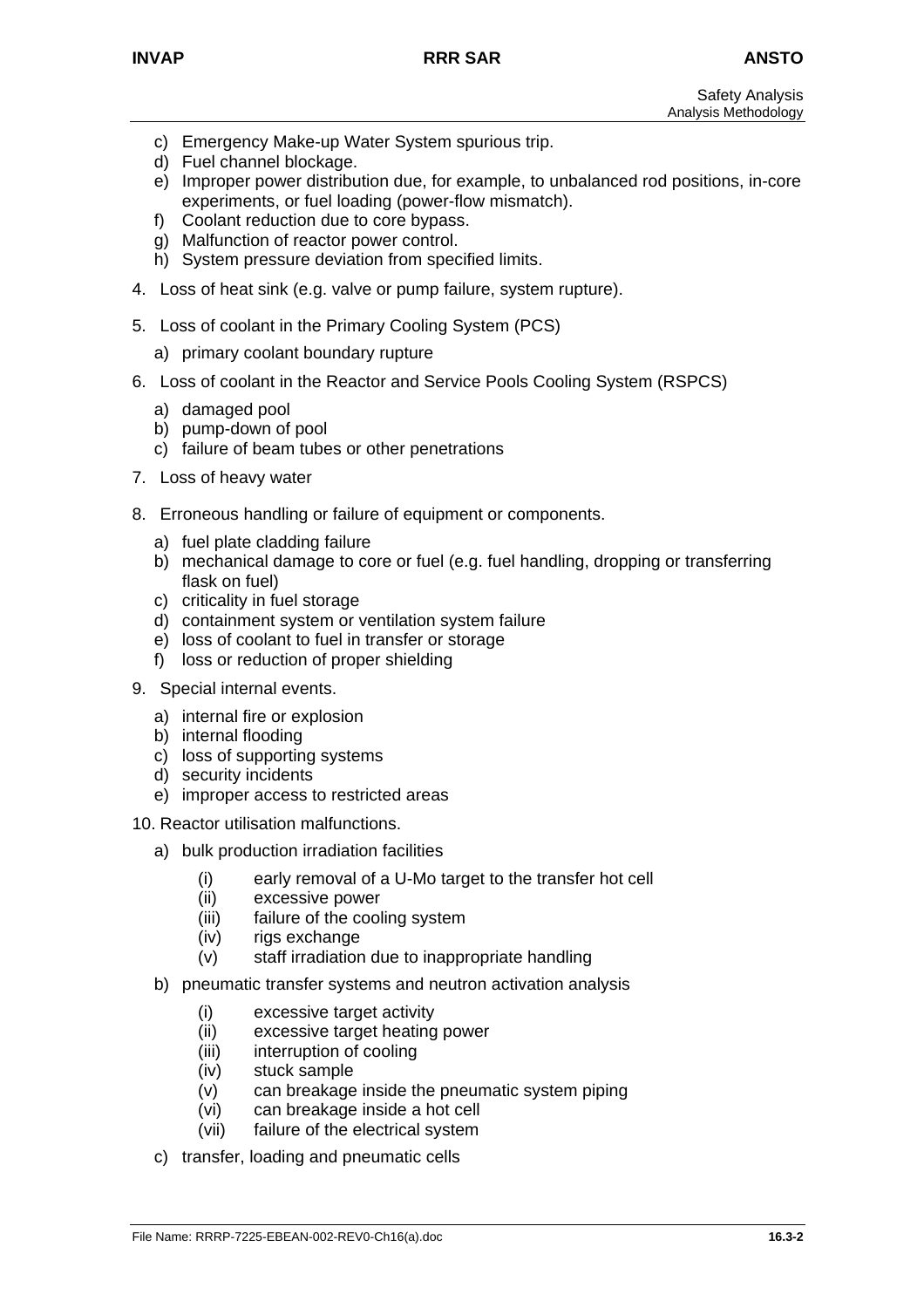Safety Analysis Analysis Methodology

- (i) failure of the ventilation system
- (ii) fire/short circuit
- (iii) failure in the electrical system
- d) large volume irradiation facilities
	- (i) fall during manipulation
	- (ii) Inter-building Pneumatic Transport System (IPTS)
	- (iii) damage to transport cask
- e) Cold Neutron Source
	- (i) Leak in the  $D_2$  Pipe/Moderator loop
	- (ii) Failure of the He cooling system
	- (iii) Explosion due to explosive mixture
- f) Neutron Beam Facilities
	- (i) unauthorised access to the Neutron Guide Bunker
	- (ii) primary shutter opened without warning
	- (iii) failure in the electrical system
	- (iv) loss of light water
	- (v) loss of heavy water
	- (vi) loss of coolant to the Neutron Guides front section
- 11. Spurious trigger of Safety System components.
	- a) spurious triggering of the First Shutdown System (FSS)
	- b) spurious triggering of the Second Shutdown System (SSS)
	- c) spurious containment isolation
	- d) spurious start up of a Diesel Generator
- 12. External events.
	- a) aircraft impact
	- b) bushfires
	- c) industrial activities
	- d) military activities
	- e) on-site activities outside the facility
	- f) transportation accidents
	- g) extreme wind
	- h) earthquake
	- i) sabotage

13. Human factor.

## **16.3.2 Identification of Design Basis Initiating Events**

Each Postulated Initiating Event was then assessed to determine whether or not it is relevant to the design of the Reactor Facility. If it was deemed relevant, then it was identified as falling within the design basis and considered a Design Basis Initiating Event or 'DBIE'. The philosophy utilised was that all Postulated Initiating Events were applicable to the design of the RRR unless they could be screened out. The screening criteria were;

- a) inapplicability to the design,
- b) elimination by inherent design provisions,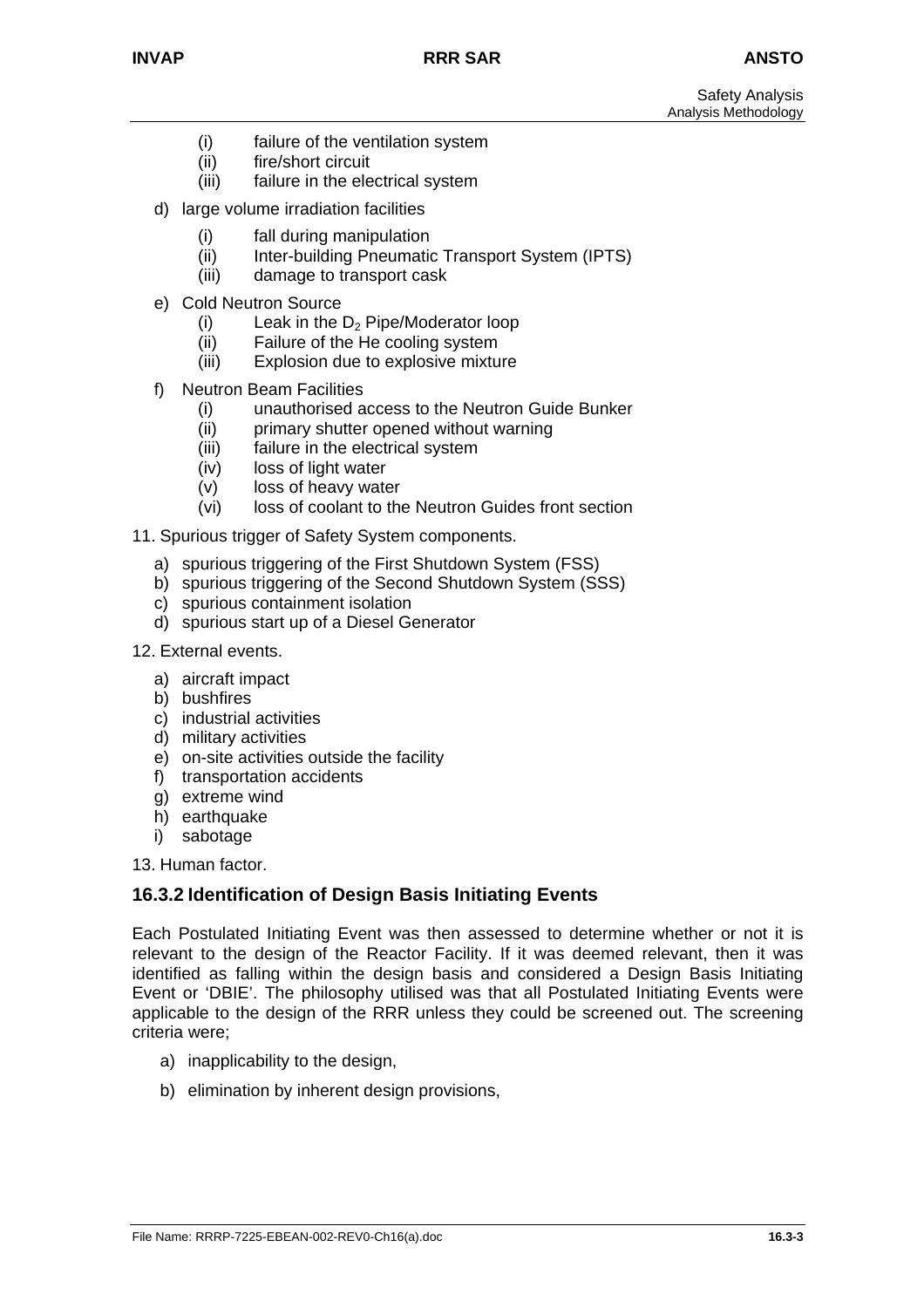## **16.3.3 Methods of Analysis**

The set of DBIE identified covers all credible accidents that have the potential to influence reactor safety. The various DBIEs identified were reviewed to identify those DBIEs that had consequences that bounded other DBIEs. The identification of such bounding DBIEs reduced the amount of necessary analysis. Conservative assumptions were made in the determination of the bounding DBIEs.

Having identified the bounding DBIEs requiring further analysis, particular transients representative of the DBIEs were defined for detailed analysis. The response of the reactor to the transients was analysed and evaluated to demonstrate that the design met safety objectives and was acceptable to ANSTO and the regulatory body. Analyses of reactor response to the transients are provided. In some cases it was not necessary to perform detailed assessment of the sequence to ascertain its minor consequences. Where this occurred, it is explicitly noted.

Although unlikely, failure of one safety system, the FSS, is considered within the Design Basis. Therefore, for some transients, failure of the FSS with actuation of the SSS is postulated. For those DBIEs deemed to have a very low likelihood of occurrence, failure of the FSS is considered to render the combined event sequence beyond the design basis and it is not considered further. Failure of two safety systems is considered extremely unlikely and is not considered to lie within the design basis. In particular, given the redundancy, independence and fail-safe characteristics of the Shutdown Systems, failure to shutdown the reactor is not considered credible and it is not postulated in the analysis.

The transients were analysed by calculating the evolution of the main reactor parameters using appropriate computer programs. Conservative modelling assumptions were made regarding the response of the reactor and the actuation of the safety systems. These assumptions included neglecting the negative reactivity inserted by the First Shutdown System when its failure was postulated (failure of the FSS entails the failure to reach the end of stroke for two or more control plates within the necessary time. The analysis assumed that no control plates were inserted for the duration of the transient). Moreover, even though the SRPS trip of the SSS sends an actuation signal to the FSS FAL (directly, without going through the FRPS), no credit has been given to the insertion of plates. In addition, no credit was given to the actuation of Safety Category 2 systems, such as the RCMS. These are very conservative assumptions.

The design philosophy is that no significant damage to either the core or the rigs shall occur for any design basis accident. The intent is that such damage be restricted to accidents having a low likelihood of occurrence. Minor damage to material is tolerable, e.g., mechanical damage to a fuel assembly causing a crack in the cladding, as the consequences would be minor. The aim of the analysis is to show that the core and rigs are safely brought to a shutdown state with the core and rigs being cooled by natural convection. As part of the conservatism in demonstrating this, the safety systems called upon are assumed to work at their minimum design values.

Beyond Design Basis Accidents are either initiated by a very unlikely event or include the simultaneous failure of two or more Safety Systems. As shown in the Probabilistic Safety Analysis, the redundancy, diversity and independence of the Safety Systems results in a low probability of occurrence of simultaneous failure.

Beyond Design Basis Accidents are considered for the purposes of emergency planning and accident management.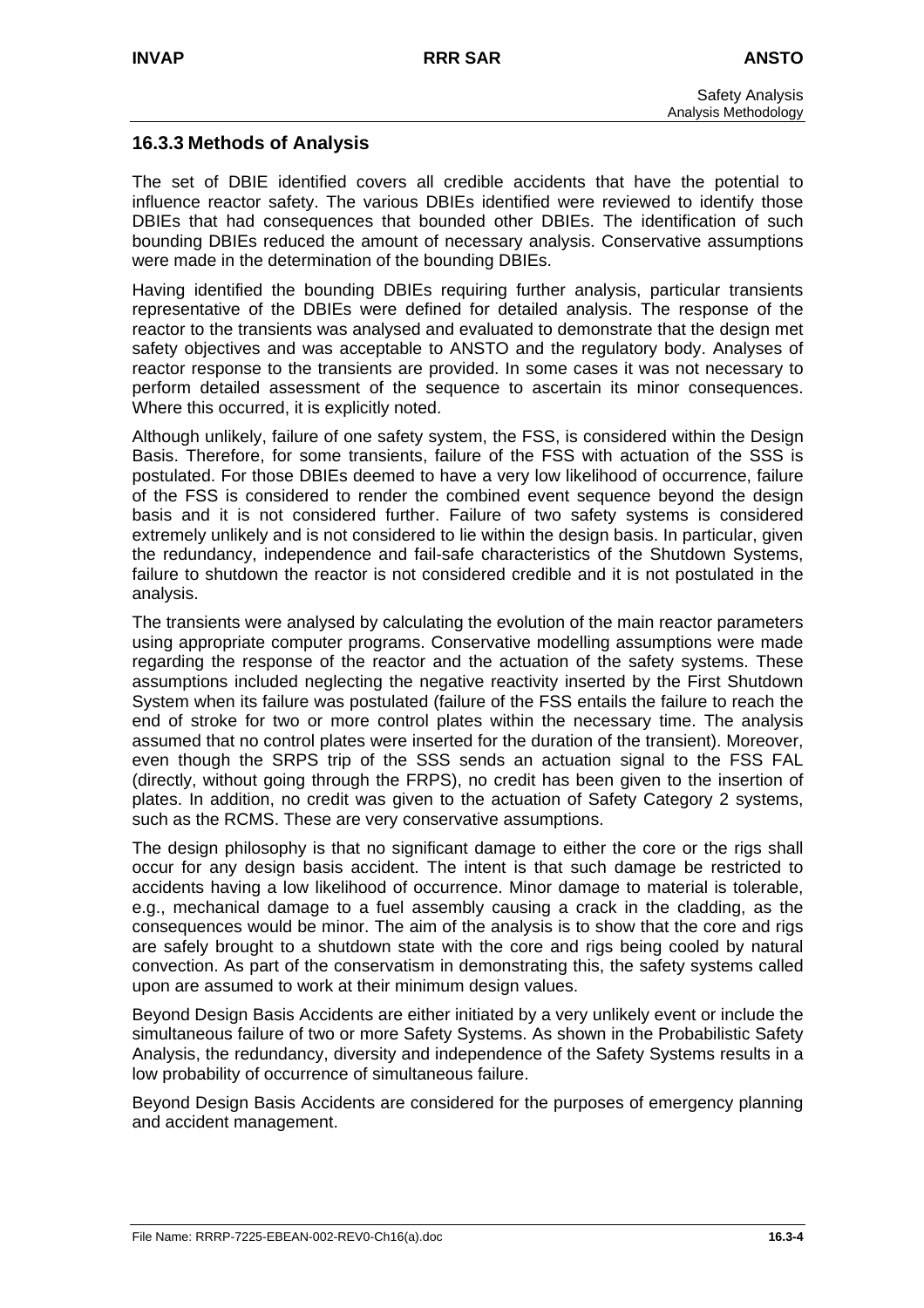## **16.3.3.1 Event Sequence Analysis**

Once the DBIE is identified, the sequence of events is outlined. The sequence of events includes the actuation of the Safety Category 1 systems that control the process initiated by the DBIE. Where prompt reliable action is required to deal with DBIE, the reactor design includes the means to automatically initiate the operation of the necessary safety systems. This ensures that the three main safety functions, namely: reactor shutdown, core cooling, and radionuclides confinement are carried out with a high degree of reliability. In some cases, in presence of a DBIE, it will be useful for the operator to take further action to bring the reactor to a stable long-term state. The design reduces demands on the operator as far as feasible, particularly for the period during and following an accident condition (within 30 minutes).

Single Failure within the safety systems is assumed in the calculations. No reliance is placed on Safety Category 2 systems to mitigate a DBIE. Thus successful operation of the RCMS is not considered in this conservative analysis although it would be expected in reality.

#### **16.3.3.2 Safety Systems Settings**

The objective of the Safety Systems trip set points is to trigger an automatic protective action before a Safety Limit is exceeded. For the RRR the Safety Limit is the fuel meat temperature. This Safety Limit guarantees the integrity of the FA, and thus undue radioactive releases are prevented. The fuel meat temperature is not directly measured by the reactor instrumentation, and the phenomena governing this temperature are nonlinear. This requires that the Safety Limit be expressed in terms of other limits, more readily related to actual process variables.

The design criterion adopted to avoid exceeding the Safety Limit has been to avoid the occurrence of critical phenomena in the reactor core. The relevant phenomena for the RRR are Redistribution and Critical Heat Flux in the Power state, and boiling and burnout in the Physics Test state. Thus, limits on these phenomena are imposed and evaluated for reactor operation and accident conditions. These limits, expressed as ratios of limiting conditions to nominal or maximum allowed conditions, are presented in Chapter 5, Section 5.8.

The margins to critical phenomena existent in the reactor core for given conditions of power and cooling are also not directly measured by the instrumentation, so calculations are carried out to relate the Safety Limits to process variables that can be measured, so that limits can be placed on these process variables. The limits thus determined are called within this work "analytical limits". The analytical limits are then values of process variables that, if not exceeded, ensure that critical phenomena will not occur, which in turn ensure that the Safety Limit will not be exceeded.

The analytical limits are developed from event analyses models that consider parameters such as process delays, rod insertion times, reactivity changes, instrument response times, etc. The trip set points are the values of measured process variables at which the final set point device is set to actuate. The trip set points are determined from the analytical limits, corrected for defined process, calibration, and instrument errors. This correction ensures that, in practice, the protective action will be initiated before the process variable exceeds its analytical limit.

Therefore, a trip set point established at the analytical limit is a conservative assumption. The actual set point will be lower or higher (depending on the nature of the parameter), towards a more conservative number. All the analyses of Design Basis Accidents have been performed considering the analytical value for the trip set point.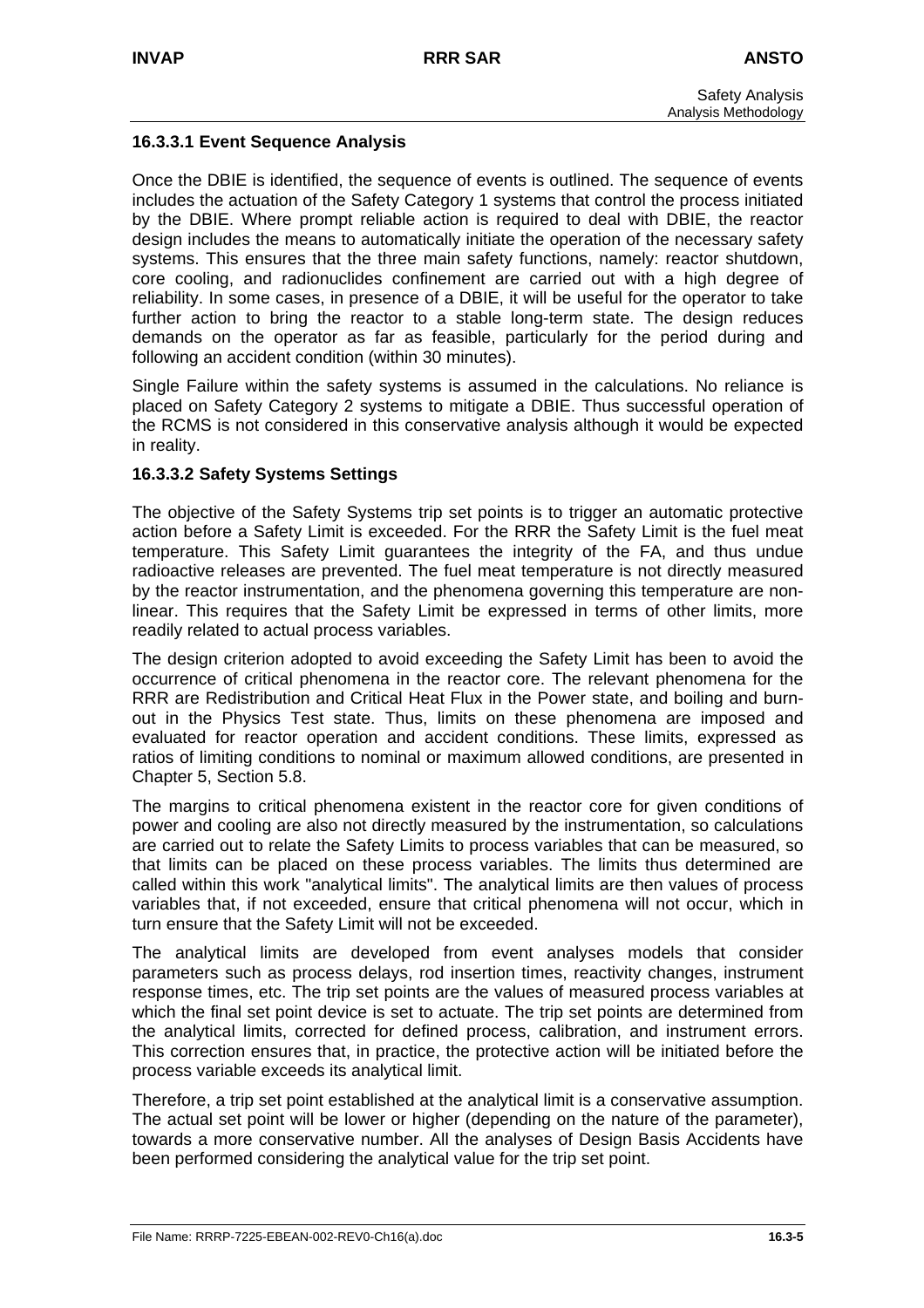#### **16.3.3.3 Transient Analysis**

Modelling and simulation of transients represent a valuable tool in the assessment of the behaviour of the reactor and its systems during the DBIE sequences.

The models implemented in the computational tools are applicable over the expected range of operational parameters, except where explicit limitations are outlined.

Results from the computer modelling yield conservative predictions, mainly due to the safety factors, modelling assumptions and data implemented. An uncertainty of 20% is considered in the reactivity worth of all insertions postulated in the reactivity transients. Uncertainties adopted for the temperature, neutronic parameters, flow rate, and other thermal hydraulics and core parameters are presented in Chapter 5.

#### **16.3.3.3.1 Computational Programmes**

#### **16.3.3.3.1.1 PARET-PC**

This thermal-hydraulic computational code has been designed to calculate transients and accidents initiated by reactivity or power changes. It solves thermal balance equations in the coolant and fuel. The coolant may be in either single or two-phase state. The current version of the programme has been developed by ANL-USA .

The code includes a selection of flow instability, Departure from Nucleate Boiling (DNB), single and two-phase heat transfer correlations, and a properties library applicable to the low pressures, temperatures, and flow rates encountered in research reactors. The PARET code provides a coupled thermal/hydraulic and point kinetics capability with continuous reactivity feedback, and a voiding model which estimates the voiding produced by sub-cooled nucleate boiling.

Fission power is calculated with a point-kinetics model, while feedback terms are included for coolant temperature, moderator density and fuel expansion effects.

The programme can be interrupted at any given point to plot the state of certain variables and it can be resumed afterwards.

The set of heat transfer correlations selected, suggested by ANL as those that best reproducing the SPERT experiences $2$  are:

|     | a) single phase heat transfer:                   | <b>Dittus-Boelter</b>   |
|-----|--------------------------------------------------|-------------------------|
|     | b) two phase heat transfer:                      | <b>McAdams</b>          |
|     | c) Transient two-phase scheme                    | <b>Transition Model</b> |
|     | d) Subcooled region void fraction                | Zuber                   |
|     | e) critical heat flux forced convection:         | Tong                    |
| f). | Heat transfer correlation in natural convection: | PARET <sup>1</sup>      |
|     | g) CHF natural convection                        | Fabrega                 |

These correlations are all applicable to the operating conditions and transients of the Reactor Facility.

The program has been extensively validated against results of the SPERT and CABRI series of experiments<sup>[2](#page-12-1)</sup>

<span id="page-12-1"></span><span id="page-12-0"></span> <sup>1</sup> PARET – A program for the analysis of reactor transients, C.F. Obenchaim. IDO-17282 (1969)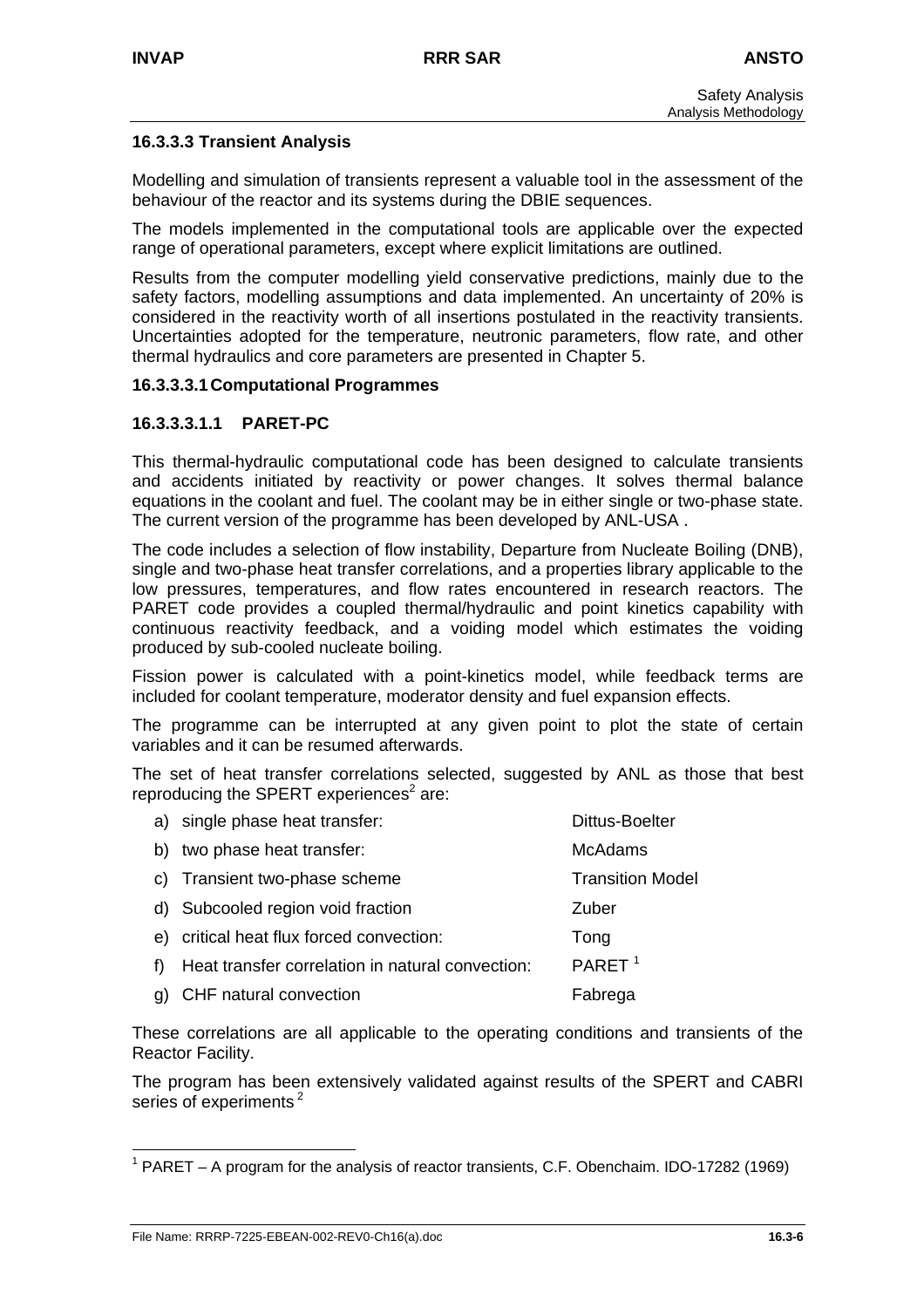#### **16.3.3.3.1.2 RELAP-5-mod 3.2**

This is a code for transient thermal hydraulic analysis of complex fluid systems, developed at the Idaho National Engineering Laboratory (INEL) for the U.S. Nuclear Regulatory Commission (NRC).

The code is used in the analysis of all thermal hydraulic transients as well as for some reactivity transients. Even though RELAP has been developed for Nuclear Power Plants, it is widely used for analysis of research reactor transients, at low power and low temperature. The equations and correlations are valid for single phase flow at low power and low temperature. In transients where nucleate boiling can occur, the code can predict the Onset of Nucleate Boiling and it can accurately handle two-phase flow heat transfer for the operating and design bases accident conditions in the RRR.

For a description of RELAP and its features, see Chapter 5, Section 5.10.3.2.2.

#### **16.3.3.3.2 Data Input and Modelling Assumptions**

#### **16.3.3.3.2.1 General**

The calculations were performed for the reference core with the most conservative parameters for each transient. Parameters for the reference cores are presented in Chapter 5, Section 5.7. For the safety analysis calculations carried out using PARET, an uncertainty of 15% was applied to the values of the reactivity feedback coefficients. RELAP assumed no reactivity feedback. A six-group point kinetics model has been programmed in both PARET and RELAP-5. In the calculations presented in this SAR, photo neutrons from the heavy water reflector have been not considered.

It is assumed in all calculations that the nominal power generated by the core during normal operation is 20 MW. This value exceeds the actual core power (18.8 MW) and the assumption is conservative. The reactor trip 1 setting for high power (high neutron flux) is set at the analytical limit for reactor power, that is 26MW, for both RPS (higher than the 21.6 MW (Trip 1) and 22.6MW (Trip 2) actual trip settings, again a conservative assumption).

All the simulations assume single failure for the FSS. This means that successful actuation of the FSS implies the insertion of four out of five control plates. Failure of the FSS implies that no end-of-stroke signal has been received by the Reactor Protection Systems from two or more control plates within one second following the actuation of the FSS. In all numerical simulations, it has been assumed that no control plates are inserted when the FSS fails and the SSS is tripped, i.e. all 5 plates remain in position. This is equivalent to assuming failure of the FRPS to request actuation of the FSS. This very conservative assumption has been adopted in order to simplify the modelling. It bounds the behaviour of the reactor in the more realistic case when three control plates are inserted and the SSS is tripped after considerable negative reactivity has been inserted. The actuation time of the FSS has been taken as longer than that expected in practice (Section 5.7). This is another conservative assumption, adopted to allow margin in the insertion time.

The reactivity worth of the SSS as a function of time has been calculated from the experimental results obtained in a mock up of the SSS (described in Section 5.5) and calculations of the reactivity worth as a function of heavy water height. The mock up, and hence the reactivity insertion as a function of time, considers single failures. It has been

 <sup>2</sup> W. Woodruff, "The PARET Code and the analysis of the SPERT I transients", ANL/RERTR/TM-4, Conf-821155, September 1982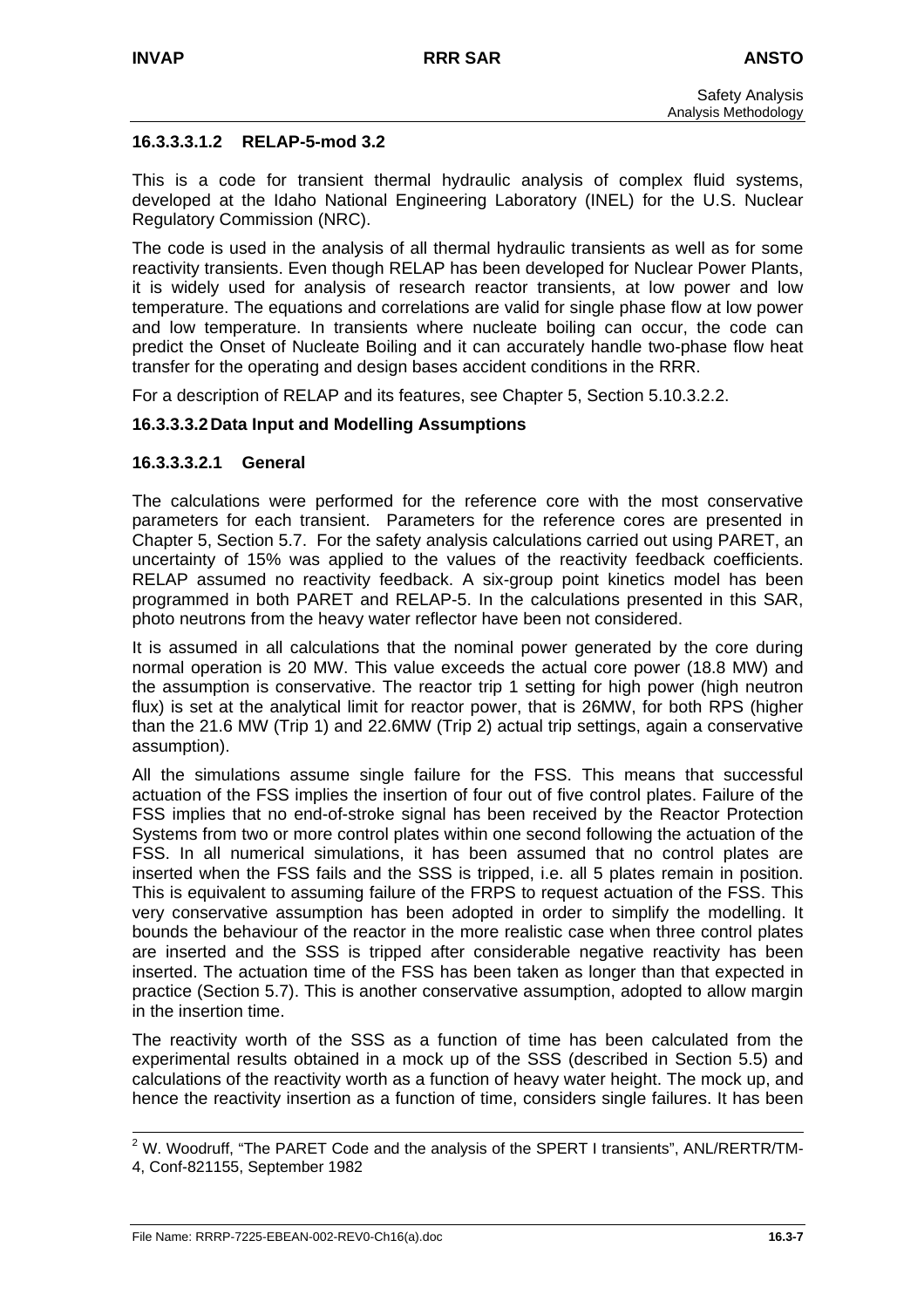conservatively assumed that no reactivity insertion occurs prior to the full opening of the valves. The SRPS trips the FSS FAL simultaneously with the actuation of the SSS. This modification was implemented to ensure that the Control Rods stop during a withdrawal transient, and not because the SSS is not capable of stopping all postulated DBIE.

A cosine shaped power distribution has been adopted, as described in Section 5.7. The total Power Peaking Factor for the hot channel is 3 while that for the average channel is 1.311.

From the safety point of view the following conditions have been considered for the calculations:

- a) A shutdown margin of –3000 pcm in subcritical condition with all CRs inserted
- b) A shutdown margin of –1000 pcm in subcritical condition considering single failure
- c) A safety margin of 20% in the reactivity insertion calculations
- d) Failure of a CR to fall into the core (compliance with Single Failure Criterion)

#### **16.3.3.3.2.2 Safety Systems Trip Parameters**

Trip signals are generated in the protection systems for all the transients analysed in this chapter. Wherever possible, the second acting signal has been considered. This is a conservative assumption

#### **16.3.3.3.2.3 PARET-PC**

For the reactivity insertion transients analysed with PARET, 20% uncertainty has been assumed in the reactivity worth of the control plates for positive reactivity insertions caused by the extraction of a control plate and for the worth of the control plates as part of the FSS.

The CR fall speed is not constant. Since the input for PARET requires a constant speed, an average velocity has been adopted. The variation in speed is introduced by relating the reactivity insertion and rod position according to a real time dependent insertion speed.

#### **16.3.3.3.2.4 RELAP-5**

The RELAP code has been used in this SAR to analyse the subsequent transient following a DBIE involving the cooling systems. A computational model of the PCS has been constructed. The piping of the PCS and the pool volume were divided into nodes with similar dynamic characteristics. The core was divided into channels with axial nodes. The hot channel represents the hottest cooling channel inside the core. This corresponds to a cooling channel with maximum heat flux, while the average channel represents the rest of the cooling channels. The flap valves in the PCS were included. The flap valves open according to the flow rate in the PCS piping. The decay tank, PCS pumps and heat exchangers were modelled together with the pump recirculation and the interconnection lines (see Chapter 6 for a description of the PCS). The nuclear behaviour of the core was modelled through six group point kinetics. No credit was given to the fuel and coolant temperature negative feedback coefficients or the negative void feedback coefficient (see Chapter 5) for the analyses reported here. This assumption is very conservative, since the negative feedback coefficients insert negative reactivity during the evolution of the transient when the temperature increases.

This system is simpler than the PCS. To ensure consistency in the data input to the different transient simulations, a single data entry spreadsheet was used. This data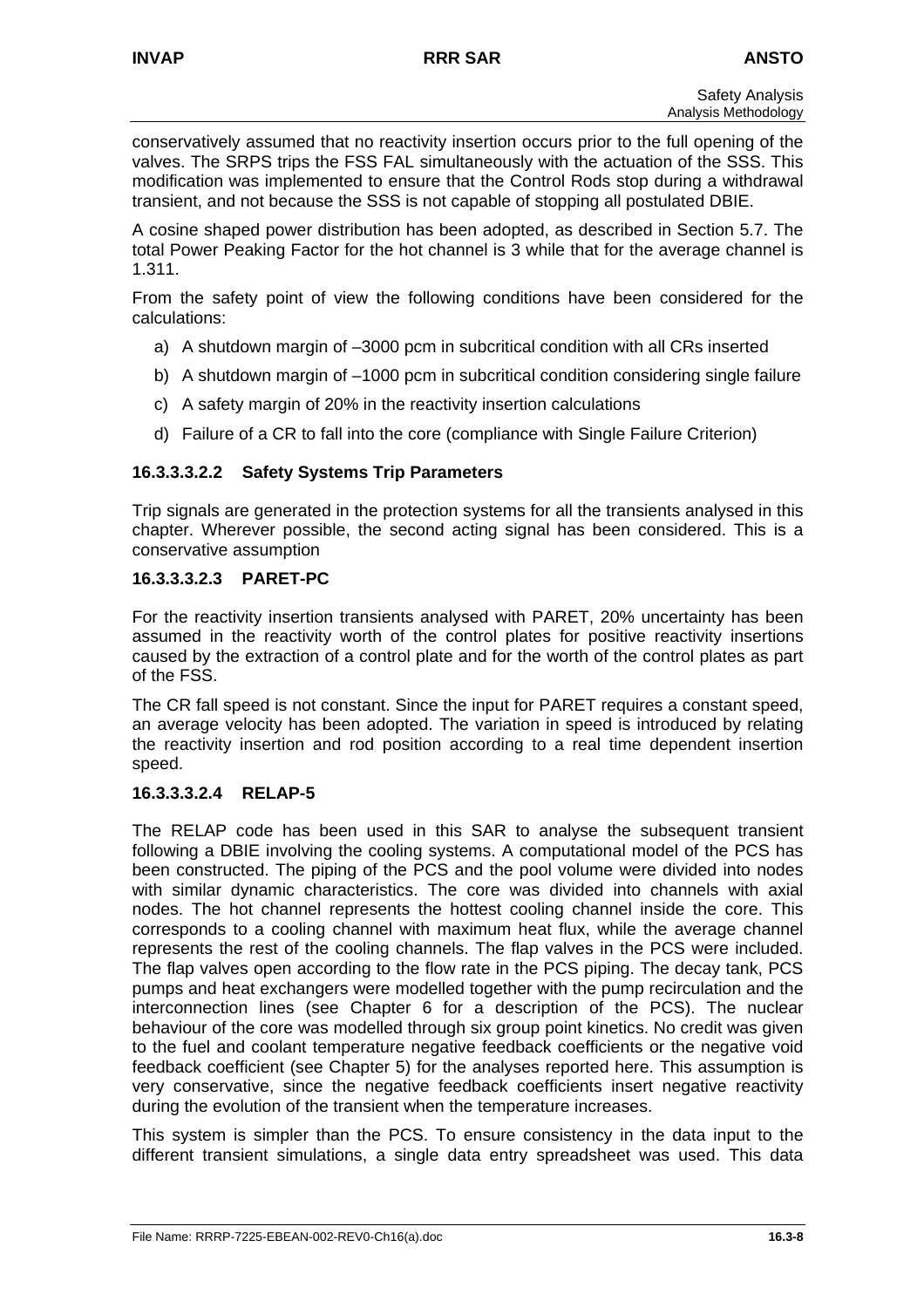sheet includes the geometrical information of the nodalisation as well as the decay heat curve for the reactor after shutdown, actuation time for the safety systems, friction factors for the different components and liquid properties at the operating conditions. Uncertainty values were determined for the input parameters. The input and the uncertainties are detailed in the specific sections presenting the analysis of each case.

## **16.3.3.4 Radiological Consequence Analysis**

The design philosophy is that there shall be no core damage for design basis accidents, although fission product release may occur for beyond design basis accidents. In these cases, the radiological impact has been calculated using ORIGEN and PC-COSYMA<sup>3</sup>[.](#page-15-0) ORIGEN $<sup>4</sup>$ calculates the source term as a function of the radionuclides contained in an</sup> active element. PC COSYMA is used to calculate the dose to a given population given the source term and prevailing atmospheric conditions. Release fractions and retention factors in water (for those cases involving underwater release) of fission products have been obtained from open literature.

<span id="page-15-0"></span> <sup>3</sup> PC COSYMA Version 2.0 USER GUIDE National Radiological Protection Board Forschungszentrum Karlsruhe EUR 16240 EN (NRPB-SR280) ISBN no 92-87-4480-9 NOVEMBER 1995

<span id="page-15-1"></span><sup>&</sup>lt;sup>4</sup> ORIGEN 2.0: Isotope generation and depletion code Matrix exponential method, ORNL-RSIC-CCC 371, 1980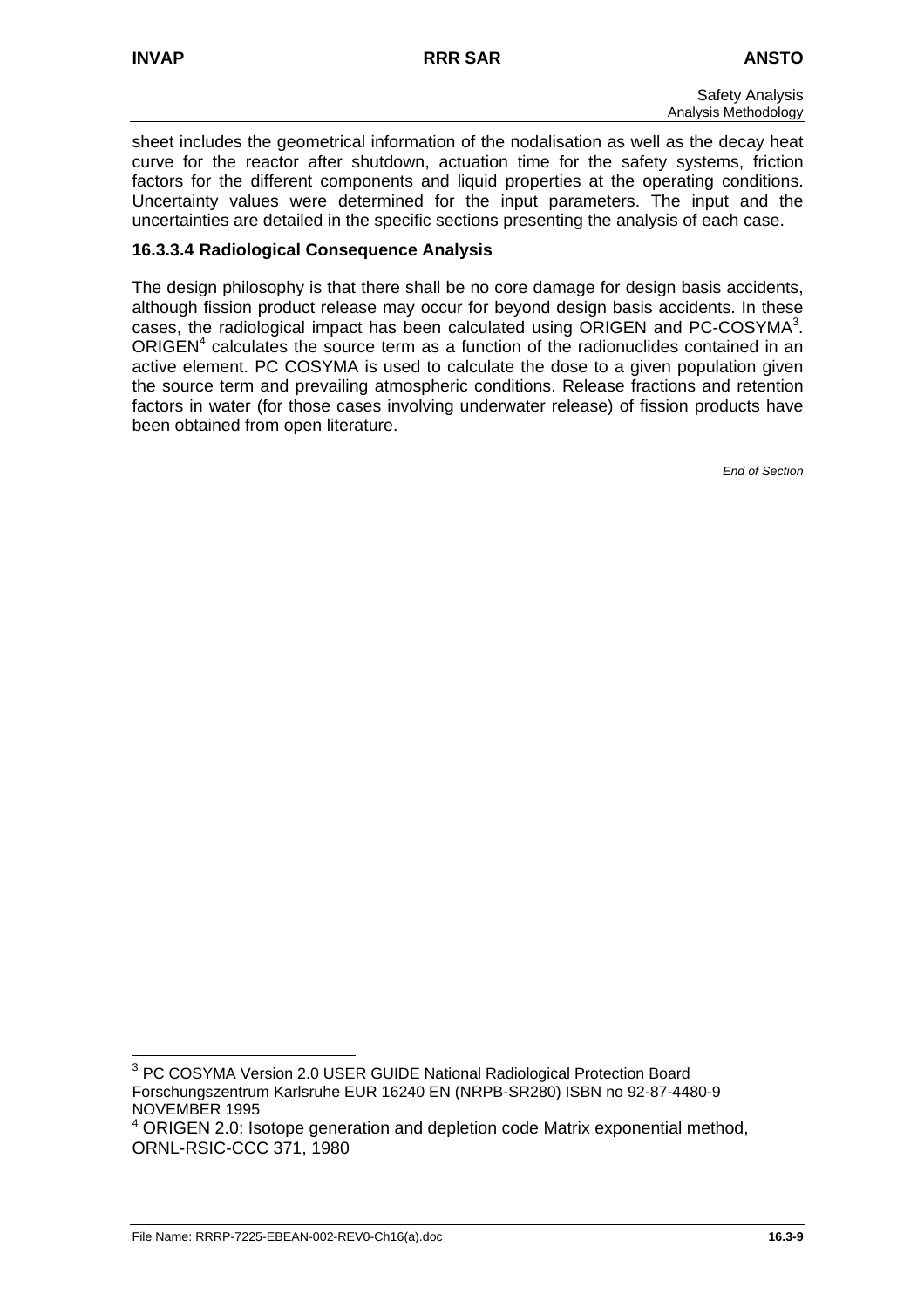## **16.4 REACTOR CHARACTERISTICS**

## **16.4.1 Core Parameters**

General core parameters are presented in Chapter 5, Sections 5.3, 5.7 and 5.8. Specific aspects relevant to the sequences associated with each DBIE are discussed in the relevant section below.

## **16.4.2 Functions of the Reactor Protection System**

The Reactor Protection Systems (RPS) are capable of automatically triggering the required protective actions for the full range of DBIEs to terminate the event safely. This capability takes into account the possible malfunction of parts of the systems (single failure).

There are two independent RPS for the management of safety systems:

- a) The First Reactor Protection System (FRPS), initiates the protective action of the FSS and the Containment system Isolation System, and
- b) The Second Reactor Protection System (SRPS), which handles the trip signals for the SSS.

Chapter 8 describes the RPS and safety system settings are discussed in Chapter 17.

#### **16.4.3 Natural Circulation Cooling of the Core and Irradiation Rigs**

The Reactor Facility is designed such that, on cessation of pumped flow, flap valves open in the PCS and RSPCS and permit continued core cooling via natural circulation. The heat from the core and irradiation rigs is transferred to the pool water. Under normal operation, the heat deposited in the pool is transferred to the SCS via the RSPCS. The RSPCS can cool the pool either in cooling mode or in long term pool cooling mode. In case the SCS is not available, the large amount of water in the pool acts as a heat sink with heat being lost to the atmosphere via evaporation. There is sufficient water in the pool to permit core cooling for 10 days before the pool water reaches the actuation level for the EMWS.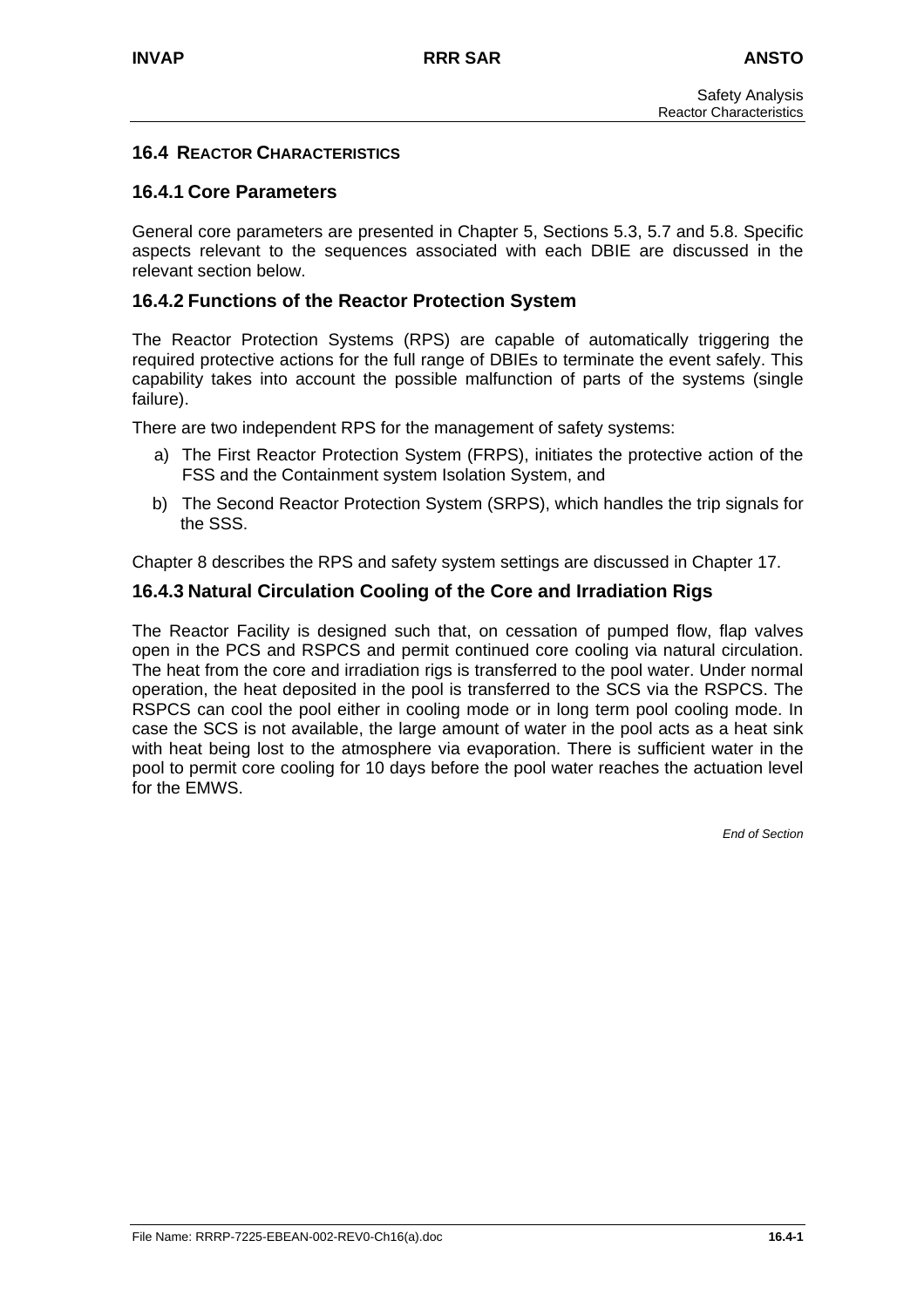## **16.5 SAFETY CHARACTERISTICS OF THE DESIGN, OPERATION AND PLANNING ISSUES**

A wide range of conservative provisions are in place within the framework of the defence in-depth philosophy. These provisions are aimed at minimising deviations from normal operating conditions, including transient conditions, and ensuring the continued confinement of radioactive material. Safety considerations are implemented through site selection, design, manufacturing, construction, commissioning, operating, and maintenance requirements such as:

- a) Adoption of inherently safe features in the design.
- b) Proven design.
- c) Fail safe design.
- d) Redundancy, independence and diversity in safety systems.
- e) The clear definition of normal and off normal operating conditions.
- f) Use of appropriate margins in the design of systems and plant components, including robustness and resistance to accident conditions.
- g) Provision of appropriate time for operators to respond to events and adequate human-machine interfaces, including operator aids, to reduce the burden on the operators.
- h) Careful selection of materials and use of qualified manufacturing processes and proven technology, together with extensive testing.
- i) Comprehensive training of adequately selected operating personnel whose behaviour is consistent with a sound safety culture.
- j) Precise operating instructions and reliable monitoring of plant status and operating conditions.
- k) Recording, evaluation, and use of operating experience.
- l) Comprehensive preventive maintenance prioritised in accordance with the safety significance and reliability requirements of the systems.
- m) Comprehensive Quality Assurance (QA) programme (see Chapter 18).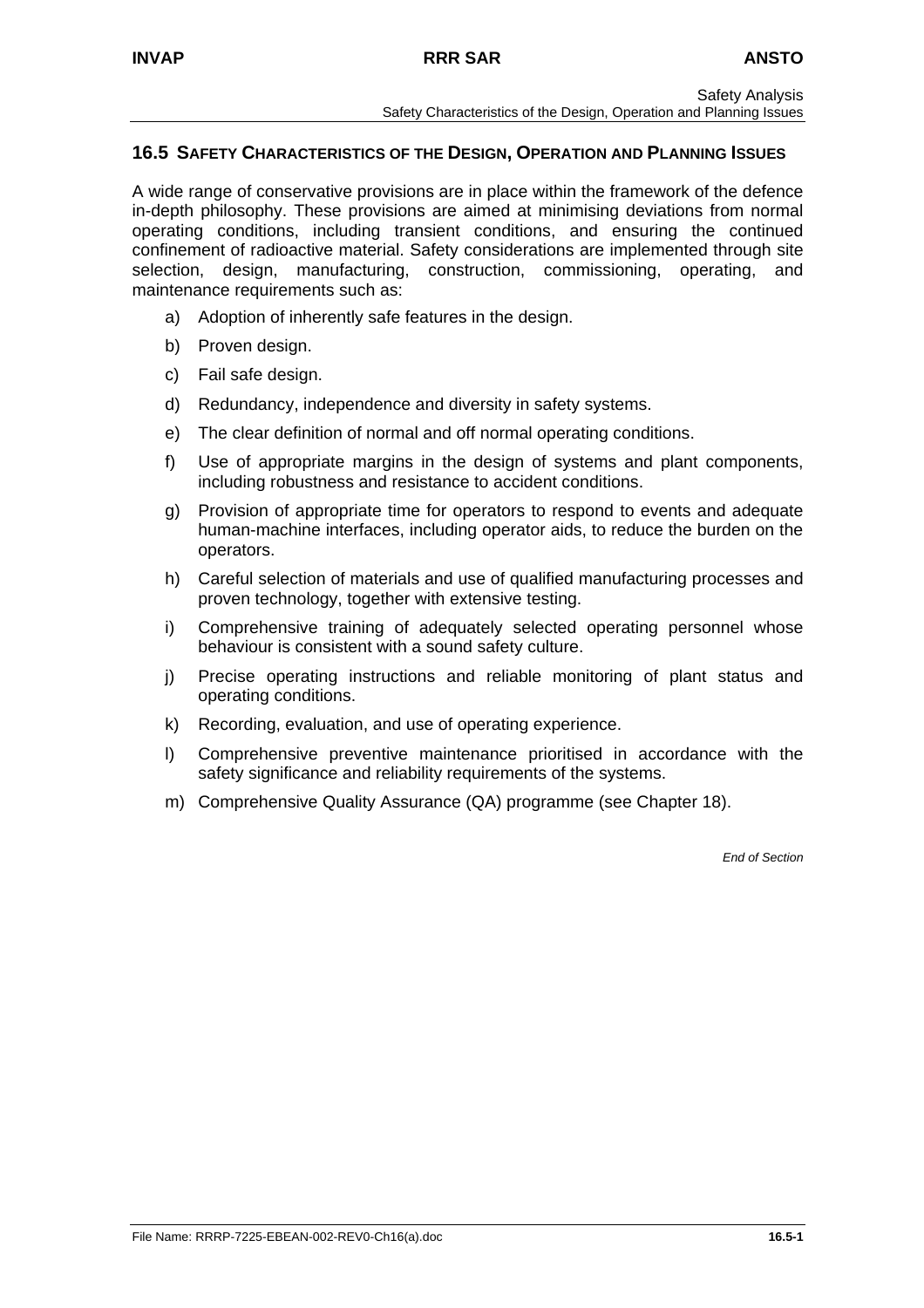## **16.6 CLASSIFICATION OF INITIATING EVENTS**

Of Postulated Initiating Events in section 16.3.1, the following DBA groupings are discussed:

Loss of Normal Power

Reactivity Insertion Accidents

Loss of Flow Accidents

Loss of Heat Sink

Loss of Coolant Accidents

Loss of Heavy Water

Erroneous Handling or Failure of Equipment or Components

Events Arising from the Reactor Utilisation

In addition, the following postulated events are evaluated for completeness:

Internal Events

Events Due to the Spurious Trigger of the Safety Systems

External Events

Human Factors

Each of these initiating events groups have been assessed to evaluate the defence in depth barriers provided by the facility's design to cope with them.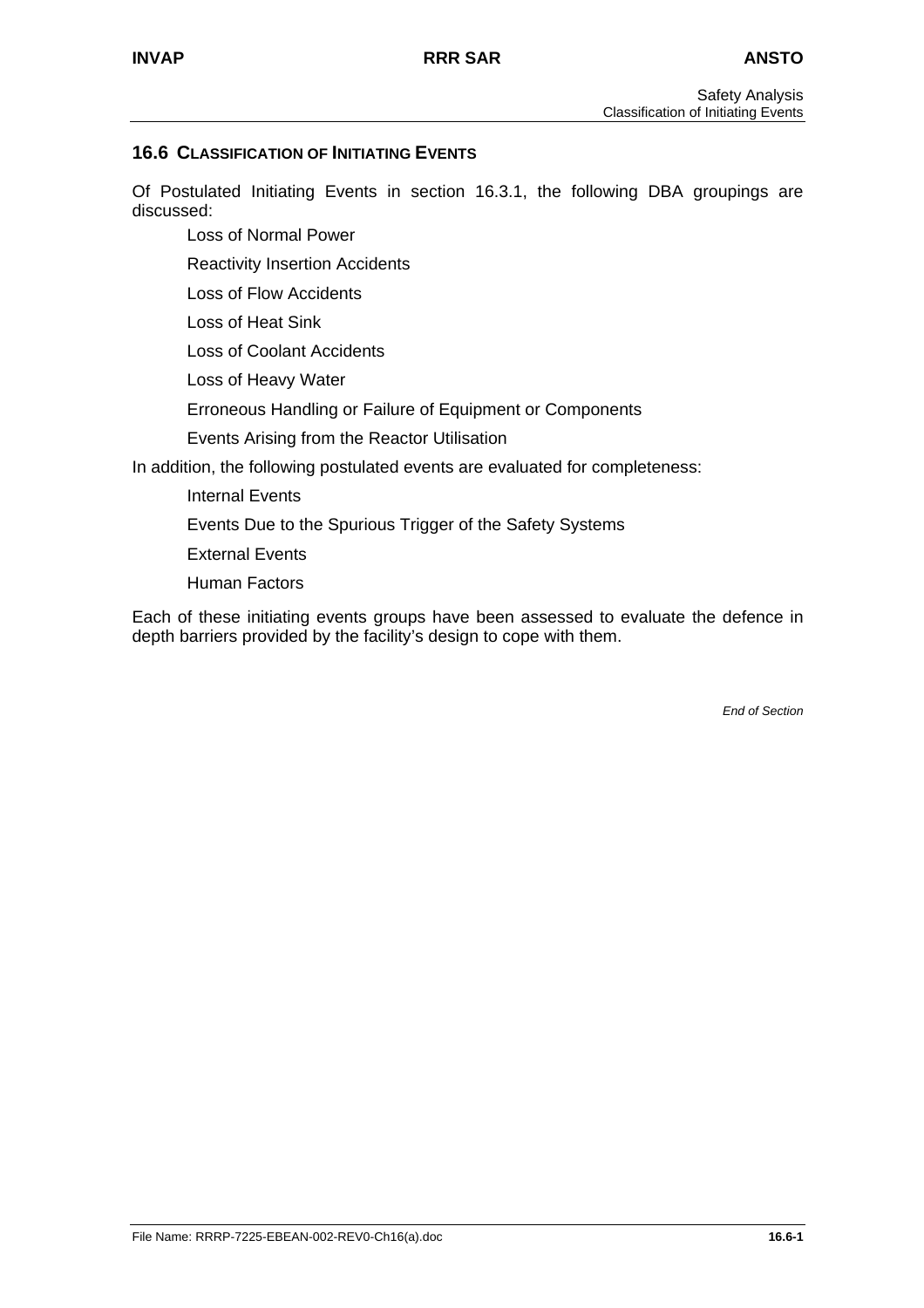## **16.7 ANALYSIS OF THE LOSS OF ELECTRIC POWER**

## **16.7.1 Introduction**

This Section examines the loss of electric power and its consequences for the facility. Chapter 9 describes the Normal Power System and the Standby Power System which provide electric power to the RRR Facility. These systems provide diverse reliable sources of power that are physically and electrically isolated, so that any single failure affects only one source of supply and does not propagate to other sources. Power is provided from the following sources:

- a) Normal Power: Two separated off-site supplies.
- b) Standby Power: Two Safety Category 1 Diesel Generators.
- c) Uninterruptible Power Supply: Battery supply units within the Standby Power System.

All Engineered Safety Features' instrumentation and electrical equipment is connected to the Standby Power System. The Containment Energy Removal Systems are by far the largest loads of all the Engineered Safety Features, other Engineered Safety Features are supplied through Uninterruptible Power Supply units. However, they are only called upon to supply until the Standby Power System Diesel Generators are available. The Long Term Pool Cooling pumps of the RSPCS and SCS are supplied from the Standby Power System; all other cooling circuit pumps are supplied by the Normal Power System.

Loss of Normal Power Supply results in the de-energising of the CR electromagnets and uncoupling of the CRD motors. In addition, the FSS compressed air valves also fail open on loss of Normal Power Supply. These two events allow the control plates to fall into the core. Nevertheless, loss of Normal Power Supply initiates a reactor trip by the FRPS, enabling the SRPS trip. If the SRPS then detects a failure of two or more CRs to fully insert within a preset time following initiation of the FSS, actuation of the SSS occurs.

#### **16.7.2 Loss of Normal Power Supply**

On the de-coupling of the CRD motors or de-energising of the CR electromagnets, the CRs fall into the core with compressed air assistance provided by fail-open valves.

Loss of Normal Power Supply also initiates a reactor trip by the FRPS. If the SRPS detects a failure of two or more CRs to fully insert within a preset time following initiation of the FSS, actuation of the SSS occurs.

Loss of Normal Power is an anticipated operational occurrence rather than a Postulated Initiating Event. It is included for completeness. It has no consequence due to the inherent design provisions and will not be considered further.

#### **16.7.2.1 Defence in Depth Barriers**

The following table summarises the first two levels of protection related to this PIE consistent with the defence in-depth philosophy:

| Level   Main Characteristics | <b>Safety Features</b>                                           |
|------------------------------|------------------------------------------------------------------|
|                              | Conservative design   Passive natural convection cooling systems |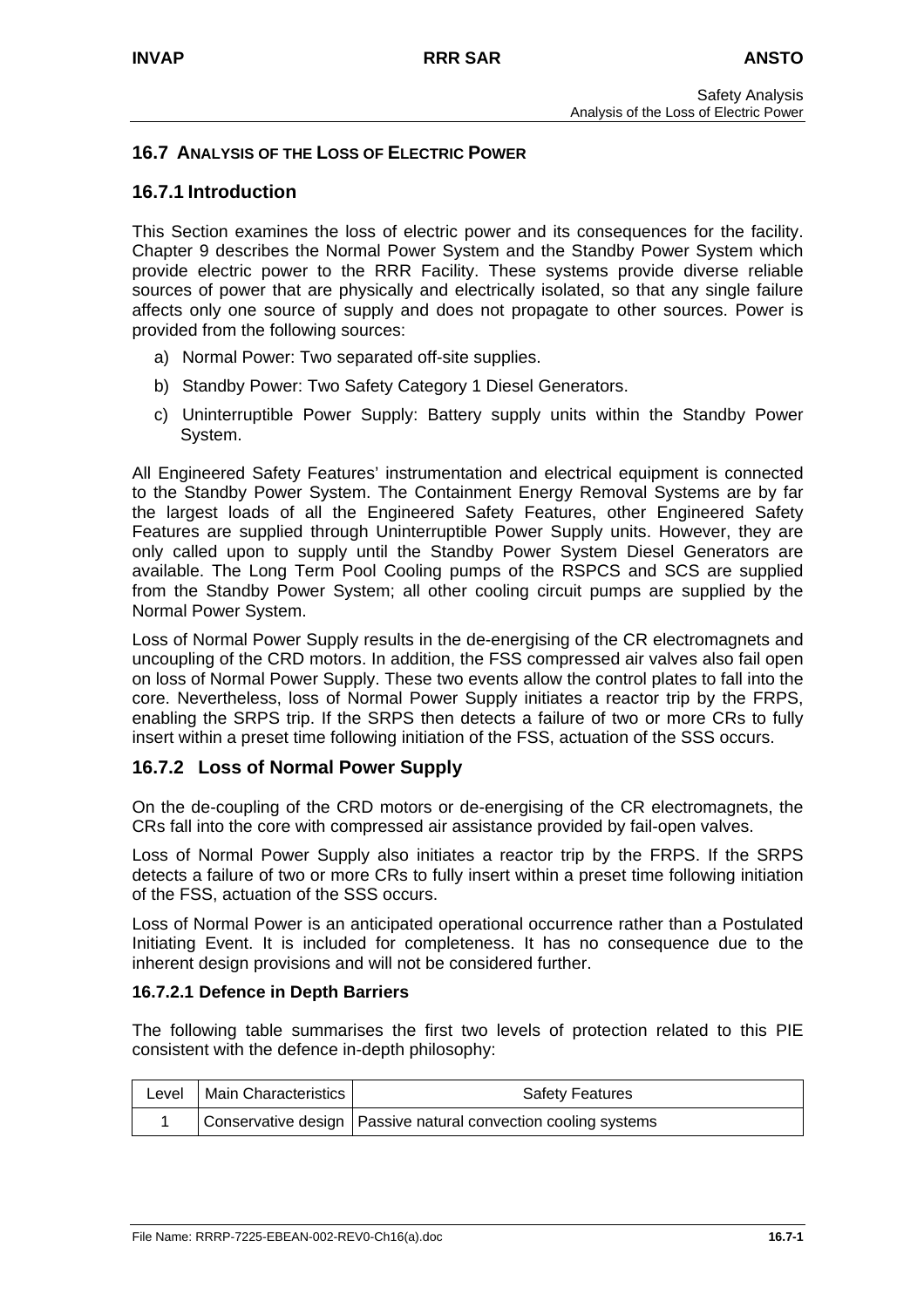Safety Analysis

Analysis of the Loss of Electric Power

| Level                                  | <b>Main Characteristics</b>     | <b>Safety Features</b>                                                                                                                                                                  |
|----------------------------------------|---------------------------------|-----------------------------------------------------------------------------------------------------------------------------------------------------------------------------------------|
|                                        | and Inherent safety<br>features | Design of the electric system according to IEEE and AS<br>standards, and Energy Australia Service and Installation Rules<br>and General Supply Conditions.                              |
|                                        |                                 | Equipment separation to avoid fire and other damage to several<br>items from one event.                                                                                                 |
|                                        |                                 | Separated earthing systems. The power and signal earthing<br>systems are installed as separate systems. The lightning<br>protection system is separate from the other earthing systems. |
|                                        |                                 | Fire resistant and low smoke/Halogen-free electric cables.                                                                                                                              |
|                                        |                                 | Special electric cables for radioactive areas.                                                                                                                                          |
|                                        |                                 | Appropriate electrical system maintenance program                                                                                                                                       |
|                                        |                                 | Safety Category 1 UPS serving the RPS and the PAM System<br>designed according to the criteria for Class 1E systems as<br>defined in IEEE standards.                                    |
|                                        |                                 | Safety Category 1 Standby Power System designed according<br>to criteria for Class 1E systems as defined in IEEE standards.                                                             |
| 2                                      | Operation control               | RCMS initiated power reduction                                                                                                                                                          |
| and response to<br>irregular operation |                                 | Loss of electric power directly causes FSS actuation.                                                                                                                                   |

## **16.7.3 Loss of all Normal Power and Diesel Generators**

On loss of the Normal Power System, the diesels of the Standby Power System will become available. The diesels are Safety Category 1. Only one of the two is needed. The Uninterruptible Power Supply supplies power to all necessary equipment for a period after the loss of Normal Power. This is considered within the design basis. The likelihood of a loss of Normal Power Supply together with the inability to start and run both diesels is considered so low as to render it beyond the design basis.

#### **16.7.3.1 Defence in Depth Barriers**

The following table summarises the first three levels of protection related to this PIE consistent with the defence in-depth philosophy:

| Level | <b>Main Characteristics</b>     | <b>Safety Features</b>                                                                                                                                                                  |  |
|-------|---------------------------------|-----------------------------------------------------------------------------------------------------------------------------------------------------------------------------------------|--|
|       | Conservative design             | <b>Passive Natural Convection Cooling Systems</b>                                                                                                                                       |  |
|       | and Inherent safety<br>features | Design of the electric system according to IEEE and AS<br>standards, and Energy Australia Service and Installation Rules<br>and General Supply Conditions.                              |  |
|       |                                 | Safety Category 1 Standby Power System design according to<br>criteria for Class 1E systems as defined in IEEE standards.                                                               |  |
|       |                                 | Equipment separation to avoid fire and other damage to several<br>items from one event.                                                                                                 |  |
|       |                                 | Separated earthing systems. The power and signal earthing<br>systems are installed as separate systems. The lightning<br>protection system is separate from the other earthing systems. |  |
|       |                                 | Fire resistant and low smoke/Halogen-free electric cables.                                                                                                                              |  |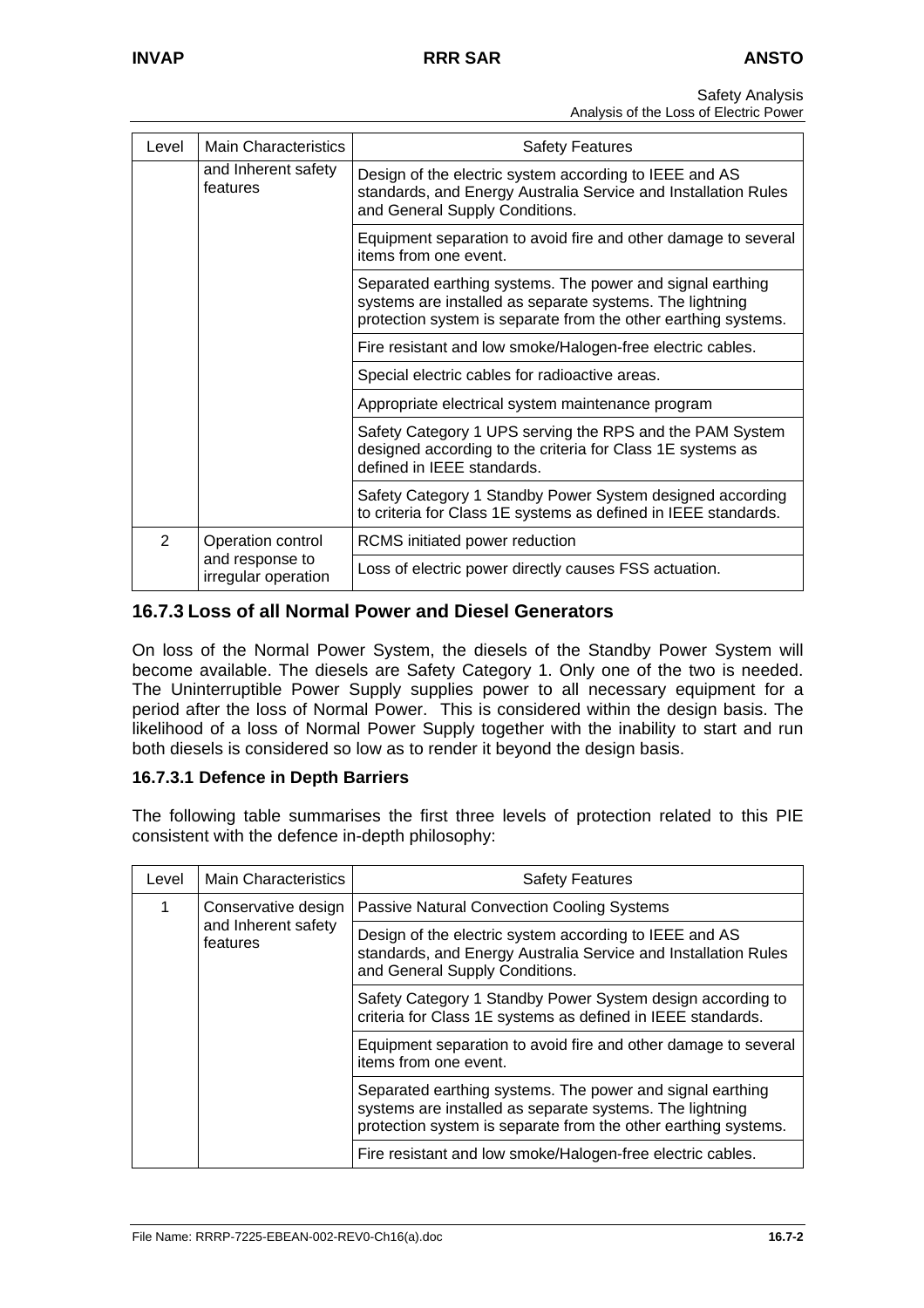Safety Analysis

Analysis of the Loss of Electric Power

| Level          | <b>Main Characteristics</b>                         | <b>Safety Features</b>                                                                                                       |  |  |  |
|----------------|-----------------------------------------------------|------------------------------------------------------------------------------------------------------------------------------|--|--|--|
|                |                                                     | Special electric cables for radioactive areas.                                                                               |  |  |  |
|                |                                                     | Adequate electrical system maintenance program                                                                               |  |  |  |
|                |                                                     | Electrical and electronic equipment such as Diesel Generators'<br>Control and UPS units radiation and seismically qualified. |  |  |  |
| $\overline{2}$ | RCMS initiated power reduction<br>Operation control |                                                                                                                              |  |  |  |
|                | and response to<br>irregular operation              | Loss of electric power directly causes FSS actuation.                                                                        |  |  |  |
|                |                                                     | Fail safe characteristics of FSS and SSS                                                                                     |  |  |  |
| 3              | Control of accidents<br>within the design<br>basis  | FRPS trips the reactor on:                                                                                                   |  |  |  |
|                |                                                     | Loss of Normal Power<br>a)                                                                                                   |  |  |  |
|                |                                                     | Low PCS flow<br>b)                                                                                                           |  |  |  |
|                |                                                     | c) Low RSPCS flow                                                                                                            |  |  |  |
|                |                                                     | SRPS trips the reactor on:                                                                                                   |  |  |  |
|                |                                                     | Core pressure difference low<br>a)                                                                                           |  |  |  |
|                |                                                     | <b>Failure of the FSS</b><br>b)                                                                                              |  |  |  |

## **16.7.4 Loss of all Normal Power and all Standby Power for a period up to 10 days**

As indicated above, on loss of the Normal Power System, the diesels of the Standby Power System will available within about 60 seconds. The diesels are Safety Category 1. Only one of the two is needed. The likelihood of a loss of Normal Power Supply together with the inability to start and run both diesels is considered so low as to render it beyond the design basis.

Failure to restore power supply would result in the unavailability of the RCMS; RPS and PAM. Nevertheless, the reactor would be in a safe shutdown mode and cooling by natural circulation will remove the decay heat from the core.

The likelihood of failing to restore power for 10 days is even more remote and even further outside the design basis. It is discussed here, however, as the sequence will be analysed as a Beyond Design Basis Accident in Section 16.19 as part of demonstrating the robust nature of the Reactor Facility and its ability to cope with an extended period of natural circulation.

## **16.7.5 Design Basis Postulated Initiating Events**

From the discussion in the previous sections of this document, some of the events do not lead to accidental conditions and as such, need not be considered further as Initiating Events. Only those that merit further analysis are considered.

A summary of previous considerations and the design-basis PIE are presented below: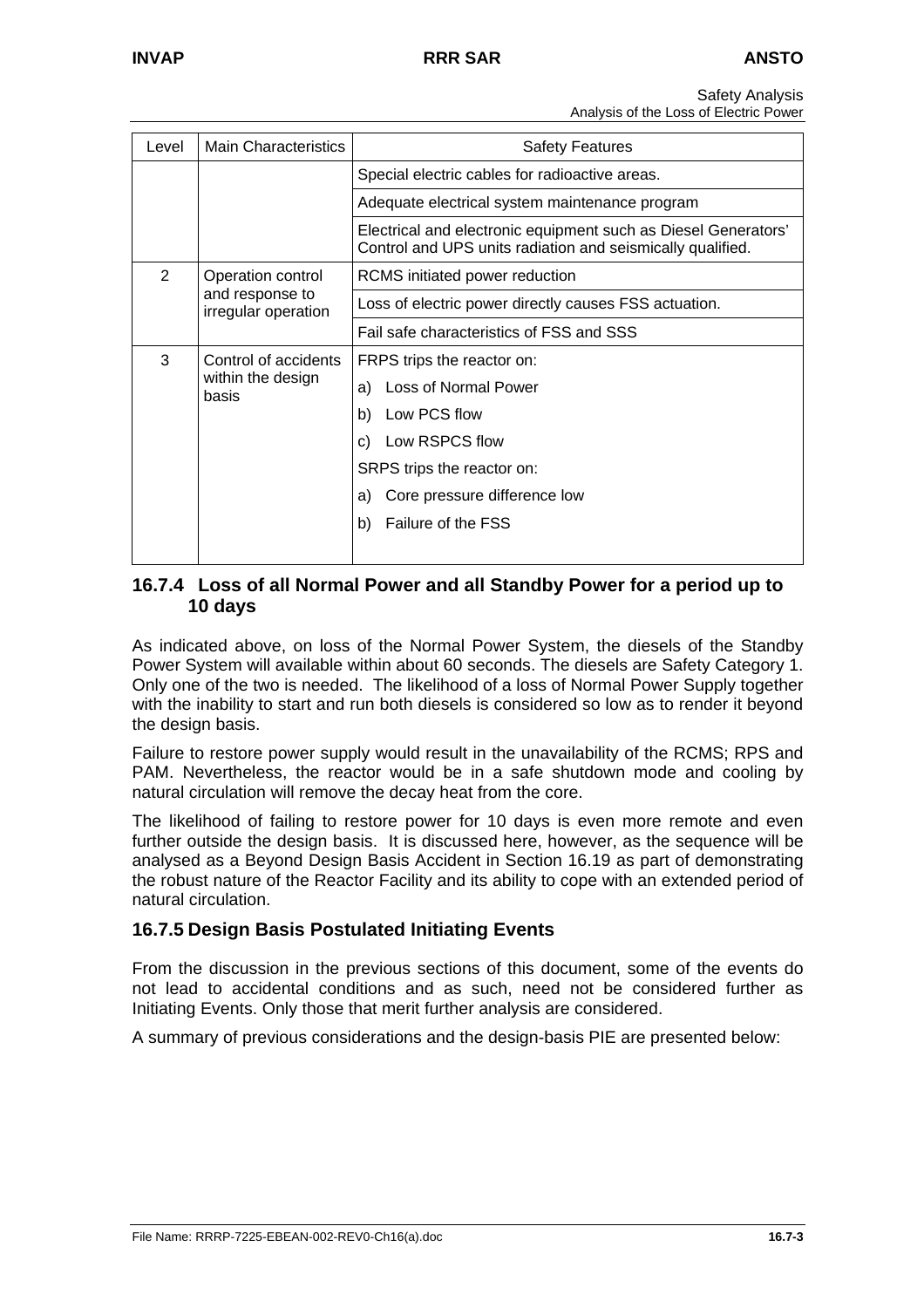|                                        | <b>Safety Analysis</b> |
|----------------------------------------|------------------------|
| Analysis of the Loss of Electric Power |                        |

| <b>PIE</b>                                                             | <b>Not</b><br>Eliminated<br>Sufficiently<br>unlikely to<br>applicable<br>by inherent<br>to the<br>design<br>occur<br>provisions<br>design<br>(BDB) |                                                 |                                      |                     | Design Basis Initiating Events<br>(DBIEs) |  |   |  |
|------------------------------------------------------------------------|----------------------------------------------------------------------------------------------------------------------------------------------------|-------------------------------------------------|--------------------------------------|---------------------|-------------------------------------------|--|---|--|
|                                                                        |                                                                                                                                                    | To be<br>considered<br>in another<br>DBIE group | Bounded by<br>another<br><b>DBIE</b> | Further<br>Analysis |                                           |  |   |  |
| Loss of<br>Normal Power<br>Supply                                      |                                                                                                                                                    | X                                               |                                      |                     |                                           |  |   |  |
| Loss of<br>Normal Power<br>and diesels<br>not started                  |                                                                                                                                                    |                                                 |                                      |                     |                                           |  | X |  |
| Loss of all<br>Normal and<br>all Standby<br>Power for up<br>to 10 days |                                                                                                                                                    |                                                 | X                                    |                     |                                           |  |   |  |

On the basis of the above, one DBIEs is identified for analysis in this section:

Loss of Normal Power and diesels not started.

This event is conservatively assumed to occur with the reactor at full power.

#### **16.7.5.1 Detection of the Initiating Event**

Loss of Normal Power initiates a reactor shutdown by the FSS. This protective action is not dependant on the operation of the FRPS since, on de-coupling of the CRD motors or de-energising of the CR electromagnets, the CRs fall into the core. In addition, the FRPS sends a signal to request the actuation of the FSS. Furthermore, if the SRPS detects a failure of two or more CRs to fully insert within a preset time after initiation of the FSS, actuation of the SSS occurs.

#### **16.7.5.2 Design Basis Fault Sequence**

A description follows of the events that are an immediate and direct effect of the initiating event.

- a) Interruption of Normal Power.
- b) UPS units provide electric supply from batteries to the RCMS, the RPS, and the Post Accident Monitoring system.
- c) RPS produce alarms and warnings in the Main Control Room.
- d) Loss of Normal Power Supply to the FSS will de-energise the electromagnets and the motors, the pistons will de-couple from the control rod drive mechanism, and the CRs will fall into the core by gravity forces.
- e) The FRPS sends a signal to actuate the FSS and thus enable the SRPS's waiting period for the end-of-run signals from the CRs.
- f) If the SRPS detects a failure of two or more CRs to fully insert within a preset time after initiation of the FSS actuation of the SSS is initiated
- g) The PCS and RSPCS pumps coast down.
- h) PCS and RSPCS flap valves open and natural circulation is established.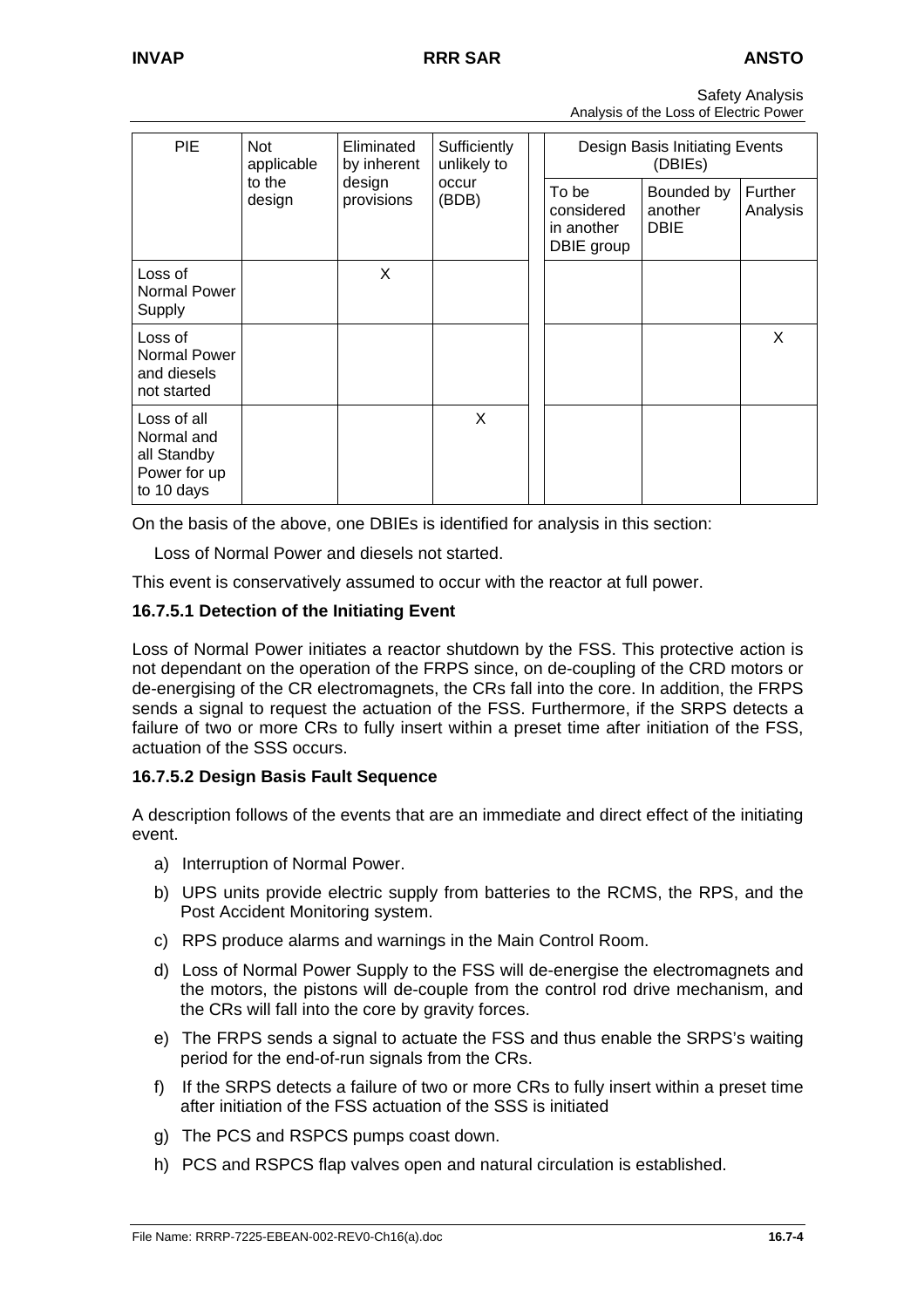- i) Decay heat from the core and the irradiation rigs is removed by natural circulation of the water contained in the Reactor Pool.
- j) At least one Diesel Generator is started.

In addition, the RPS would produce alarms and warnings in the MCR. The Loss of Normal Power Supply to the FSS would de-energise the electromagnets and the motors, the pistons would de-couple from the control rod drive mechanism, and the CRs would fall into the core by gravity. These are expected occurrences but are not credited.

#### **16.7.5.3 Numerical Analysis**

The behaviour of the PCS and the RSPCS has been analysed after a loss of Normal Power Supply. Calculations have been made with the RELAP 5 code. The nodalisation used for the PCS and the RSPCS is presented in Section 16.3.

#### **16.7.5.3.1 Modelling Assumptions**

To calculate the increase in the pool water temperature, only the volume comprised between the top of the chimney and the bottom of the transfer channel has been considered. This volume is relatively small compared to the total volume of water in the pools. Thus, it represents a conservative assumption.

For the PCS calculations, the temperature of the coolant corresponds to the uppermost node in the hot channel. The cladding temperatures correspond to the fuel node in that same channel.

The loss of power results in a loss of heat removal from the PCS via the heat exchangers (due to the shutdown of the SCS pumps) and the loss of flow in the PCS and RSPCS. The RSPCS and the PCS pumps stop and the flow coasts down according to the dynamics of the pumps.

The loss of power has been simulated numerically with successful actuation of the FSS and with failure of the FSS and actuation of the SSS. The reactor trip is triggered by a low flow signal in the PCS or RSPCS. This is a very conservative assumption, since the fail safe characteristics of the FSS are being ignored to introduce the delay. In reality, the actuation of the FSS is instantaneous and immediately follows the loss of Normal Power.

The RSPCS and the PCS have been treated separately, with connections through the pool water and the interconnection line flow. For the RSPCS calculations, the pool temperature and the interconnection flow rate come from the PCS calculations results.

## **16.7.5.3.2 Primary Cooling System**

Variation of reactor power with time occurs following the loss of Normal Power Supply. On loss of Normal Power Supply the speed of the pumps decreases in accordance with their dynamics. The switch between states occurs simultaneously with the loss of power.

The flow rate through the core diminishes until the PCS flap valves open and natural circulation is established. From this instant, there is a slow reduction in the flow rate caused by the decreasing decay heat being generated in the core.

The temperature of the coolant at the exit from the core undergoes first an increase until the reactor is shutdown by the FSS. After reactor shutdown, it decreases rapidly and temporarily because the decrease of the heat dissipated in the core is faster than the increase of the inlet temperature due to the loss of heat exchangers. After this decrease, the reduction of flow rate through the core causes an increase in the temperature at the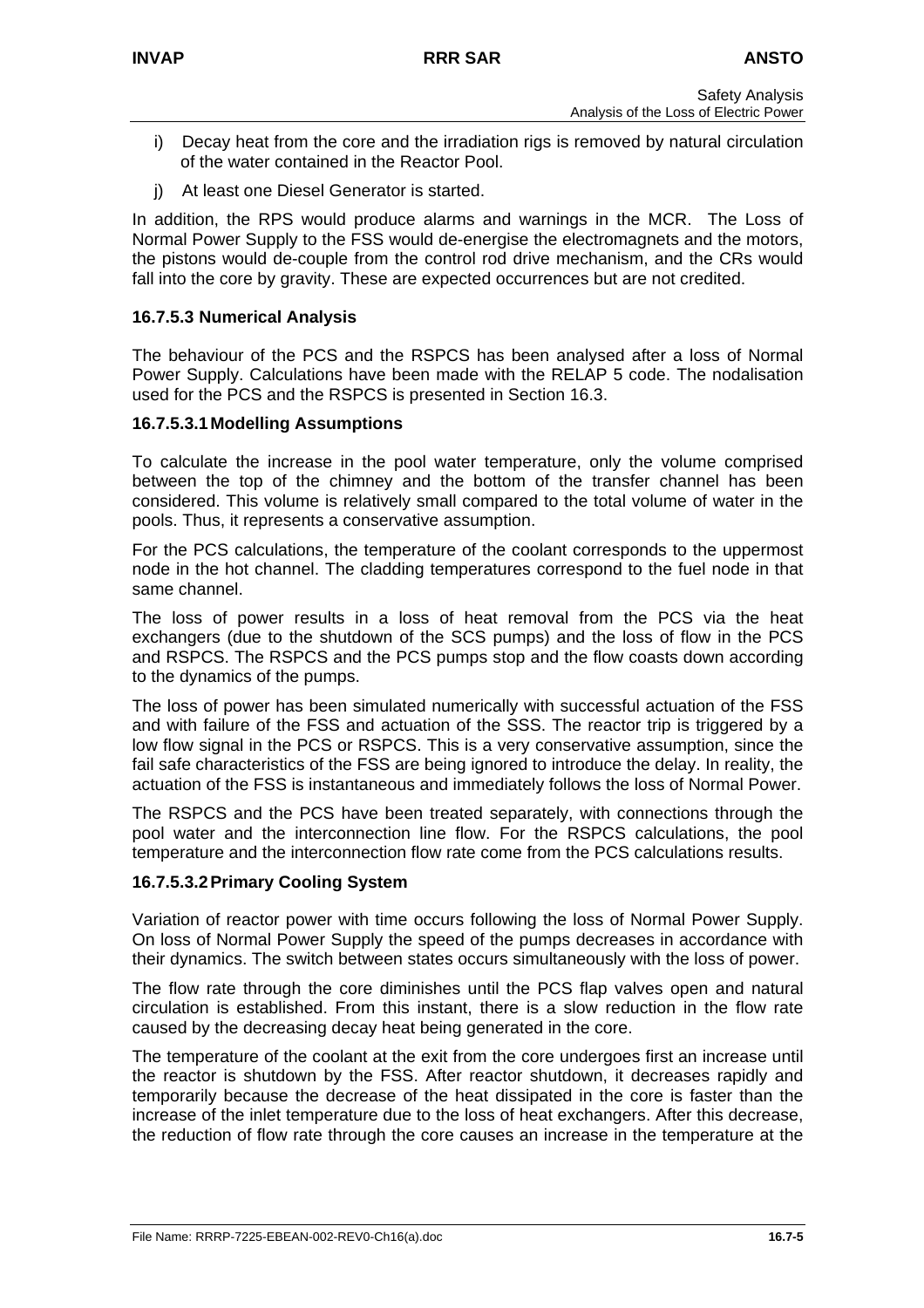core outlet. Then, the core inlet and outlet temperature increases slowly following the increase of pool temperature.

Once the flap valves open, the natural convection flow rate that is established adequately cools the core. The temperature of the cladding increases sharply due to the interruption of coolant flow through the core. The cladding temperature reaches a maximum value almost simultaneously with the reactor trip. This increase is followed by a decrease of these temperatures caused by the decay in heat dissipated at the core. The temperatures start to increase due the inlet of hot water to the core. The opening of the flap valves leads to an increase in the flow rate through the core and a decrease in the temperatures. In the long term, the temperature evolution follows the variation of temperature of the pool water.

There is no need for the operator to initiate the Long Term Pool Cooling mode of the RSPCS in the first 30 minutes after the loss of power, since the temperature of the pool is still below the initial temperature of the hot water layer.

The transient has been analysed assuming failure of the FSS and reactor shutdown by the SSS. The evolution of the transient is similar to that considered previously. A delay in temperature decrease is observed due to the later actuation of the SSS. There is a slower decrease in the temperature after reactor trip due to the slower decrease in reactor power. There is a higher maximum temperature for the coolant at the core outlet due to the delay in actuation of the SSS. Similarly, the temperature peak for the cladding in the hot channel is above the maximum temperature with actuation of the FSS.

#### **16.7.5.3.3 Reactor and Service Pools Cooling System**

The effect of the loss of Normal power Supply has been analysed with actuation of the FSS and with failure of the FSS and actuation of the SSS. Flow reversal from downwards forced convection to upwards natural convection occurs after the pumps coastdown ceases. Soon afterwards, the flow stabilises. For the first few seconds after the loss of power, the pool temperature remains steady. After the reactor trip, the reduction in reactor power is very fast and results in a drop in the temperature of the suction plenum. The change in behaviour corresponds to onset of natural circulation. The temperature of the pool water rises very slowly, whereas the heat generated by the drops abruptly. The temperature at the pool outlet also decreases rapidly. In the long term this temperature increases, following the rise in the pool water temperature. The temperature sharply increases following flow interruption due to the delay in FSS trip introduced by ignoring the FSS fail safe characteristics under loss of power and the loss of power trip signal. Then the temperature decreases abruptly after the reactor trip and it increases again after the opening of the flap valve and the flow reverses. In the long term, the natural circulation ensures cooling. The behaviour of the RSPCS after loss of power with failure of the FSS and successful actuation of the SSS has also been analysed. The FSS is tripped by the loss of power signal and the SSS trips on failure of the FSS. Radiological Impact Analysis

From the results of the numerical analyses, no damage is expected to either the core or the rigs. Therefore, no radiological impact is expected arising from the loss of power.

## **16.7.6 Conclusions**

Loss of Normal Power Supply is an Anticipated Operational Occurrence. The bounding event of this DBA grouping involves a prolonged loss of electric power concurrent with a failure of both standby diesel generators. Either RPS is capable of shutting down the reactor. The availability of UPS power is not relevant to this bounding DBA. Heat removal is adequate. It is concluded that nuclear safety is guaranteed for all credible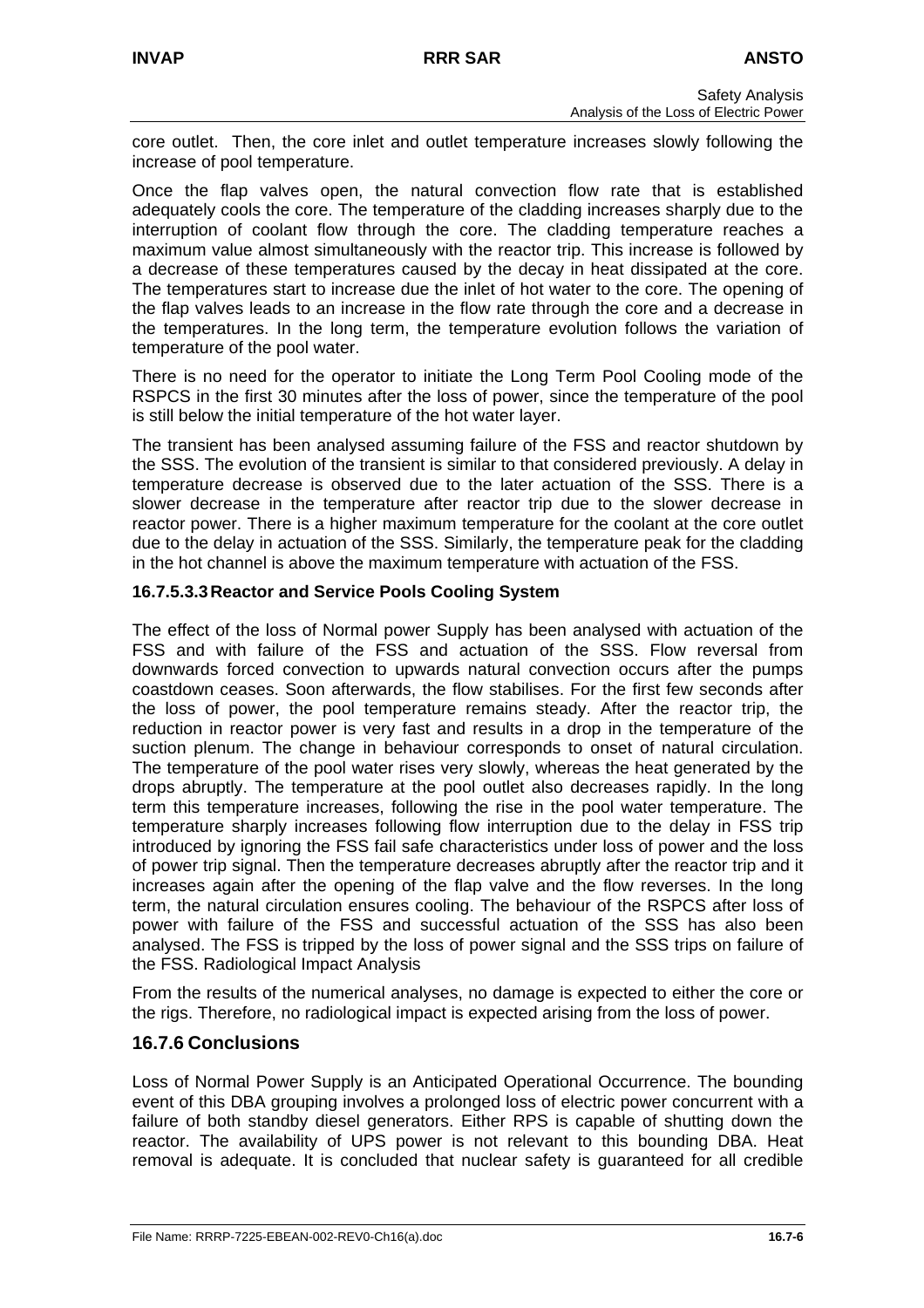events involving a Loss of Electric Power. The effect of an extended loss of all electric power is considered in the section dealing with Beyond Design Basis Accidents, Section 16.19.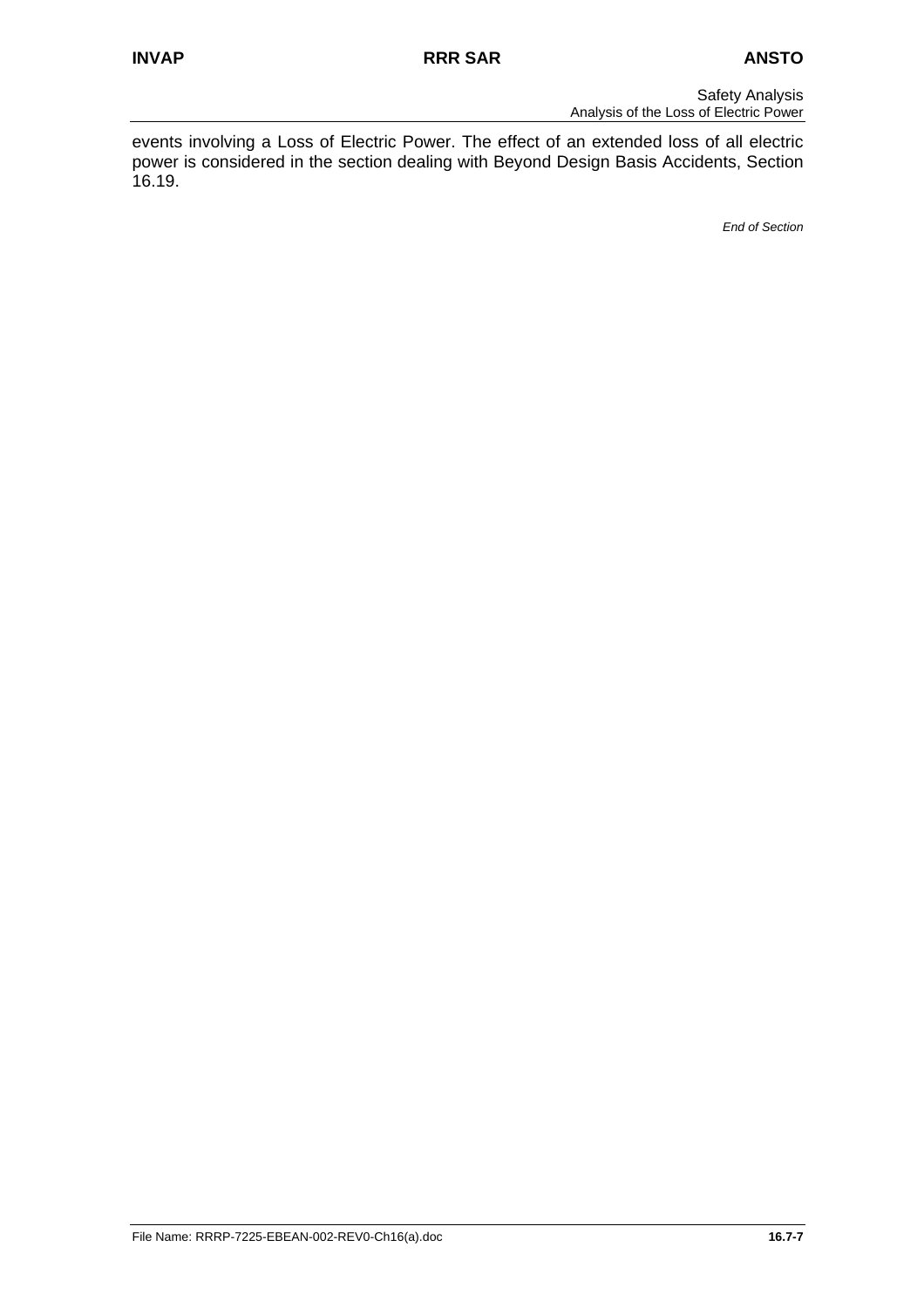## **16.8 ANALYSIS OF EXCESS REACTIVITY INSERTION EVENTS**

## **16.8.1 Introduction**

This Section analyses the group of accidents caused by uncontrolled reactivity insertions into the reactor core.

Uncontrolled reactivity insertions would lead to a sequence of alarms, warning interlocks, and control actions, with the RPS triggering one or both of the two independent shutdown systems on either high neutron flux rate or high neutron flux. For slow reactivity insertions, high core outlet temperature and high core temperature difference are also able to trigger alarms and produce reactor shutdown.

The initiating events for reactivity insertion incidents have been grouped according to their cause. Each initiating event will be analysed in the context of defence in depth barriers. The response of the facility to the postulated DBIE will then be quantified.

## **16.8.2 Insertion of Fissile Material**

#### **16.8.2.1 Accidental Drop of a Fuel Assembly**

This initiating event refers to:

a) The mishandling and drop of a fuel assembly during core loading operations.

No fuel loading will be performed with the reactor in operation. All core configurations during core operation (initial, intermediate and final configurations) with all the CRs fully inserted are subcritical. Considering an extreme bounding case, i.e. the fall of a fuel assembly without burnable poison (an extremely conservative assumption since this type of fuel assembly will not be used in the reactor), the reactivity insertion would be a small fraction of the shutdown margin.

Notwithstanding the above arguments, the dropping of a fuel assembly is considered within the design basis. The reactivity insertion is bounded by the inadvertent withdrawal of a pneumatic can with excess absorbing material (Section 16.8.3.6). The potential for physical damage to the dropped fuel assembly is considered in Section 16.13.

b) The mishandling and drop of a spent fuel assembly stored in the Reactor Pool during transfer to the Service Pool.

The protective grille on top of the chimney will withstand the impact of a can containing silicon ingots. It will prevent a dropped fuel assembly from affecting the core. The Control Rod Guide Box acts as an additional barrier.

The same arguments as presented above apply. The dropping of a fuel assembly is considered within the design basis. The reactivity insertion is bounded by the inadvertent withdrawal of a pneumatic can with excess absorbing material (Section 16.8.3.6). The physical damage to the dropped fuel assembly is considered in Section 16.13.

c) Inadvertent ejection and reinsertion of a fuel assembly in the core grid during reactor operation.

Fuel assembly ejection is considered extremely unlikely. The clamp is designed to withstand an upward force much greater than the drag force exerted by the maximum PCS flow under low temperature conditions. There are no abnormal

File Name: RRRP-7225-EBEAN-002-REV0-Ch16(a).doc **16.8-1**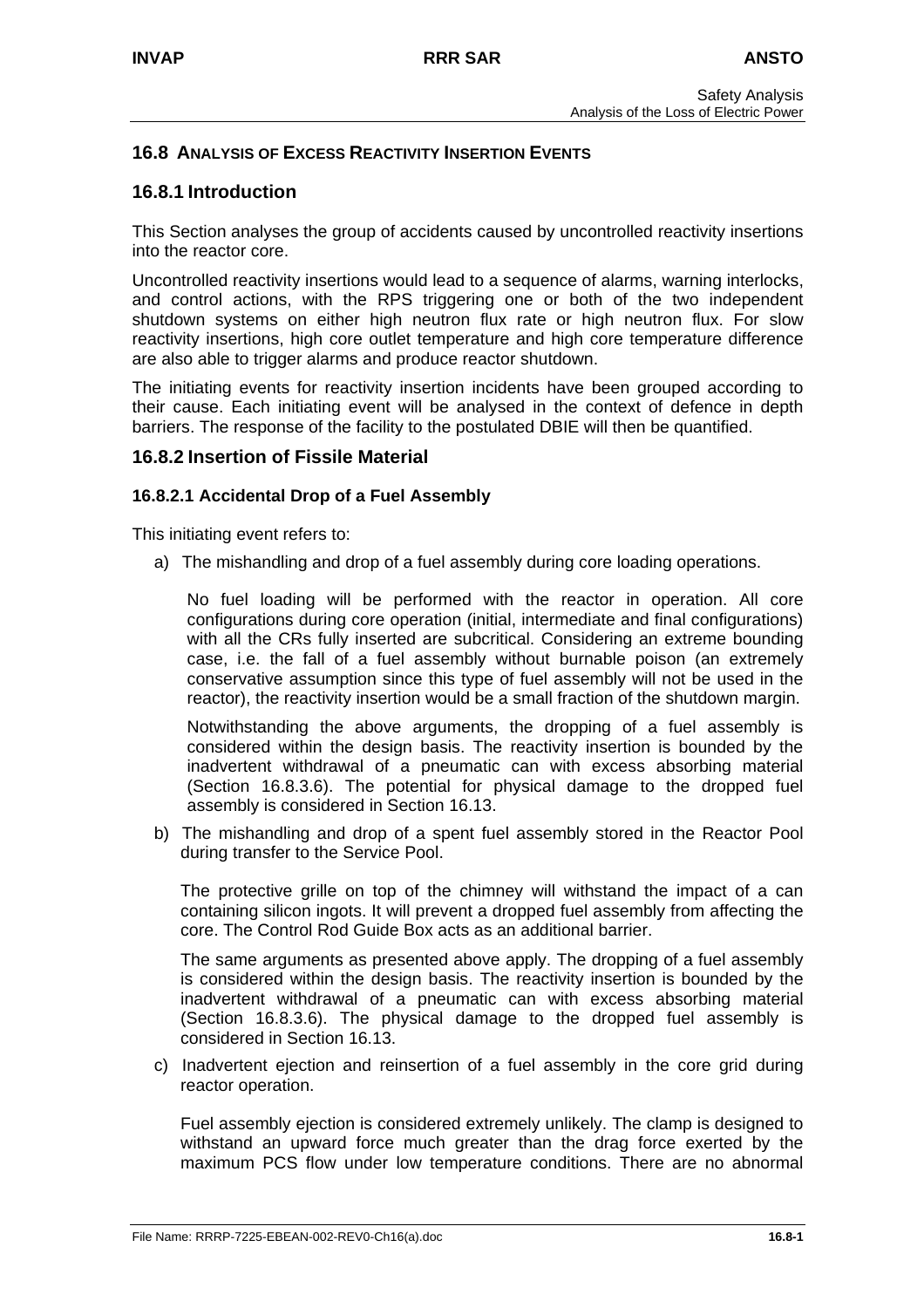situations where the fuel assembly could be submitted to a greater force. It will not be considered further.

## **16.8.2.1.1 Defence in Depth Barriers**

| Level         | <b>Main Characteristics</b>                                | <b>Safety Feature</b>                                               |  |  |  |
|---------------|------------------------------------------------------------|---------------------------------------------------------------------|--|--|--|
| 1             | Conservative design and                                    | Proven design of tools and clamps                                   |  |  |  |
|               | Inherent safety features                                   | Large design margin in mechanical components                        |  |  |  |
|               |                                                            | Operational experience                                              |  |  |  |
|               |                                                            | Refuelling with FSS at maximum negative reactivity worth            |  |  |  |
|               |                                                            | Large shutdown margins (FSS and SSS)                                |  |  |  |
|               |                                                            | Adequate fuel management programme: knowledge of<br>core reactivity |  |  |  |
| $\mathcal{P}$ | Operation control and<br>Response to abnormal<br>operation | Alarm on:<br>high neutron flux                                      |  |  |  |

#### **16.8.2.2 Inadvertent Fast Insertion of Irradiation Fissile Material**

This event refers to the inadvertent fast insertion of a uranium-molybdenum (U-Mo) irradiation rig, with the reactor at full power. Chapter 11 provides a description of the U-Mo irradiation rigs and their handling.

Operating procedures will ensure adequate handling of U-Mo rigs. The QA procedures in the manufacturing of the U-Mo rigs will ensure that the correct amount of fissile material is placed in the irradiation rigs.

Given the reactivity worth of these rigs, simulations will be carried out of an inadvertent insertion. Section 16.8.7 presents the assumptions and the results of the analysis.

A further postulated event involving U-Mo rigs is the insertion of this fissile material into an irradiation position intended for iridium irradiation. Uranium is a fissile material, as opposed to iridium, a neutron absorber. Thus, inadvertently placing a U-Mo rig in an iridium irradiation position would insert significant positive reactivity to the core. To avoid this type of occurrence, the irradiation positions are designed with a different geometry that will not allow interchange between the two different types of rigs (see Chapter 11). This event has therefore been designed out.

Inadvertent fast insertion of irradiation fissile material into its irradiation position with the reactor at full power is considered to be within the design basis and will be analysed further. The reactivity worth of this insertion will be based on the proposed design of the U-Mo irradiation target. The ramp is calculated considering a fast manual insertion of the rig.

## **16.8.2.2.1 Defence in Depth Barriers**

| Level | <b>Main Characteristics</b>                         | <b>Safety Feature</b>                                          |
|-------|-----------------------------------------------------|----------------------------------------------------------------|
|       | Conservative design and<br>Inherent safety features | Limit on maximum reactivity worth allowed for movable<br>uses. |
|       |                                                     | Operational experience                                         |
|       |                                                     | Adequate rigs management programme                             |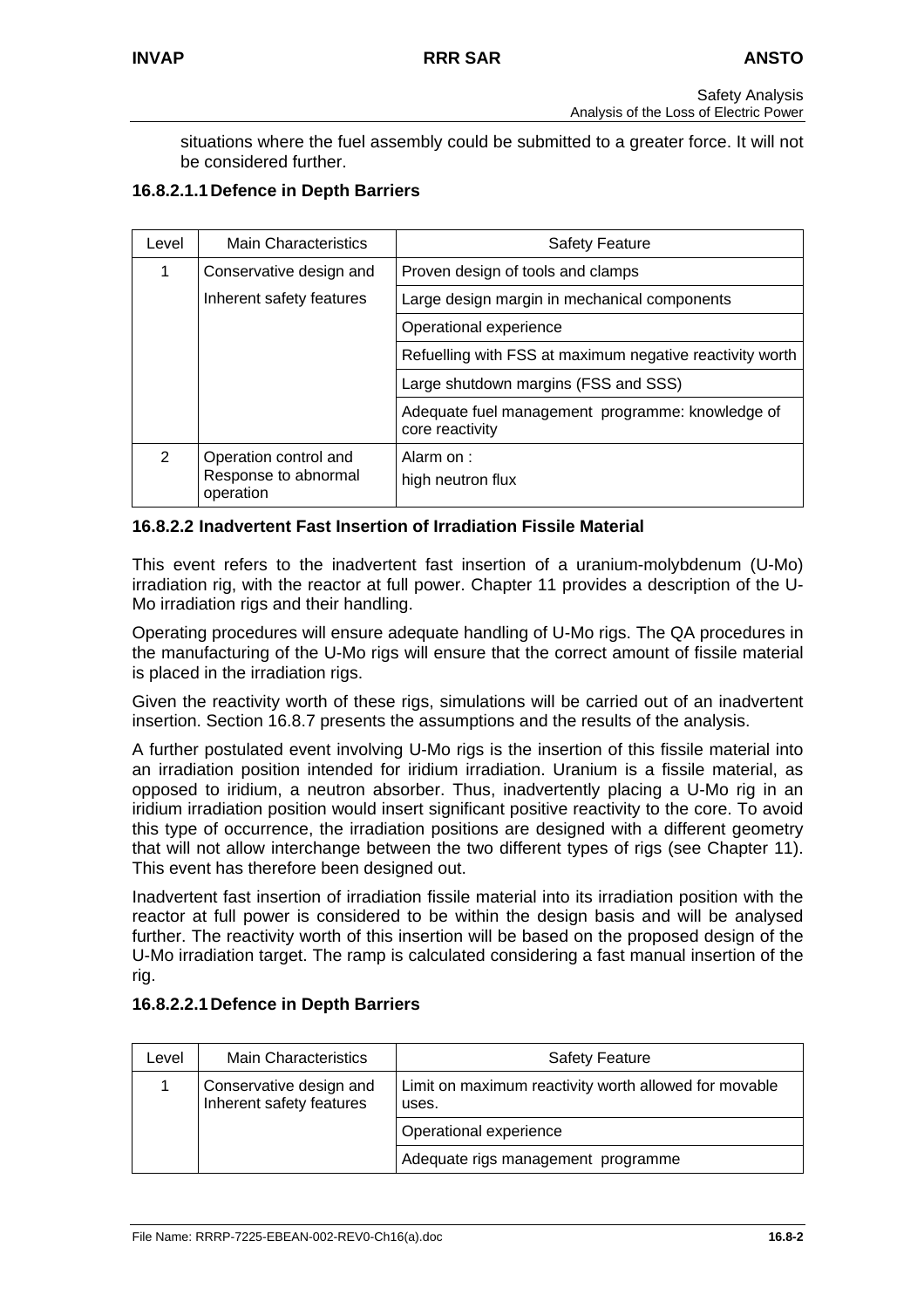Safety Analysis

| Analysis of the Loss of Electric Power |  |
|----------------------------------------|--|
|                                        |  |

| Level          | <b>Main Characteristics</b>                     | <b>Safety Feature</b>                                                                               |  |  |  |  |
|----------------|-------------------------------------------------|-----------------------------------------------------------------------------------------------------|--|--|--|--|
|                |                                                 | Different geometry of U-Mo and iridium irradiation rigs<br>with physical interlocks.                |  |  |  |  |
|                |                                                 | QA system for the manufacturing and loading of targets.                                             |  |  |  |  |
| $\overline{2}$ | Operation control and                           | Alarm on:                                                                                           |  |  |  |  |
|                | Response to abnormal<br>operation               | high neutron flux<br>a)                                                                             |  |  |  |  |
|                |                                                 | b)<br>low reactor period                                                                            |  |  |  |  |
| 3              | Control of accidents within<br>the design basis | FRPS reactor trip on:<br>a) High neutron flux rate<br>b) High neutron flux<br>SRPS reactor trip on: |  |  |  |  |
|                |                                                 | a) High neutron flux rate<br>b) High neutron flux<br>Failure of the FSS<br>C)                       |  |  |  |  |

#### **16.8.3 Absorber Withdrawal**

#### **16.8.3.1 Start-up Accident**

This event considers the continuous withdrawal of a single Control Rod due to motor or controller failure during reactor start-up, at low power and with full flow rate and at low power and natural circulation. It is postulated that the reactor is almost critical and one of the CRs is withdrawn continuously.

The withdrawal of a CR inserts reactivity. The extraction of a CR at a high speed is prevented by the design of the Control Rod Movement Protection Interlock (CRMPI, Safety Category 1). The design of the CR and the CRD motor is based on the design of the ETRR-2. Nevertheless, a prototype has been built and the performance of the CR and the CRD motor has been evaluated. The design and testing of the CRD is directed towards ensuring its reliable performance and minimising the potential for its failure.

Inadvertent continuous withdrawal of a CR at the design withdrawal velocity during start up is considered to be within the design basis and will be considered further. The event will be simulated with actuation of the FSS, and with failure of the FSS and actuation of the SSS. This is the bounding reactivity insertion DBIE. The calculation assuming actuation of the SSS acts as the verification of the design actuation time for the SSS. . Defence In Depth Barriers

| Level | <b>Main Characteristics</b>                         | <b>Safety Feature</b>                                               |  |  |  |  |
|-------|-----------------------------------------------------|---------------------------------------------------------------------|--|--|--|--|
|       | Conservative design and<br>Inherent safety features | Limitation in the withdrawal velocity of control rods<br>(CRMPI)    |  |  |  |  |
|       |                                                     | Operational experience with the CRD                                 |  |  |  |  |
|       |                                                     | Neutron flux measurement from the source level<br>up to power level |  |  |  |  |
|       |                                                     | Adequate start-up procedures                                        |  |  |  |  |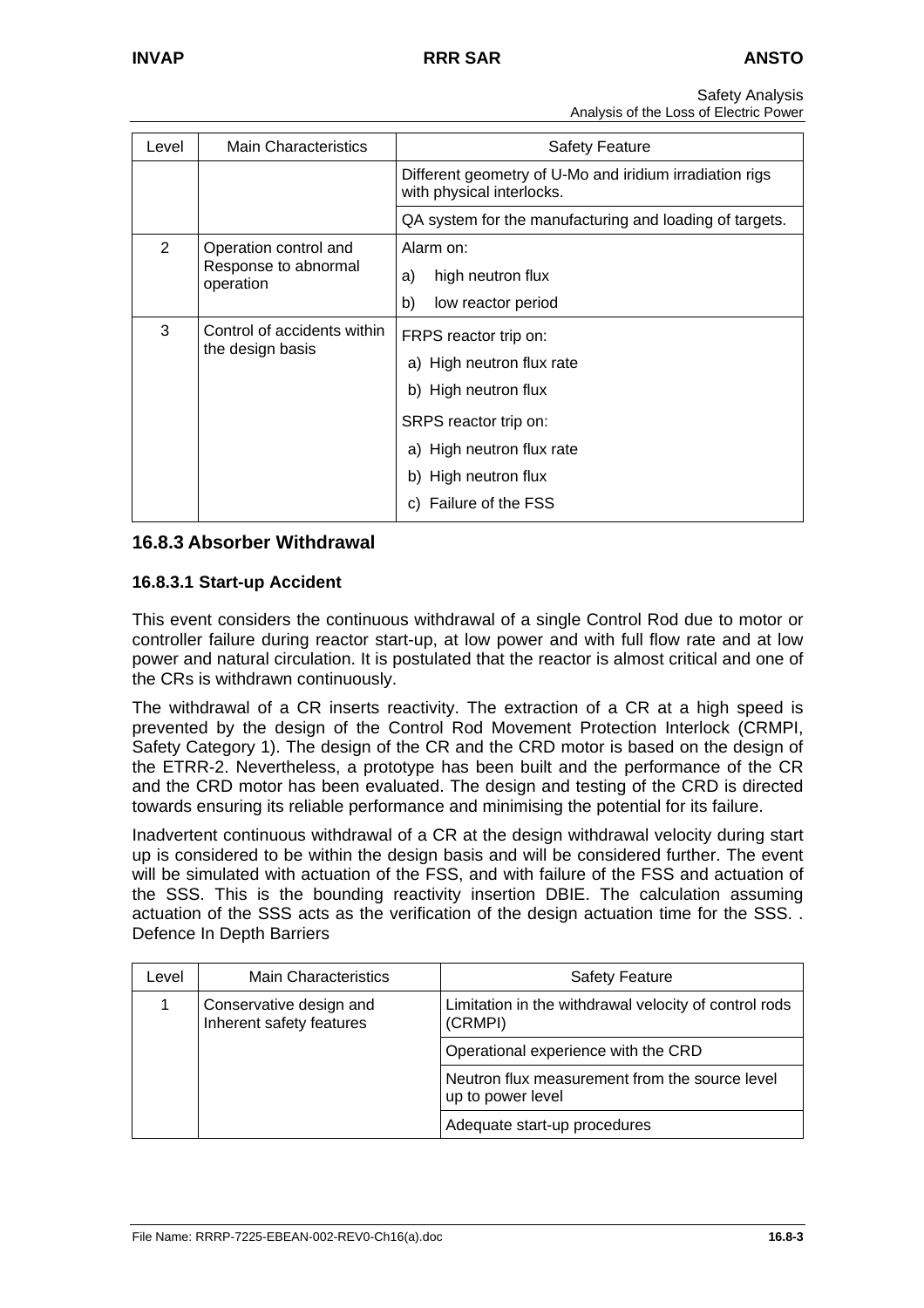|                |                                                 | CR position is not used as a variable for reactor<br>control<br>Reactivity compensation by addition of burnable<br>poisons to fresh fuel. |  |  |  |  |
|----------------|-------------------------------------------------|-------------------------------------------------------------------------------------------------------------------------------------------|--|--|--|--|
|                |                                                 |                                                                                                                                           |  |  |  |  |
|                |                                                 | Automatic inhibition on rod withdrawal                                                                                                    |  |  |  |  |
| $\overline{2}$ | Operation control and Response                  | Alarm on:                                                                                                                                 |  |  |  |  |
|                | to abnormal operation                           | high neutron flux rate (low reactor period)<br>a)                                                                                         |  |  |  |  |
|                |                                                 | b)<br>high neutron flux (high power)                                                                                                      |  |  |  |  |
| 3              | Control of accidents within the<br>design basis | Safety functions independent of control function                                                                                          |  |  |  |  |
|                |                                                 | FRPS trips the reactor on:                                                                                                                |  |  |  |  |
|                |                                                 | High neutron flux rate (low reactor period)<br>a)                                                                                         |  |  |  |  |
|                |                                                 | b)<br>high neutron flux (high power)                                                                                                      |  |  |  |  |
|                |                                                 |                                                                                                                                           |  |  |  |  |
|                |                                                 | SRPS trips the reactor on:                                                                                                                |  |  |  |  |
|                |                                                 | high neutron flux rate<br>a)                                                                                                              |  |  |  |  |
|                |                                                 | b)<br>high neutron flux                                                                                                                   |  |  |  |  |
|                |                                                 | Failure of the FSS<br>C)                                                                                                                  |  |  |  |  |

#### **16.8.3.2 Inadvertent Control Rod Withdrawal during operation**

This event refers to the inadvertent continuous withdrawal of a high reactivity worth CR with the reactor at full power and full flow rate.

All plates move inside the core at Beginning Of Cycle for a short period, to compensate for xenon build-up or otherwise on transient demand. For the rest of the cycle, only the central plate (of lowest reactivity worth) controls core reactivity, and the remaining four plates are almost fully out. The position of the control plates during operation implies that the insertion of positive reactivity produced by a continuous withdrawal of a plate will be limited. The movement of the CRDs is sequential, not simultaneous. Simultaneous withdrawal of all rods is not an RCMS action and is prevented by the CRMPI.

The design provisions that limit the velocity of extraction of the CRs has been described above.

The erroneous continuous withdrawal of a CR at the maximum allowed velocity is considered to be within the design basis and will be analysed further. The withdrawal could be caused by a malfunction of a CRD motor or Controller Unit. This DBIE will be analysed with actuation of the FSS, and with failure of the FSS and actuation of the SSS. Defence in Depth Barriers

| Level | <b>Main Characteristics</b>                         | <b>Safety Feature</b>                                                                                                                                                                                                                  |
|-------|-----------------------------------------------------|----------------------------------------------------------------------------------------------------------------------------------------------------------------------------------------------------------------------------------------|
|       | Conservative design and<br>Inherent safety features | Only the central plate moves during the entire<br>operation cycle. The remaining four plates are<br>required for a short period after start-up and are<br>withdrawn for most of the operation cycle, ready to<br>shut down the reactor |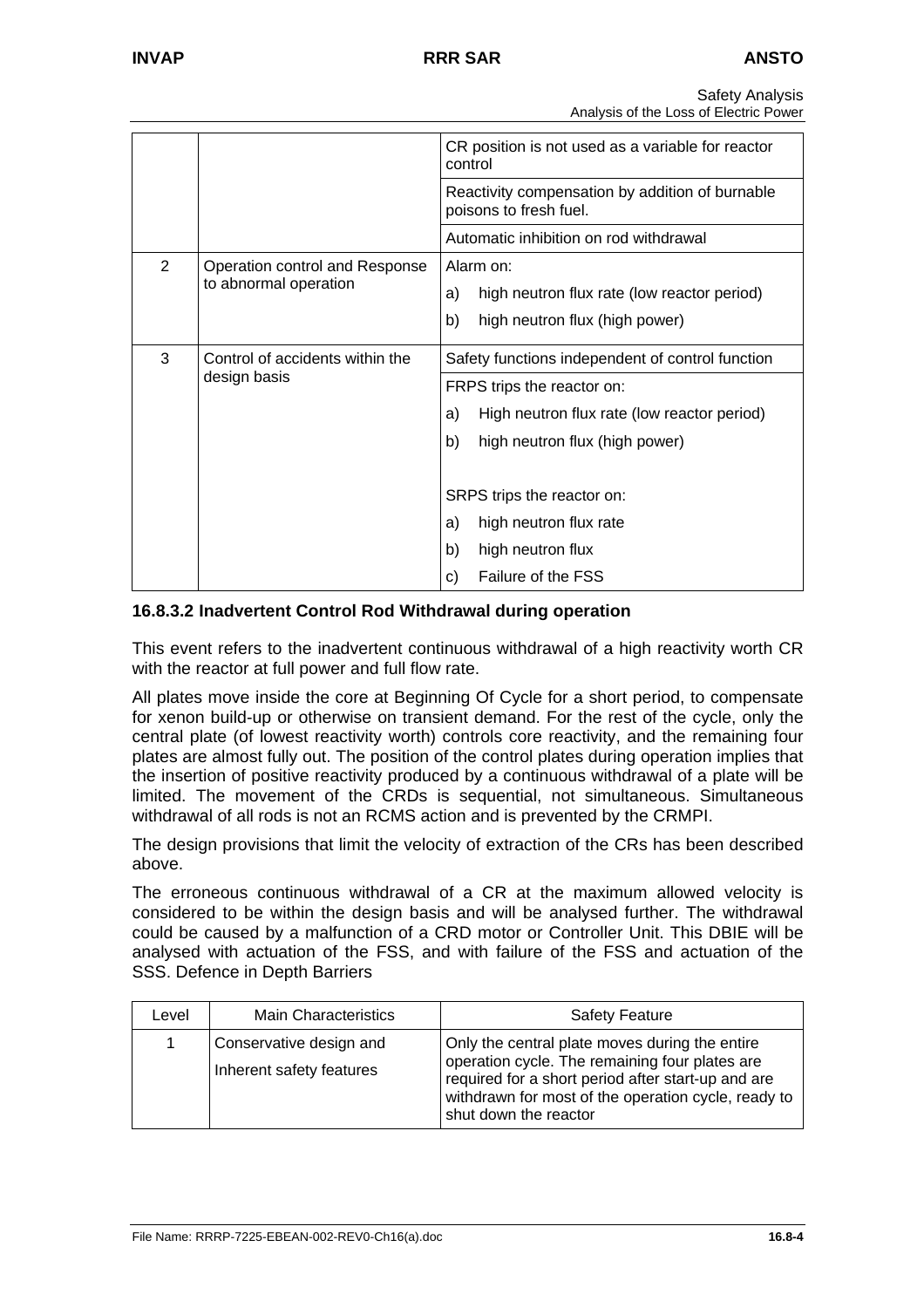Safety Analysis Analysis of the Loss of Electric Power

|                |                                 | Reactivity compensation through burnable poison<br>in the fuel assembly. |  |  |  |  |  |
|----------------|---------------------------------|--------------------------------------------------------------------------|--|--|--|--|--|
|                |                                 | Proven design of CRD system and devices                                  |  |  |  |  |  |
|                |                                 | Limit in control rod withdrawal velocity (CRMPI)                         |  |  |  |  |  |
|                |                                 | CR position is not used for power measurement                            |  |  |  |  |  |
|                |                                 | Adequate QA inspection and maintenance<br>programme                      |  |  |  |  |  |
| $\overline{2}$ | Operation control and           | Alarm on:                                                                |  |  |  |  |  |
|                | Response to irregular operation | high neutron flux rate (low reactor period)<br>a)                        |  |  |  |  |  |
|                |                                 | high neutron flux . (high power)<br>b)                                   |  |  |  |  |  |
|                |                                 | Automatic reactivity control system                                      |  |  |  |  |  |
| 3              | Control of accidents within the | Safety functions independent of control function                         |  |  |  |  |  |
|                | design basis                    | FRPS trips the reactor on:                                               |  |  |  |  |  |
|                |                                 | high neutron flux rate (low reactor period)<br>a)                        |  |  |  |  |  |
|                |                                 | high neutron flux (high power)<br>b)                                     |  |  |  |  |  |
|                |                                 | SRPS trips the reactor on:                                               |  |  |  |  |  |
|                |                                 | high neutron flux rate<br>a)                                             |  |  |  |  |  |
|                |                                 | high neutron flux<br>b)                                                  |  |  |  |  |  |
|                |                                 | Failure of the FSS<br>C)                                                 |  |  |  |  |  |

## **16.8.3.3 Control Rod Drive or System Failure**

This event refers to the potential for uncoupling and upward dragging by the flow of a control plate. The uncoupling could arise as a result of failure of the joint between the plate and the CRD stem or failure of the coupling between the stainless steel lower part of the rod.

The CRs move within their respective guide boxes. Control Rod Guide Boxes share a common inlet plenum with fuel assemblies and withstand the same core pressure drop. As a consequence of the hydraulic design of the guide boxes, almost all the pressure drop takes place at the guide box outlet and not over the plate. Thus, the force exerted on the control plate by the flow is minimised. Should one of the control plates mechanically uncouple from its supporting drive rod, it will not be dragged upwards.

The CRD assembly (Chapter 5) has been tested successfully for physical integrity when subjected to the upward drag force exerted by the PCS flow. A prototype will be built to test for the performance of the assembly during reactor lifetime, as described in the previous section.

The upward dragging of a control plate following its uncoupling from the drive rod is considered not possible as a result of the inherent characteristics of the design of the control plates, followers, drives and guide boxes. It will not be considered further.

In case an electromagnet loses electric power supply, the corresponding plate will fall into the core by gravity forces and it will not be dragged upwards. The RCMS will trigger an alarm in the Main Control Room, showing that an unexpected power drop has occurred. The fall of a control plate into the core implies a negative reactivity insertion;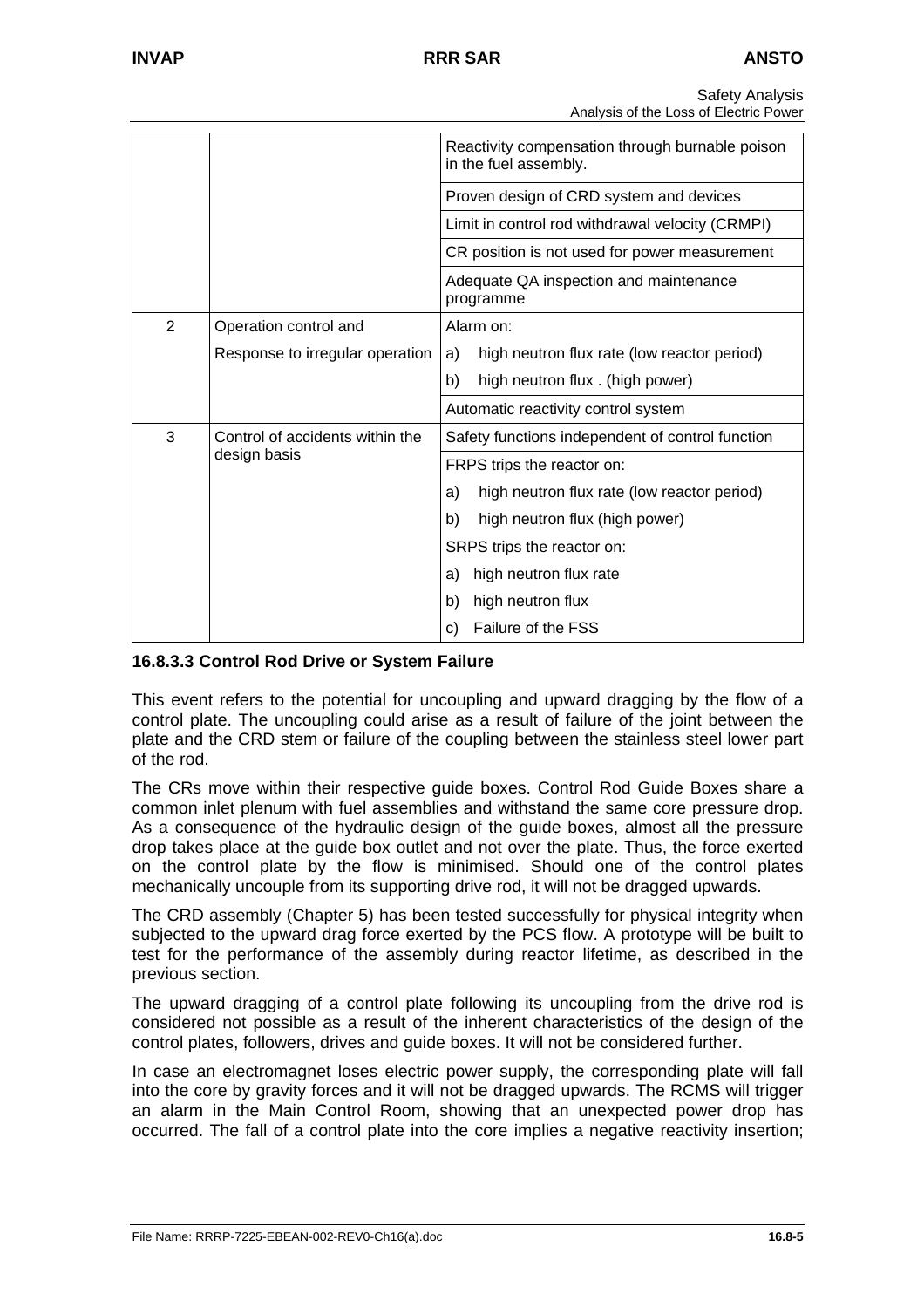no damage is caused to the core due to the drop in power. This event will not be considered further.

## **16.8.3.3.1 Defence in Depth Barriers**

| Level          | <b>Main Characteristics</b>     | <b>Safety Feature</b>                                                   |  |  |  |  |
|----------------|---------------------------------|-------------------------------------------------------------------------|--|--|--|--|
| 1              | Conservative design and         | Proven design of CRD system and devices                                 |  |  |  |  |
|                | Inherent safety features        | Control Rods drop due to gravity force                                  |  |  |  |  |
|                |                                 | Hydraulic design avoids upward drag forces on the<br>control rod plates |  |  |  |  |
|                |                                 | Adequate QA inspection and maintenance<br>programme                     |  |  |  |  |
| $\overline{2}$ | Operation control and           | Alarm on                                                                |  |  |  |  |
|                | Response to irregular operation | high neutron flux<br>a)                                                 |  |  |  |  |
|                |                                 | high neutron flux rate<br>b)                                            |  |  |  |  |
|                |                                 | Automatic reactor control system                                        |  |  |  |  |

#### **16.8.3.4 Inadvertent Control Rod Bank Extraction**

There is no bank extraction mode in the RCMS logic. The CRD control logic protects against continuous withdrawal of more than one CR during reactor operation. This protection acts at two levels. A malfunction of the RCMS simultaneously with CRMPI failure that could lead to the extraction of more than one CR is sufficiently unlikely as to render it beyond the design basis. (Note that the RCMS has a bank insertion mode and the hardwired watchdogs do not prevent bank insertion. This event has been analysed at ARPANSA's request. The results are presented in Section 16.19.

#### **16.8.3.5 Inadvertent Extraction of a Fixed Absorbing Irradiation Material**

This event refers to the inadvertent withdrawal by an operator of an irradiation rig classified as fixed (i.e., loading and unloading are performed during reactor shutdown) while the reactor is at full power and full flow rate.

The extraction of absorbing irradiation material has two effects:

- a) Insertion of positive reactivity.
- b) Limited redistribution of the cooling flow through the irradiation rigs. The irradiation positions are designed to concentrate the pressure drop in a flow restriction at the exit of the cooling channel. Thus, removal of one or several of the irradiation rigs will cause a limited flow redistribution but no damage to other irradiation rigs arising from lack of cooling.

This event is considered unlikely. Handling of fixed irradiation rigs is neither necessary nor authorised during reactor operation. All handling of fixed rigs is performed during reactor shut down. Operating procedures will be in place to avoid this event. In addition, to further inhibit extraction of fixed irradiation rigs, locks are placed in each irradiation position, at the top of the Reflector Vessel. Tools to unlock and remove fixed irradiation rigs are kept under lock and the key is under the shift supervisor's control.

Even though the likelihood of this event is considered low, it will be assumed to lie within the design basis and will be analysed. The size of the rig is such that it is not possible to extract the rig quickly. Consequently, the rate of reactivity addition is bounded by that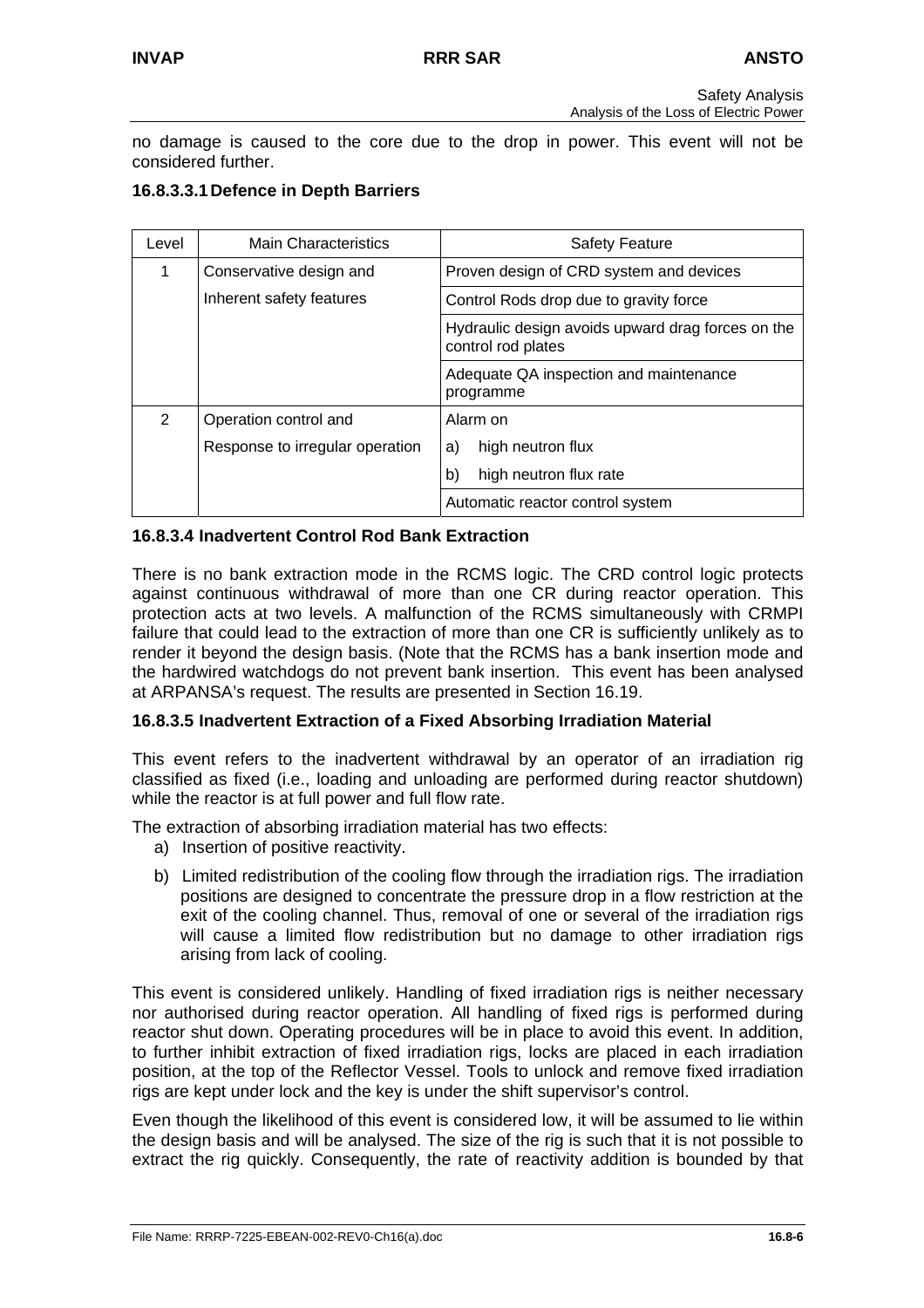arising from inadvertent withdrawal of a pneumatic can. A very conservative assumption has been made regarding the worth of the reactivity insertion caused by the withdrawal of a fixed Iridium rig. This represents almost four times the design inserted reactivity worth. Defence in Depth Barriers

| Level          | <b>Main Characteristics</b>     | <b>Safety Feature</b>                                                           |  |  |  |  |
|----------------|---------------------------------|---------------------------------------------------------------------------------|--|--|--|--|
| 1              | Conservative design and         | Administrative requirements on fixed experiments                                |  |  |  |  |
|                | Inherent safety features        | Locks in place at the top of the Reflector Vessel for<br>fixed irradiation rigs |  |  |  |  |
| $\overline{2}$ | Operation control and           | Alarm on:                                                                       |  |  |  |  |
|                | Response to irregular operation | high neutron flux rate (low reactor period)<br>a)                               |  |  |  |  |
|                |                                 | b)<br>high neutron (high power)                                                 |  |  |  |  |
|                |                                 | Automatic reactor control system                                                |  |  |  |  |
| 3              | Control of accidents within the | FRPS trips the reactor on:                                                      |  |  |  |  |
|                | design basis                    | high neutron flux rate (low reactor period)<br>a)                               |  |  |  |  |
|                |                                 | b)<br>high neutron flux (high power)                                            |  |  |  |  |
|                |                                 | SRPS trips the reactor on:                                                      |  |  |  |  |
|                |                                 | a) high neutron flux rate                                                       |  |  |  |  |
|                |                                 | high neutron flux<br>b)                                                         |  |  |  |  |
|                |                                 | <b>Failure of the FSS</b><br>C)                                                 |  |  |  |  |

#### **16.8.3.6 Inadvertent Withdrawal of a Pneumatic Can with Excessive Absorbing Material**

This event considers the inadvertent extraction of a can in a pneumatic facility containing excess absorbing material, with the reactor at full power and full flow rate. Operating procedures will be in place to ensure that the likelihood of operator error in inadvertently withdrawing a pneumatic can is minimised.

Inadvertent withdrawal of a pneumatic can is considered to be within the design basis and will be analysed further. The worth of this reactivity insertion is small. The rate of insertion is high due to the speed of movement in the pneumatic channels. The analysis considers a QA violation in the preparation of the can such that it results in an excess of absorbing material inside the can. Therefore, the extraction of the can will lead to a reactivity insertion higher than the reactivity inserted due to the normal operation of the pneumatic conveyor system.

Inadvertent simultaneous extraction of two or more irradiation cans is inhibited by a hardwired mechanism. Thus, only one tube is enabled to insert o remove cans at a time. This limiting system has a built in time delay that separates the ejection and insertion of cans to prevent the fast successive extraction or insertion of irradiation cans.

The event has been simulated with the successful actuation of the FSS and with failure of the FSS and actuation of the SSS. Defence in Depth Barriers

| Level | <b>Main Characteristics</b> | <b>Safety Feature</b>                                        |
|-------|-----------------------------|--------------------------------------------------------------|
|       | Conservative design and     | Limit of reactivity worth for movable irradiation<br>targets |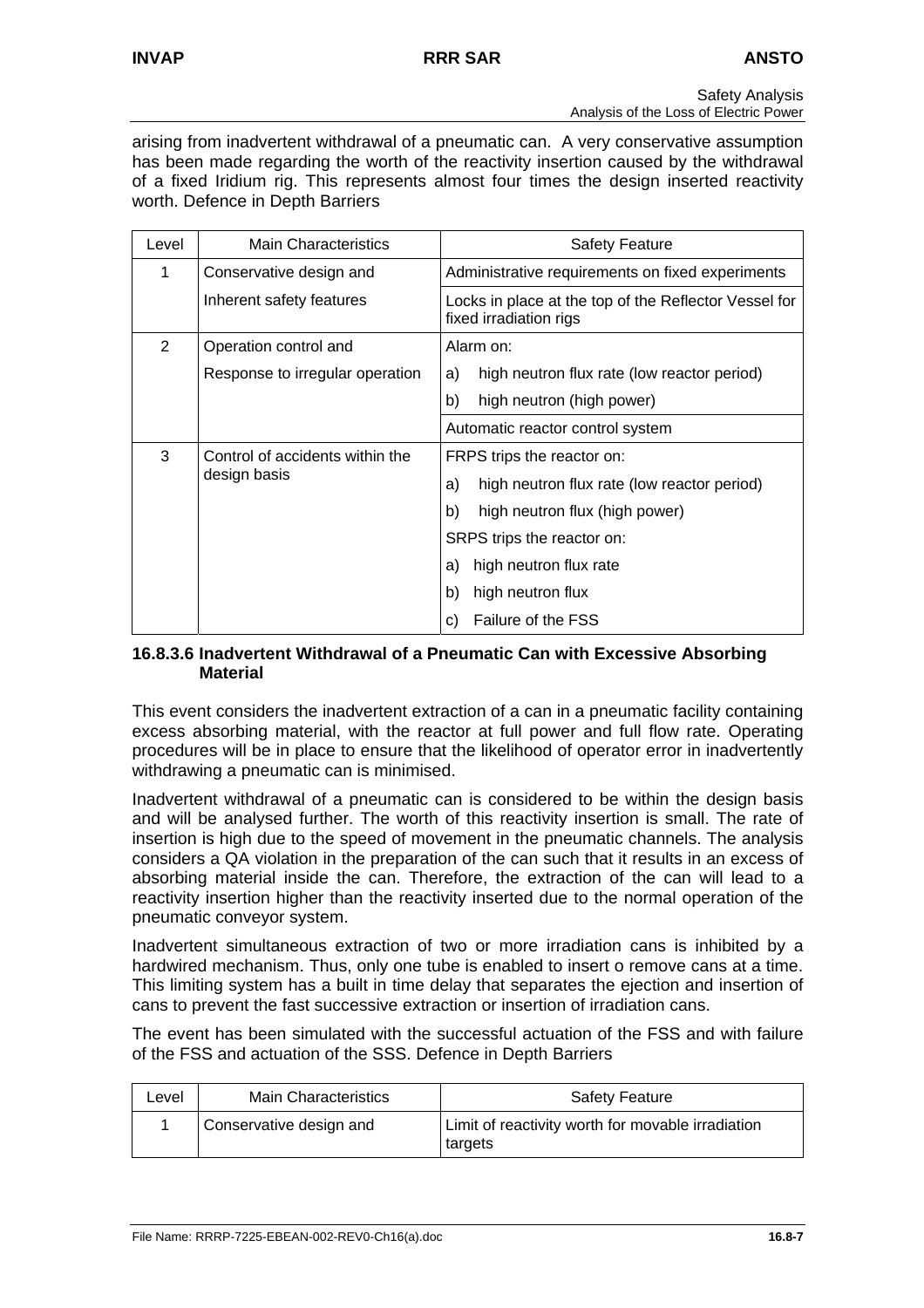Safety Analysis

Analysis of the Loss of Electric Power

| Level          | <b>Main Characteristics</b>     | <b>Safety Feature</b>                                                                   |  |  |  |  |  |
|----------------|---------------------------------|-----------------------------------------------------------------------------------------|--|--|--|--|--|
|                | Inherent safety features        | Operation procedures for handling of irradiation<br>material and preparation of targets |  |  |  |  |  |
|                |                                 | Targets loads prepared in accordance with QA<br>system                                  |  |  |  |  |  |
| $\overline{2}$ | Operation control and           | Alarm on:                                                                               |  |  |  |  |  |
|                | Response to irregular operation | high neutron flux rate (low reactor period)<br>a)                                       |  |  |  |  |  |
|                |                                 | b)<br>high neutron (high power)                                                         |  |  |  |  |  |
|                |                                 | Automatic reactor control system                                                        |  |  |  |  |  |
| 3              | Control of accidents within the | FRPS trips the reactor on:                                                              |  |  |  |  |  |
|                | design basis                    | high neutron flux rate (low reactor period)<br>a)                                       |  |  |  |  |  |
|                |                                 | high neutron flux (high power)<br>b)                                                    |  |  |  |  |  |
|                |                                 | SRPS trips the reactor on:                                                              |  |  |  |  |  |
|                |                                 | high neutron flux rate<br>a)                                                            |  |  |  |  |  |
|                |                                 | b)<br>high neutron flux                                                                 |  |  |  |  |  |
|                |                                 | Failure of the FSS<br>C)                                                                |  |  |  |  |  |

## **16.8.4 Increase in Moderation Effect**

## **16.8.4.1 Cold Water Injection**

This event refers to cold water injection into the core due to:

a) The spurious initiation of the Emergency Make-up Water System at zero power and zero flow rate.

The design of the Emergency Make-up Water System makes spurious initiation unlikely. The opening of float valves activates the system. These float valves open when the level of the pool water reaches the top of the chimney. No triggering signal is involved.

The float valves and piping are encased in a protective structure to avoid erroneous manipulation of the system and accidental actuation. The operator can actuate the float valve to test the system but cannot inadvertently initiate the system while manipulating tools or rigs inside the pool. During normal operation the Emergency Make-up Water System cannot inject water into the core as the pressure inside the PCS piping is higher than the pressure in the Emergency Make-up Water System. Thus, no injection is possible with the reactor at full flow.

The spurious initiation of the Emergency Make-up Water System at zero power and zero flow rate is considered to lie within the design basis. Its consequences are minor, bounded by the inadvertent withdrawal of a CR at start-up.

b) The insertion of cold water due to start up of the PCS pumps during Physics Test operation.

A protection interlock prevents the start up of the PCS pumps when the reactor is in Physics Test State. The insertion of a cold slug is therefore unlikely. This event is considered to be beyond the design basis.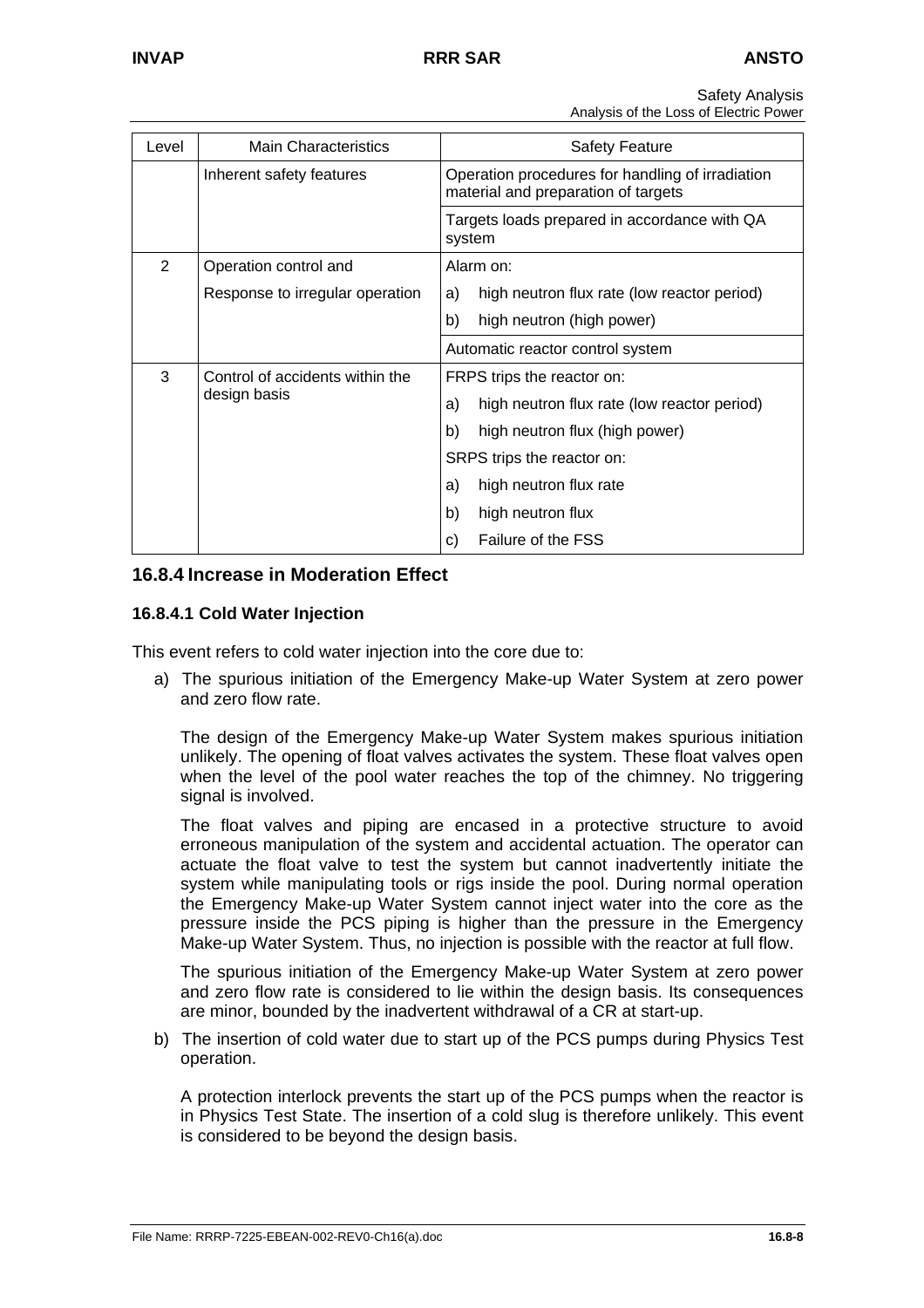d) The insertion of cold water through the PCS caused by variation in the temperature of the heat sink.

The inlet temperature to the core is monitored. A variation of conditions in the heat sink will start control actions to ensure a constant temperature at the inlet to the core. It is highly unlikely that the variation in the temperature of the heat sink could be sufficiently rapid or large enough to significantly affect reactivity. Variations in the temperature of the heat sink are considered to be within the design basis. The reactivity insertion arising from the change in temperature of the heat sink flow is bounded by the CR withdrawal start-up accident

## **16.8.5 Increase of Reflector Effect**

## **16.8.5.1 Inadvertent Refill of Reflector Tank**

This event considers the inadvertent refill of the Reflector Vessel due to a start up logic failure with the reactor at decay power and zero flow rate. The speed of refilling of the moderator tank is limited by the capacity of the pumps of the Reflector Cooling & Purification System. Reactor Protection System interlocks are provided on the reflector refill system, so that start up of these pumps is only possible under controlled conditions during reactor start up. Therefore the insertion of reactivity is very slow. After actuation of the SSS, the Reflector Vessel can only be refilled with all CRs inserted to absorb the reactivity worth of the SSS, the RPS functioning and all necessary nuclear instrumentation in operation. The multiple failures required in highly reliable systems render the likelihood of this event sufficiently low as to place it beyond the design basis. It will not be considered further.

## **16.8.6 Fast Reactivity Insertion Accidents**

A fast reactivity insertion has the potential to lead to the release of mechanical energy into the water and the structures within the pool<sup>[1](#page-34-0)</sup>.

The best known and most analysed fast reactivity transients are the BORAX accident<sup>[2](#page-34-1)</sup> and the SPERT and CABRI experiments<sup>3</sup><sup>4</sup>[.](#page-34-3) Recent reports conclude that the event sequence in the BORAX accident is incom[pa](#page-34-2)tible with modern pool type reactor design<sup>5</sup>[.](#page-34-4)

The BORAX 'accident' was an experiment specifically designed to insert large amounts of reactivity in a very short time span. To accomplish this objective one of the absorber plates was specially modified to be withdrawn at high velocity. The withdrawn position of this plate was below the core. The plate fell by gravity forces aided by a large spring.

<span id="page-34-0"></span> <sup>1</sup> Abou Yehia, H. , Berry, J.L. and Sinda, T., "Prise en Compte d'un Accident de Réactivité dans le Dimensionnement des Réacteurs de Recherche", Colloque International sur la Sûreté, l'Exploitation et la Modification des Réacteurs de Recherche", IAEA-SM-310/107, Chalk River,

<span id="page-34-1"></span>Ontario, Canada, 23-27 Octobre 1989.<br><sup>2</sup> Thompson, T.J. and Beckerley, J.G. Eds., "The Technology of Nuclear Reactor Safety", MIT Press, Massachusetts, U.S.A., 1964.<br><sup>3</sup> W. Weedruff. "The BABET and the

<span id="page-34-2"></span>W. Woodruff, "The PARET and the Analysis of the SPERT I Transients", ANL/RERTR/TM-4, Cnf-821155, September 1982.

<span id="page-34-3"></span><sup>&</sup>lt;sup>4</sup> F. Merchie, "Presentation bibliographique des résultats obtenus à CABRI dans le domaine de la sécurité des réacteur à eau légère", CEA-CENG, Pi®710-87/67.

<span id="page-34-4"></span><sup>5</sup> C. Hickman, J.L. Minguet and F: Arnould, "Compilation of the Replies Given to the Technicatome Questionnaire 'Comparison of Regulations for Research Reactors' sent out to IGORR Members in 1997", Technicatome, Établissement de Saclay: Centre d'Êtudes de Saclay, France.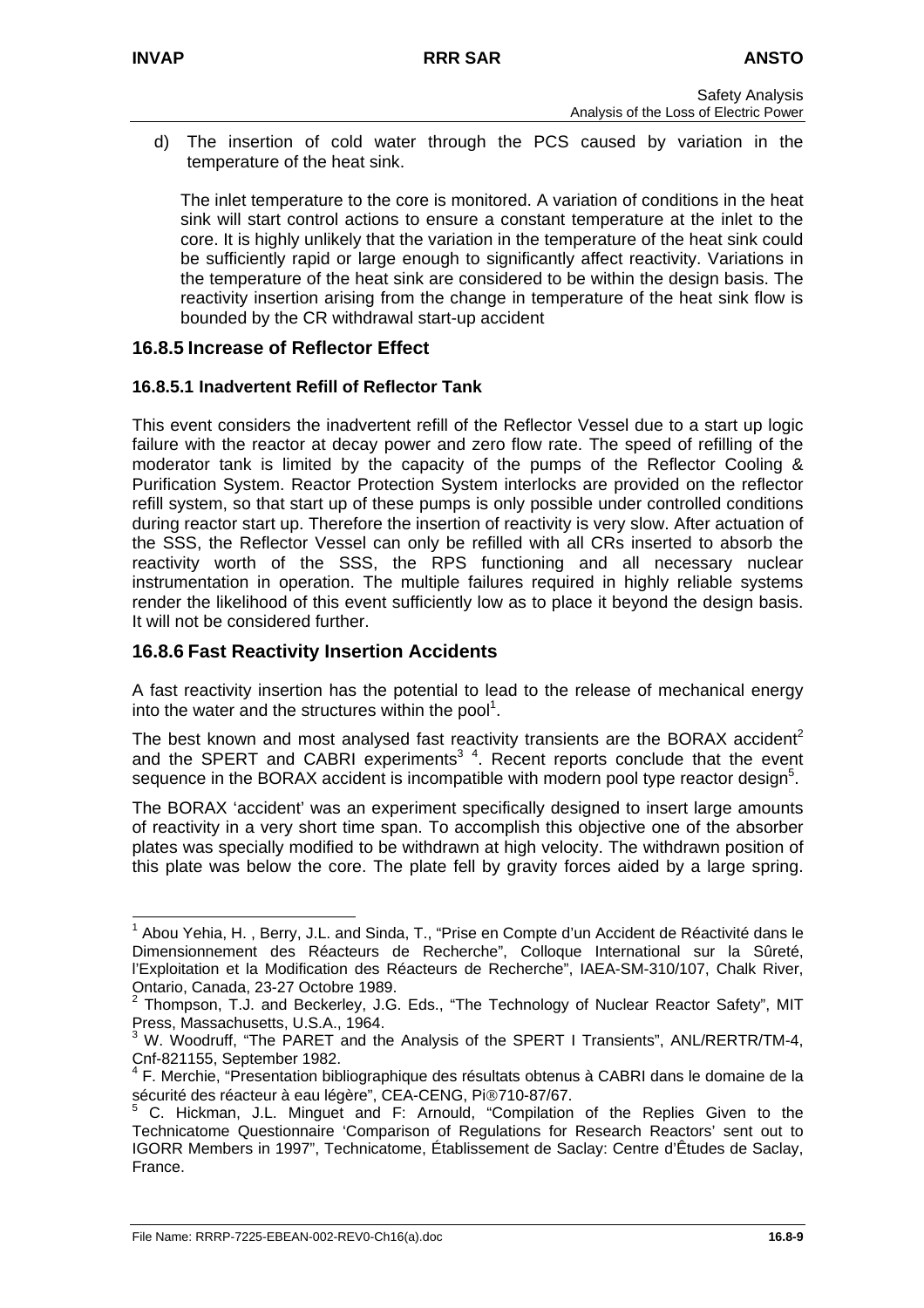The absorber was configured to be ejected from the core in 0.2 s. This resulted in an insertion of 4,000 pcm with a ramp of 20,000 pcms<sup>-1</sup>.

There is no physical mechanism to allow such a fast reactivity insertion in the core of the RRR. The extraction speed limit of the CRD motor will result in the removal of a CR in 200 s. This speed is well below the speed necessary to insert into the core the whole worth of positive reactivity associated with the withdrawal of a control plate. The design requirement on the velocity of the coolant inside the guide box is a maximum value of about 60% of the design margin to avoid the dragging upwards of the control plate. At this maximum speed, even if the connection between the plate and the driving rod were severed, the control plate would not be dragged upwards and it would remain inside the guide box, 75% of its length inserted inside the core. The design of the guide box prevents the sudden ejection of the control plate.

Inadvertent manual withdrawal is not credible because a specific tool is required to lift an absorber plate, and this tool must be fitted down into the guide box. Furthermore, the operator would have to lift the whole piston and cylinder assembly and rotate the stepper motor. Maintenance tasks requiring the removal of the absorber plates are not common and by administrative procedures require removal of all the fuel in the core to the Reactor Pool storage racks. To carry out the plate removal, an operator must enter the CRD Room and de-couple the absorber plate. Special permission is required to enter this room.

There is no potential for explosions inside the CRD Room that could generate pressure waves and cause the control absorber plates to be lifted up rapidly. In case of an increase of pressure of the compressed air for the pneumatic system in the FSS, the hoses in the pneumatic system will rupture and there will be no build up of energy that could be suddenly released.

There is no bank extraction mode in the RCMS. The extraction of CRs, and subsequent insertion of reactivity, is sequential and not simultaneous. In addition, a hardware system, the CRMPI, inhibits movement of more than a CR at a time. This impediment for bank extraction removes another mechanism for a large insertion of reactivity into the core.

This event is not considered applicable to the design of the RRR Facility. It will therefore not be considered as a DBIE and will not be analysed further.

## **16.8.7 Design Basis Postulated Initiating Events**

A summary of previous considerations and the identification of the design basis initiating events are presented in the following table:

| <b>PIE</b> | <b>Not</b>                     |                                        | Eliminated   Sufficiently     | Design Basis Initiating Events (DBIEs)                  |                            |                     |
|------------|--------------------------------|----------------------------------------|-------------------------------|---------------------------------------------------------|----------------------------|---------------------|
|            | applicable<br>to the<br>design | b٧<br>inherent<br>design<br>provisions | unlikely to<br>occur<br>(BDB) | To be<br>considered<br>in other<br><b>DBIE</b><br>group | Bounded by<br>another DBIE | Further<br>Analysis |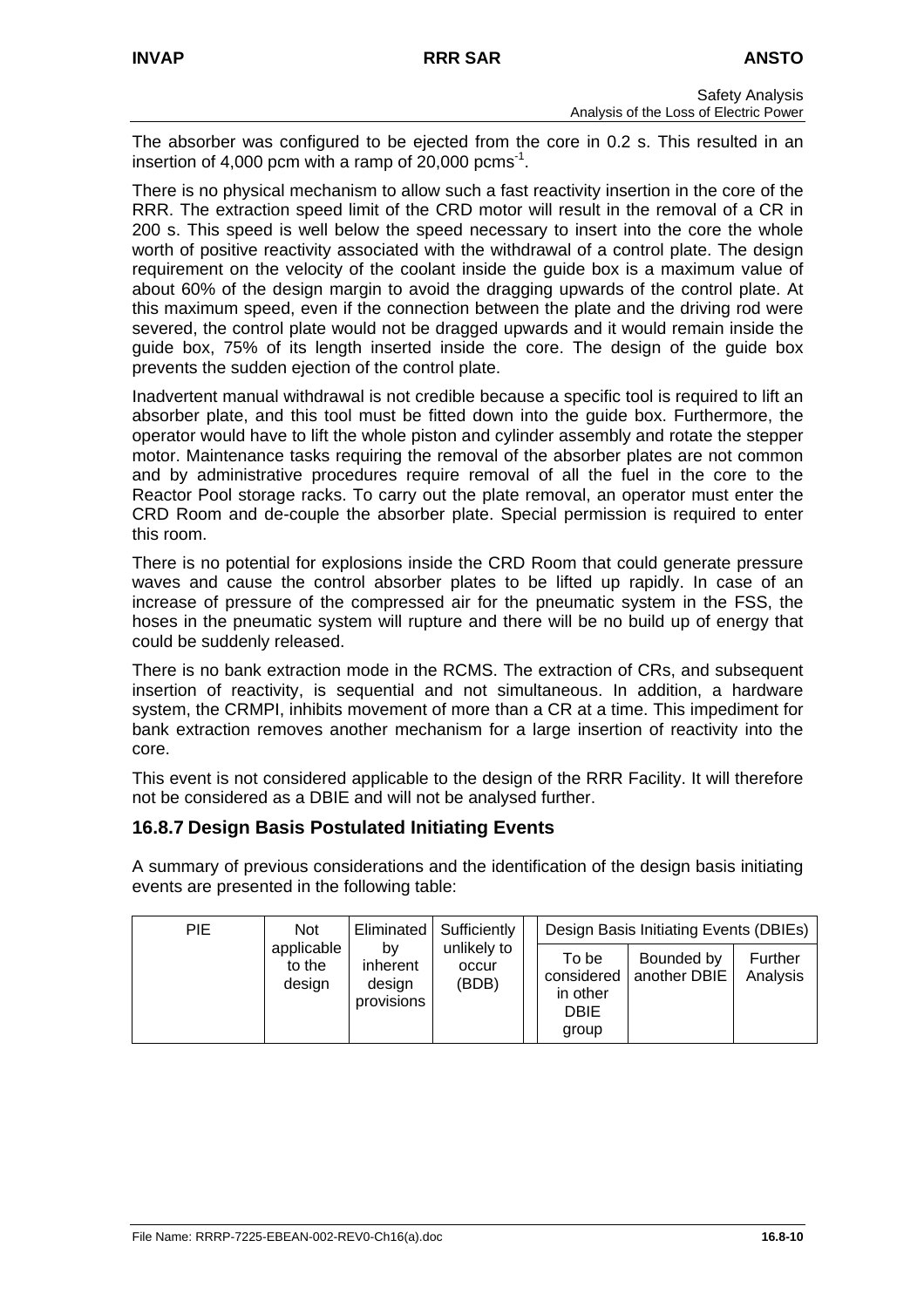Safety Analysis Analysis of the Loss of Electric Power

| PIE                                                                                                                               | Eliminated<br>Not              |                                        | Sufficiently                  | Design Basis Initiating Events (DBIEs) |                                                         |                                                                  |                     |
|-----------------------------------------------------------------------------------------------------------------------------------|--------------------------------|----------------------------------------|-------------------------------|----------------------------------------|---------------------------------------------------------|------------------------------------------------------------------|---------------------|
|                                                                                                                                   | applicable<br>to the<br>design | by<br>inherent<br>design<br>provisions | unlikely to<br>occur<br>(BDB) |                                        | To be<br>considered<br>in other<br><b>DBIE</b><br>group | Bounded by<br>another DBIE                                       | Further<br>Analysis |
| Reactivity<br>insertion<br>following<br>accidental drop<br>of a fuel<br>assembly during<br>core loading                           |                                |                                        |                               |                                        |                                                         | X<br>(Inadvertent<br>extraction<br>from<br>pneumatic<br>channel) |                     |
| Reactivity<br>insertion<br>following<br>accidental drop<br>of fuel assembly<br>during transfer<br>from Reactor to<br>Service Pool |                                |                                        |                               |                                        |                                                         | X<br>(Inadvertent<br>extraction<br>from<br>pneumatic<br>channel) |                     |
| Fuel assembly<br>ejection and<br>reinsertion                                                                                      |                                |                                        | X                             |                                        |                                                         |                                                                  |                     |
| Inadvertent<br>Insertion of<br>irradiation fissile<br>material                                                                    |                                |                                        |                               |                                        |                                                         |                                                                  | X                   |
| Start-up accident                                                                                                                 |                                |                                        |                               |                                        |                                                         |                                                                  | X                   |
| Inadvertent CR<br>withdrawal at<br>power                                                                                          |                                |                                        |                               |                                        |                                                         |                                                                  | X                   |
| CR or system<br>failure (CR<br>ejection)                                                                                          |                                | X                                      |                               |                                        |                                                         |                                                                  |                     |
| Inadvertent<br>control bank<br>extraction                                                                                         |                                |                                        | X                             |                                        |                                                         |                                                                  |                     |
| Inadvertent<br>extraction of fixed<br>irradiation target                                                                          |                                |                                        |                               |                                        |                                                         |                                                                  | X                   |
| Inadvertent<br>extraction of a<br>pneumatic<br>channel can with<br>excess absorbent<br>material                                   |                                |                                        |                               |                                        |                                                         |                                                                  | X                   |
| Spurious<br>initiation of the<br><b>EMWS</b>                                                                                      |                                |                                        | X                             |                                        |                                                         |                                                                  |                     |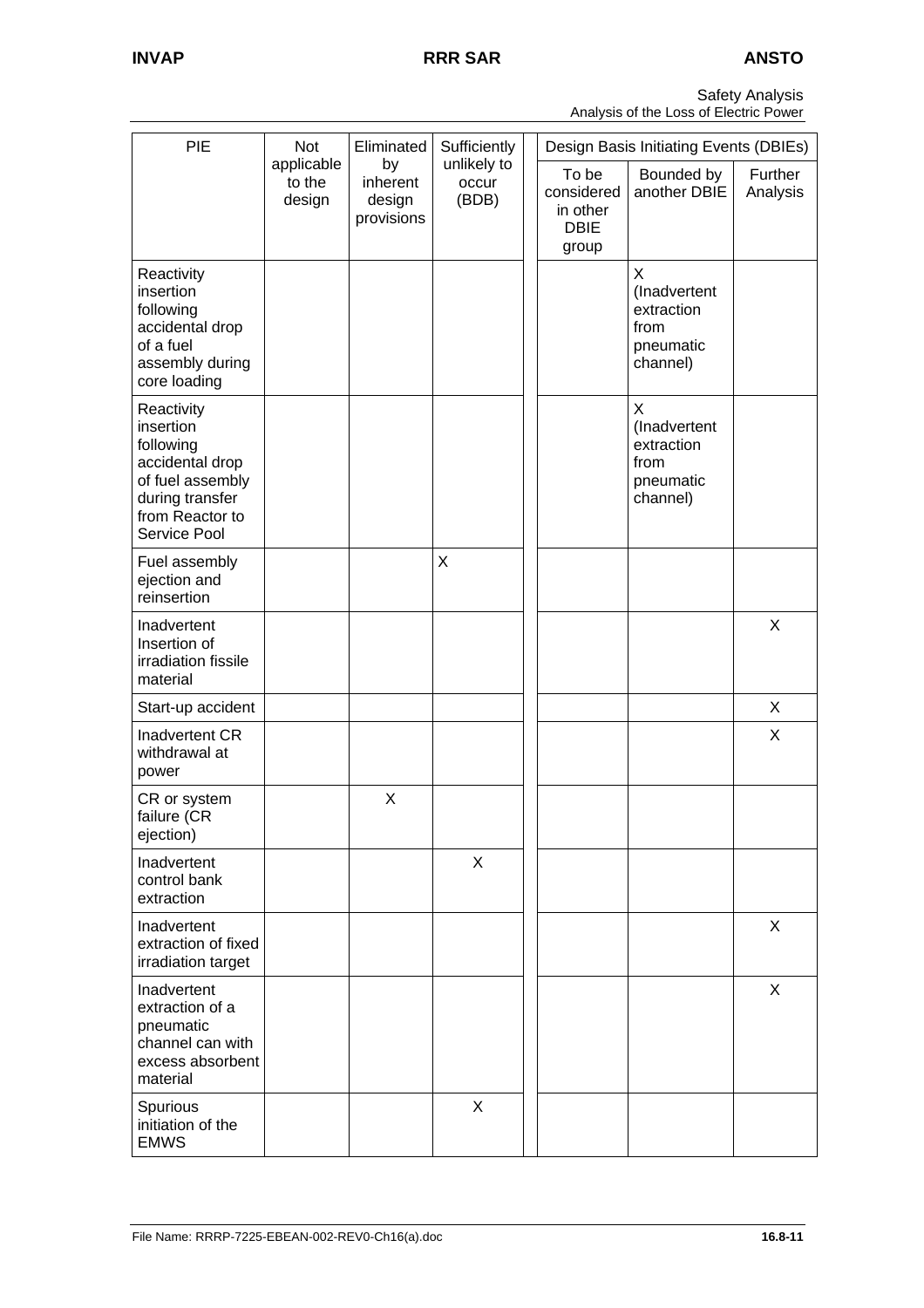| <b>Safety Analysis</b>                 |  |
|----------------------------------------|--|
| Analysis of the Loss of Electric Power |  |

| <b>PIE</b>                                                                                   | Not<br>applicable<br>to the<br>design | Eliminated<br>by<br>inherent<br>design<br>provisions | Sufficiently<br>unlikely to<br>occur<br>(BDB) |  | Design Basis Initiating Events (DBIEs)                  |                            |                     |
|----------------------------------------------------------------------------------------------|---------------------------------------|------------------------------------------------------|-----------------------------------------------|--|---------------------------------------------------------|----------------------------|---------------------|
|                                                                                              |                                       |                                                      |                                               |  | To be<br>considered<br>in other<br><b>DBIE</b><br>group | Bounded by<br>another DBIE | Further<br>Analysis |
| Start up of PCS<br>in Physics Test<br>operation                                              |                                       |                                                      | X                                             |  |                                                         |                            |                     |
| Variation on PCS<br>temperature due<br>to fluctuations in<br>temperature of<br>the heat sink |                                       |                                                      |                                               |  |                                                         | X (start up<br>accident)   |                     |
| Inadvertent refill<br>of the Reflector<br>Vessel                                             |                                       |                                                      | X                                             |  |                                                         |                            |                     |
| Fast large<br>reactivity<br>insertion                                                        | X                                     |                                                      |                                               |  |                                                         |                            |                     |

#### Design Basis PIE:

Two events will be analysed in relation to inadvertent CR withdrawal:

- a) Inadvertent withdrawal during core start-up. The core is critical, in cold state and one of the safety absorbers is withdrawn at its maximum velocity .
- b) Inadvertent withdrawal with core at full power operation. It is assumed that the most effective control rod is withdrawn at its maximum velocity .

In both events, a safety factor of 20% will be adopted for the reactivity worth of the rod withdrawn.

Two events will be analysed in relation to inadvertent removal or insertion of irradiation targets:

- a) Inadvertent insertion of a U-Mo irradiation target.
- b) Inadvertent removal of a can with excess irradiation material from a pneumatic irradiation channel
- c) Inadvertent withdrawal of a fixed Iridium rig during reactor operation in Physics Test

#### **16.8.7.1 Detection of the Initiating Event**

The RCMS responds to the uncontrolled reactivity insertion with alarms. The FRPS triggers the FSS on high neutron flux rate or high neutron flux. If the FRPS fails to request shutdown, the SRPS will trigger the SSS due to high neutron flux rate, high neutron flux or failure of the FSS.

#### **16.8.7.2 Design Basis Fault Sequence**

#### **16.8.7.2.1 Inadvertent Withdrawal of a Control Plate during Start-up**

a) an initially fully inserted control plate is withdrawn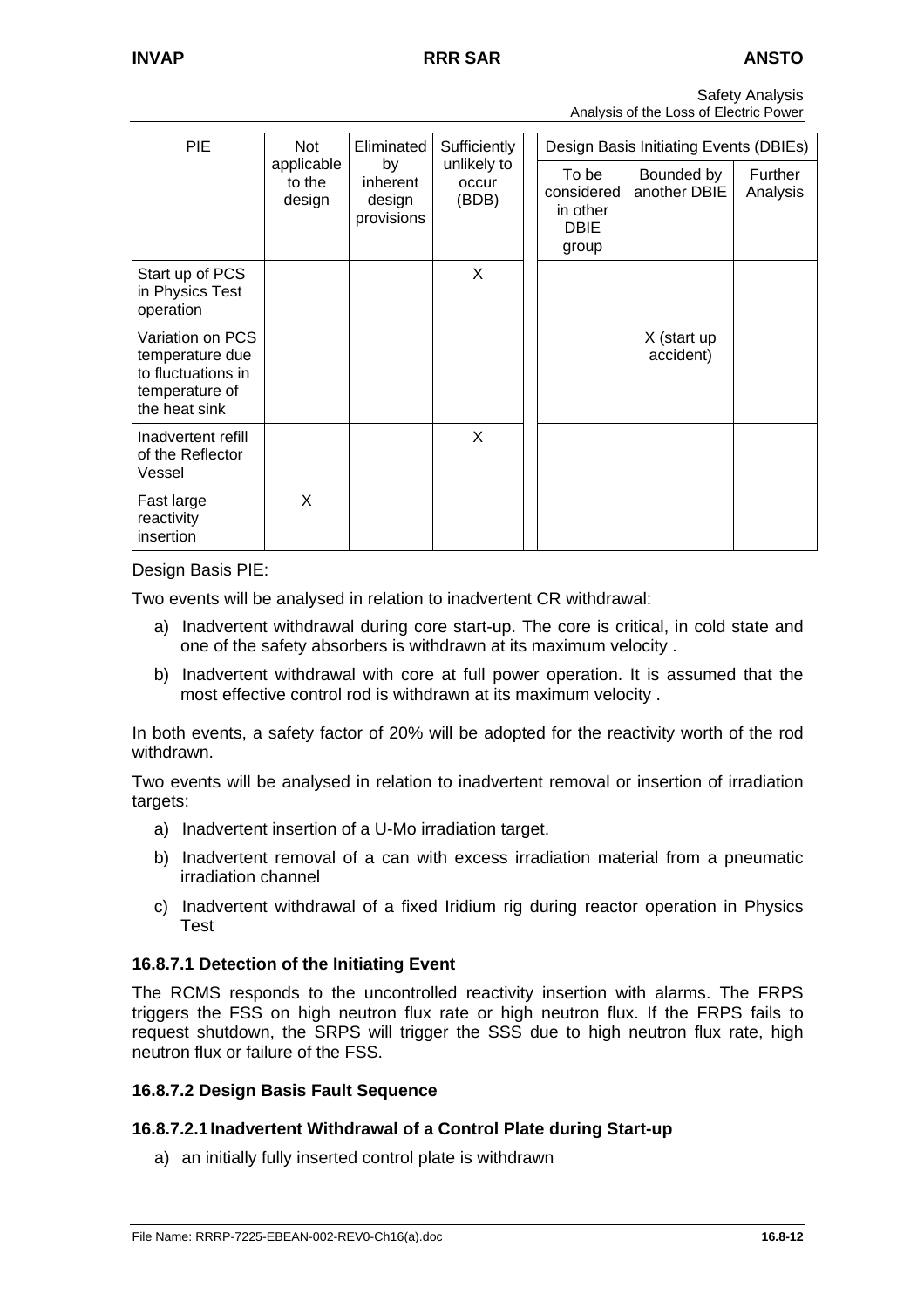- b) neutron flux rate and neutron flux increase and, consequently, core power increases
- c) control plates withdrawal inhibited by CR interlocks
- d) FRPS requests reactor trip
- e) reactor is shut down
- f) PCS and RSPCS pumps are manually shut down
- g) operator starts up Long Term Pool Cooling mode of RSPCS and SCS

#### **16.8.7.2.2 Inadvertent Withdrawal of an Absorber Plate with Core at Full Power Operation**

- a) A partially inserted CR is withdrawn.
- b) Neutron flux rate, neutron flux and core power increase.
- c) RCMS alarm on high neutron flux.
- d) Bank insertion of control rods.
- e) In case the RCMS fails to stop the sequence, the FRPS triggers the actuation of the FSS due to high neutron flux or low period.
- f) Reactor is shutdown.
- g) PCS and RSPCS pumps are manually stopped.
- h) Operator starts up Long Term Pool Cooling mode of RSPCS and SCS.

#### **16.8.7.2.3 Inadvertent Fast Insertion of a U-Mo Irradiation Target**

- a) One U-Mo containing three targets is manually loaded rapidly into a U-Mo irradiation position while the reactor is at full power.
- b) Neutron flux rate increases and, consequently, core power increases.
- c) RCMS alarm on high neutron flux.
- d) Bank insertion of CRs.
- e) In case the RCMS fails to stop the sequence, the FRPS triggers the actuation of the FSS due to high neutron flux or low period.
- f) Reactor is shutdown.
- g) PCS and RSPCS pumps are manually stopped.
- h) Operator starts up Long Term Pool Cooling mode of RSPCS and SCS.

#### **16.8.7.2.4 Inadvertent Removal of a Fixed Irradiation Rig**

- a) Removal of fixed irradiation from one of the irradiation positions.
- b) Neutron flux rate increases and, consequently, core power increases.
- c) In case limiting values in core variables are exceeded, the reactor is shutdown by the FSS triggered by high neutron flux rate or high neutron flux.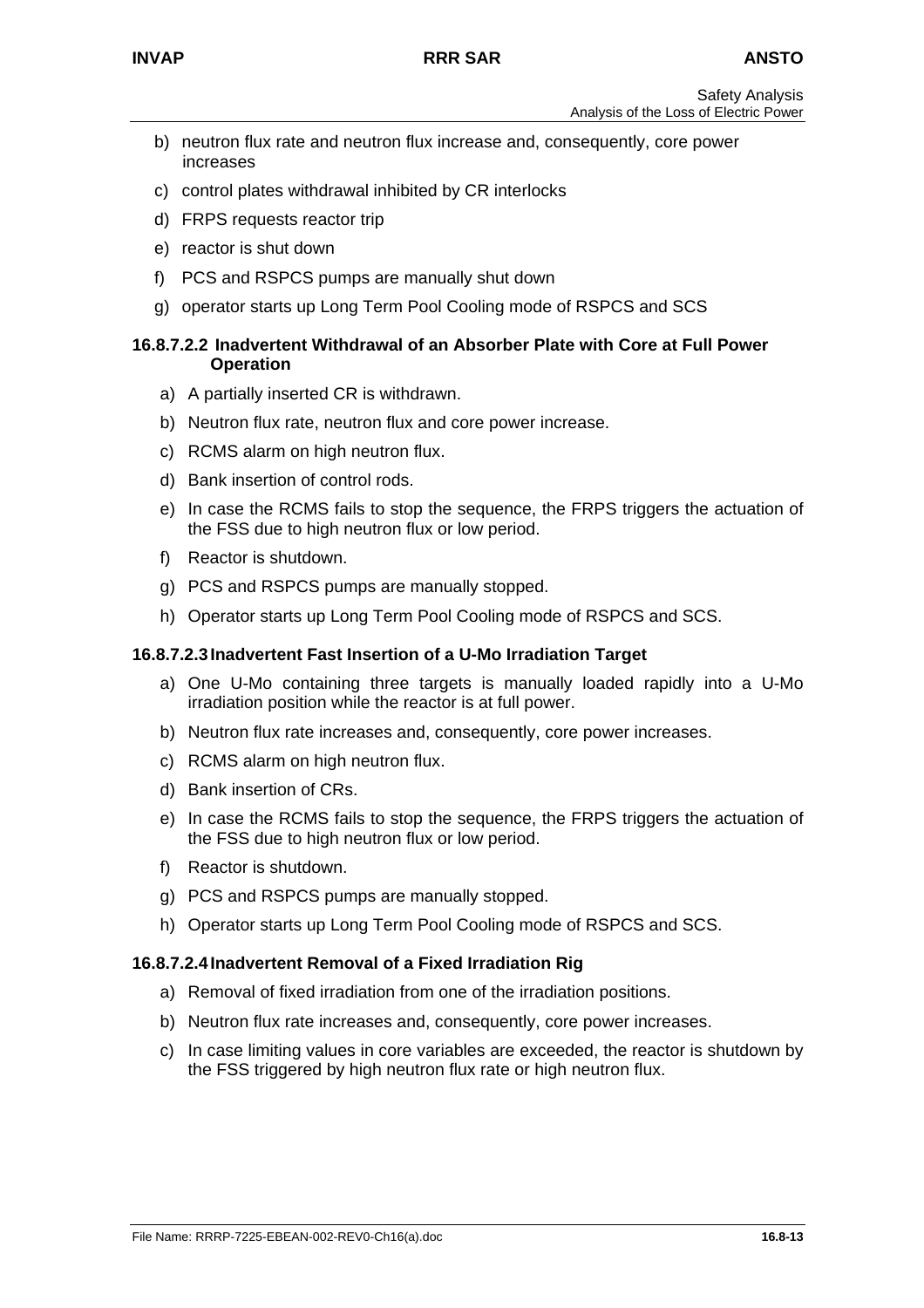#### **16.8.7.2.5 Inadvertent Removal of a Can with Excess Irradiation Material from a Pneumatic Channel**

- a) Removal of a can with excess absorbent material from one of the pneumatic irradiation positions.
- b) Neutron flux rate increases and, consequently, core power increases.
- c) In case limiting values in core variables are exceeded, the reactor is shutdown by the FSS triggered by high neutron flux or high neutron flux rate.

#### **16.8.7.3 Numerical Analysis**

#### **16.8.7.3.1 Modelling Assumptions**

Modelling assumptions are presented in Section 16.3.

#### **16.8.7.3.2 Calculation Methodology**

The transients have been simulated with the PARET code. The PARET code is described in Section 16.3.

#### **16.8.7.3.3 Hypotheses**

#### **16.8.7.3.3.1 Events condition**

- a) In the transients with withdrawal of a control plate, the control plate withdrawn is the one with the highest reactivity worth.
- d) Inadvertent control plate withdrawal starts with the plate at 20 % withdrawal. This corresponds to the maximum reactivity insertion ramp.
- e) The total reactivity worth of the FSS includes a 7 % reduction to allow for depletion of the control absorber in all cases.
- f) Single failure criterion is adopted for the FSS (four out of five control plates fall into the core, the control plate with the largest extinction worth remains out) and SSS.
- g) In PARET, trips are triggered by overpower. Therefore, a power equivalent to the neutron flux trip level for the FRPS has been modelled. PARET allows also modelling of a period trip (neutron flux rate). In all cases, either the period trip will occur before the overpower trip, or the difference in time of the two trips will be insignificant. In all transients, adopting a FRPS trip by overpower is conservative.
- h) In case of FSS failure the trip for the actuation of SSS is considered to be overpower, i.e., the period trip in the SRPS is ignored.

#### **16.8.7.3.3.2 Safety margins and conservative assumptions**

- a) PARET is a "best estimate" code. Uncertainties are not explicitly considered, rather conservative data are adopted for the calculations. This is in accordance with international accepted practice for nuclear power plants<sup>[6](#page-39-0)</sup>.
- b) For all transients, the total power generated heats the fuel plates and core coolant (20MW). However, in the RRR part of this heat is dissipated by the Reactor and Service Pool Cooling System. The design value for the power generated by the

<span id="page-39-0"></span> <sup>6</sup> IAEA Safety Report "Accident Analysis of Nuclear Power Plants", Draft, June 2000.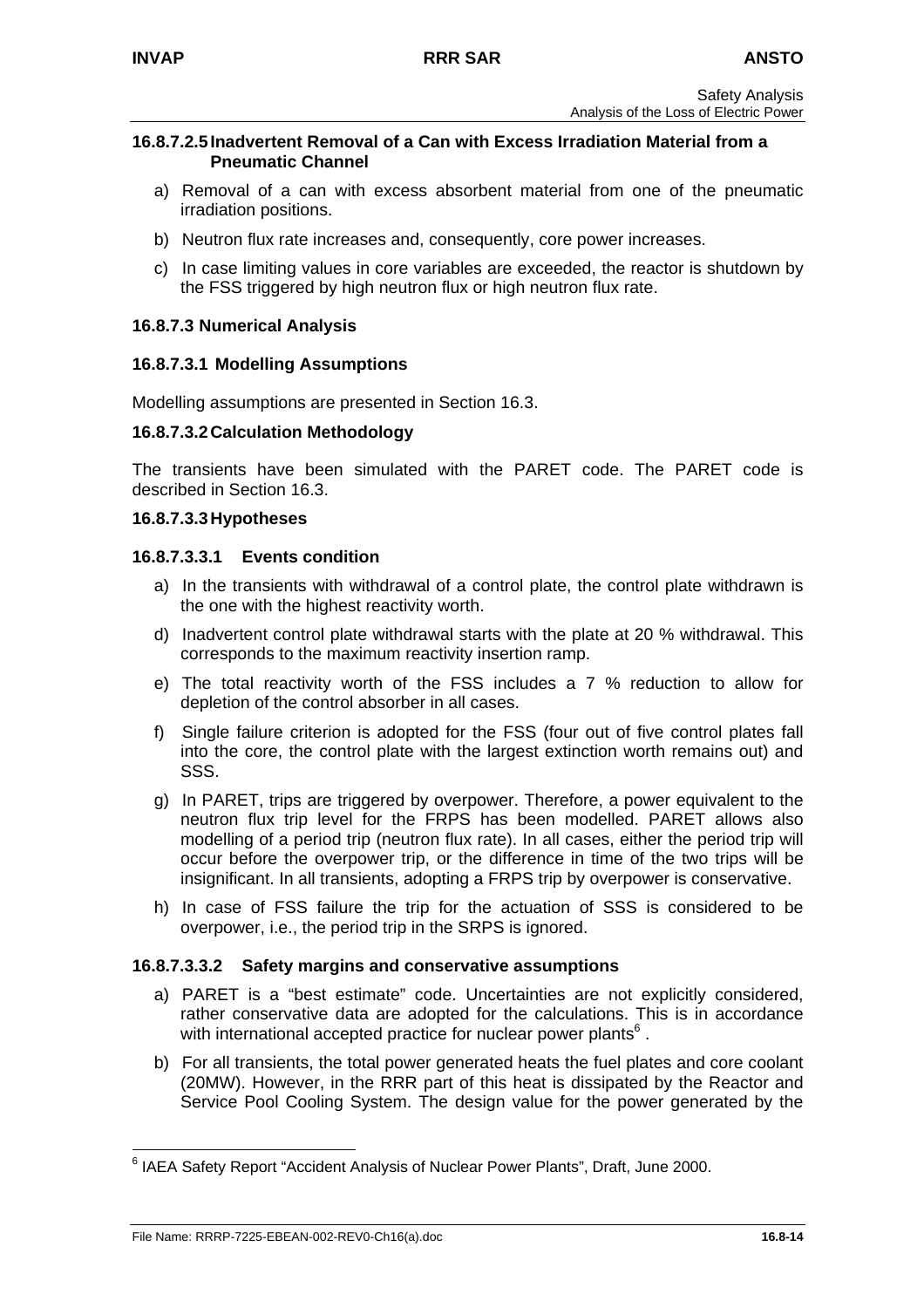core is 18.8MW, (Chapter5, Section 5.8), therefore a safety margin of 6.4% is applied.

- c) Given the reliability of the FSS, its failure is considered unlikely. In a number of cases, this low likelihood of failure, together with the low frequency of occurrence of the initiating event, is sufficient to render the subsequent fault sequence beyond the design basis (e.g., start up accident). However, in order to demonstrate the robustness of the design, some selected cases have been analysed assuming the failure of the FSS
- d) In this analysis, failure of the FSS signifies that no plate falls into the core. This is a very conservative assumption, since this implies either all five plates stuck in a position above the core or failure of the all trip signals to the FSS associated to the PIE. All PIEs are covered by at least two signals.
- e) The Second Reactor Protection System trip signal to the SSS also disconnects the motor of the Control Rod Drives (CRDs). This results in the simultaneous insertion of the plates and emptying of the reflector vessel. To demonstrate the independence of the Shutdown Systems, this simultaneous insertion of the control plates with SSS trip has been ignored in all cases, rather the plates have been kept in the position they held prior to the SSS trip.
- f) Photoneutrons are not included when considering the delayed neutron fractions. This is a conservative assumption.
- g) Positive reactivity insertions are considered with a +20 % safety margin. This margin covers calculation errors.
- h) The Ir rig reactivity worth considers approximately four times the maximum calculated reactivity worth (design value) plus a 20% uncertainty margin.
- i) Feedback coefficients are considered with –15 % margin. This margin is appropriate and in line with international benchmarks (ANL benchmark for silicide  $plates$ <sup>7</sup>.
- j) The value of FSS insertion time adopted in the analysis corresponds to the maximum design value. Measurements in the FSS prototype indicate that the insertion time is significantly less.
- k) A hot channel peaking factor of approximately 25 % over the best estimate value is considered.
- l) During reactivity transients, with a significant rise in thermal power, the Departure from Nucleate Boiling or Critical Heat Flux precedes flow instabilities phenomenology. Consequently redistribution is no longer considered the limiting phenomenon as is the case in steady state operation. In all cases, a limit of 1.5 has been adopted for the Critical Heat Flux Ratio (CHFR)[.](#page-40-1)<sup>8</sup>. Values of CHFR above this limit indicate within a high level of confidence that no damage to the plates occurs.
- m) A steady state CHF correlation has been used. Tong correlation has been adopted. Use of a steady state correlation for transient calculations is conservative.

<span id="page-40-0"></span> <sup>7</sup> Research reactor core conversion from the use of higly enriched uranium to the use of low enriched uranium fuels guid book. IAEA-TECDOC-233. Vienna 1980

<span id="page-40-1"></span><sup>8</sup> Sudo, Y. And Kaminaga, M., "A new CHF correlation scheme proposed for vertical rectangular channels heated from both sides in nuclear research reactors", Journal of Heat Transfer, Vol 115, pp426-434, May 1993.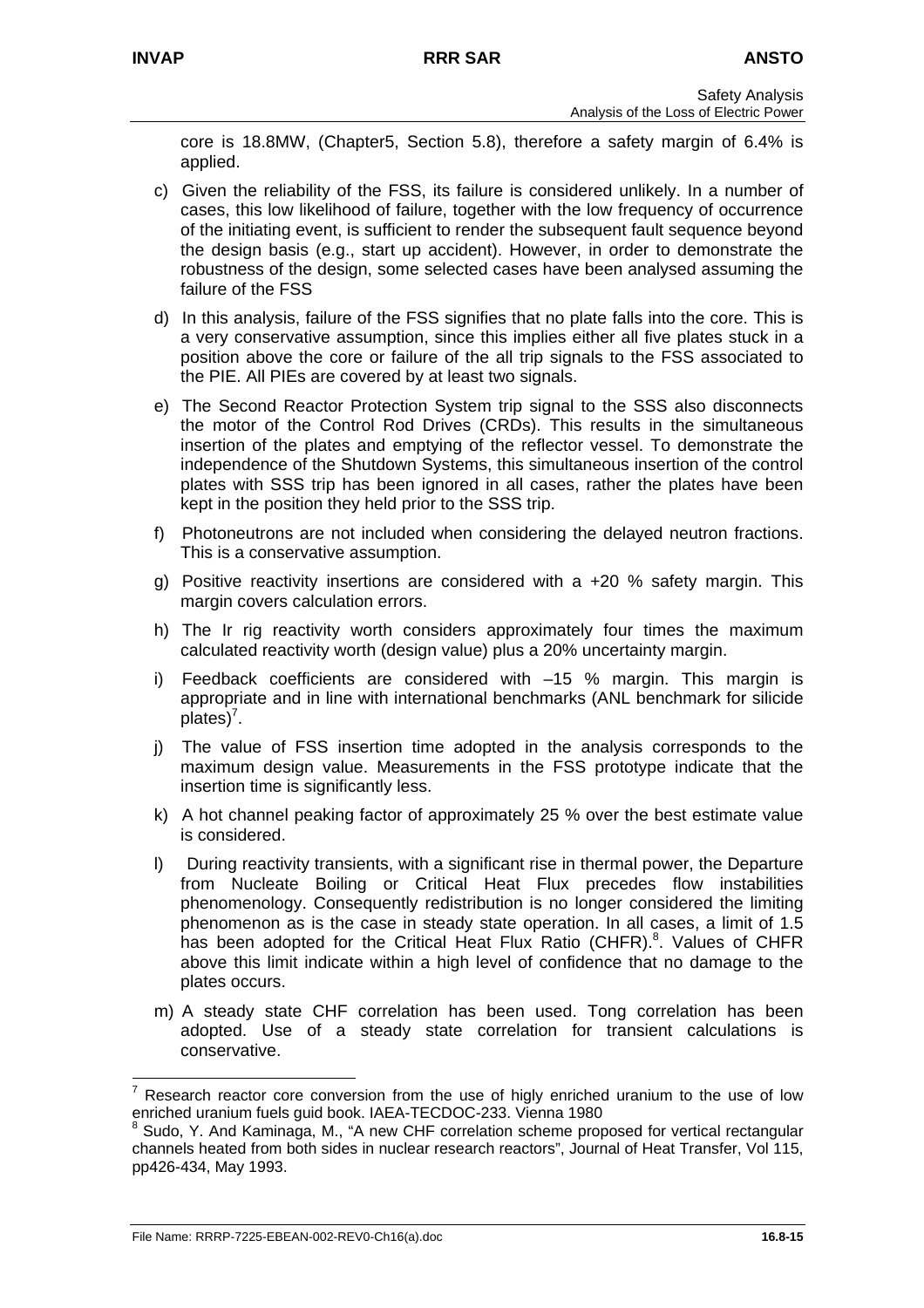- n) The overall SSS drainage velocity has been reduced by a uniform margin of 10%.
- o) A -10 % margin was considered for SSS reactivity calculations. These calculations were performed using the MCNP-4C Code from the RSICC Computer Code Collection (CCC-700) of the Oak Ridge National Laboratory, and its associated nuclear data collection (DLC-200 MCNPDATA) which is based on Monte Carlo methods. This code has been widely and internationally validated.
- p) The thermal conductivity of the cladding was taken from ANL <sup>[9](#page-41-0)</sup> and is conservative with respect to the design value.<sup>[10](#page-41-1)</sup>

#### **16.8.7.3.4 Inadvertent Withdrawal of a Control Plate during Start-up**

The inadvertent continuous withdrawal of the control plate with maximum reactivity worth at nominal speed is analysed during start-up.

#### **16.8.7.3.4.1 Start up to High Power Operation**

For the DBIE of control plate withdrawal at start-up with FSS actuation a narrow peak in power is reached at 19.1 s, triggering the FSS due to high neutron flux.

Coolant and fuel plate cladding temperatures follow power evolution The hot channel cladding temperature increases and the coolant temperature reaches a maximum temperature well below saturation temperature. The evolution of the Critical Heat Flux Ratio (q"<sub>CHF</sub>/q"<sub>max hot channel</sub>) fulfils the acceptance criterion (CHFR>1.5) during the whole transient.

For the DBIE of control plate withdrawal at start-up with SSS actuation a power peak is reached at 25.3 s. The power peak lasts longer, as expected given the delay in actuation of the SSS. This delay (Section 16.3.3.3.2) is the sum of the delay in the electronic of the FRPS and SRPS plus the actuation of the SSS valves.

Coolant and cladding temperatures of the fuel plate follow power evolution. The hot channel cladding temperature increases. The coolant temperature reaches a maximum temperature still below saturation temperature. The evolution of the Critical Heat Flux Ratio fulfils the acceptance criterion (CHFR>1.5) during the whole transient.

A similar behaviour is observed in the hot (U-Mo) rig. This calculation has been performed with RELAP, with the power evolution obtained with PARET as input. The cladding temperature will remain safe while the bulk coolant remains well below saturation temperature.

Start-up to Physics Test Reactor State Operation

The same insertion has been analysed for start up to Physics Test operation. A narrow peak power is reached at 14.8 seconds. The trip is triggered at 14.7 s.

Coolant and clad temperatures follow power evolution. The maximum coolant temperature for the hot channel is about 45.9  $\mathrm{^0C}$  and the maximum clad temperature is safe. The maximum heat flux for the hot channel is well below the Critical Heat Flux obtained with Fabrega's $11$  correlation.

<span id="page-41-0"></span> $9$  The whole core LEU U<sub>3</sub>Si<sub>2</sub>-Al fuel demonstration in the 30 MW Oak Ridge Research Reactor. ANL/REWRTR/TM-14. July 1991.

<span id="page-41-1"></span> $10$  Properties and selection non ferrous alloys and special materials. ANS Handbook, Vol 2.

<span id="page-41-2"></span><sup>&</sup>lt;sup>11</sup> "Le calcul thermique des Réacteurs de Recherche refroidis par Eau", S. Fabrega, Commissariat a l'énergie atomique, CEA-R-4114.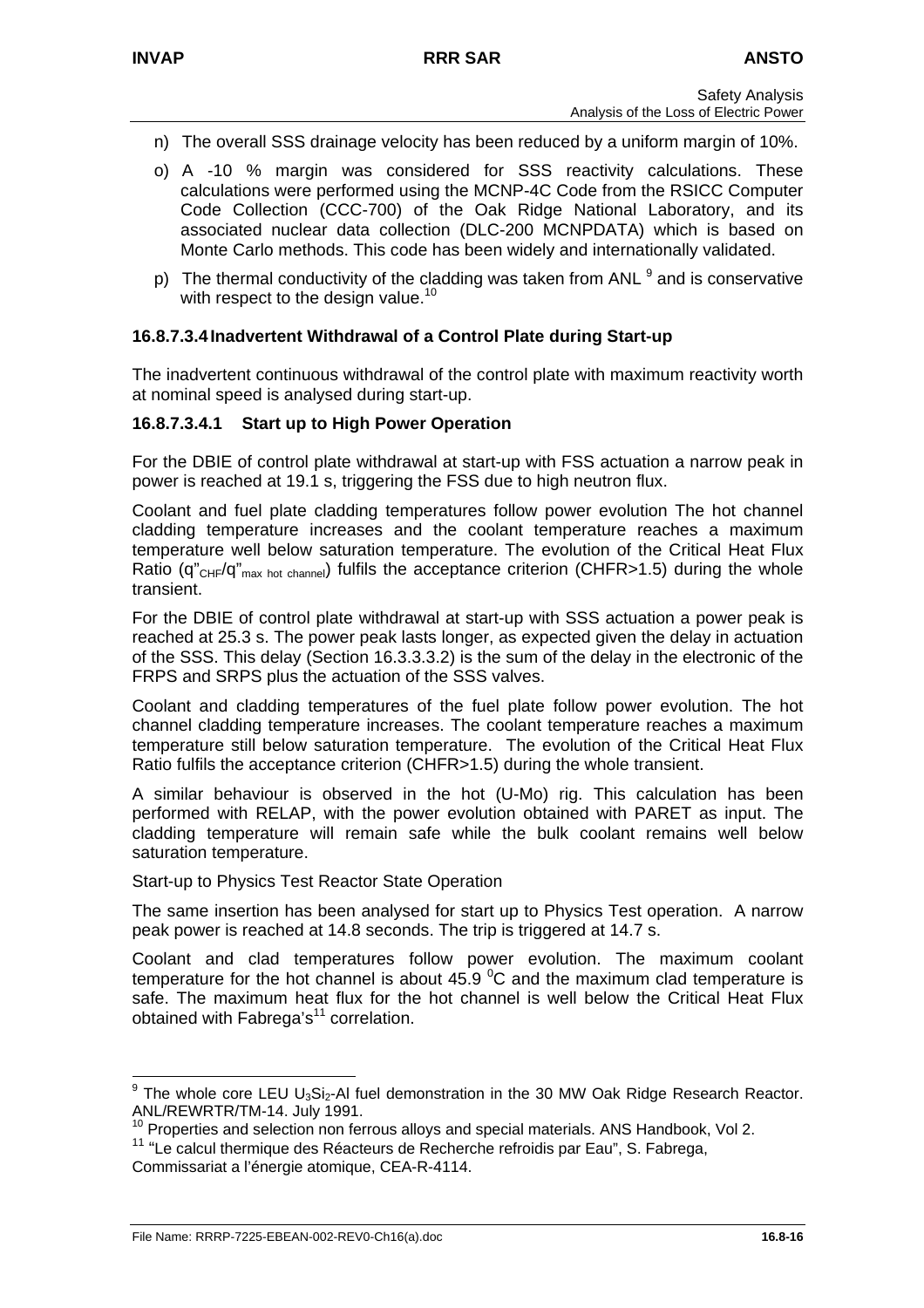## **16.8.7.3.5 Inadvertent Withdrawal of a Control Plate at Full Power Operation**

This Section presents the numerical analysis of the inadvertent continuous withdrawal at nominal speed of the central control plate during normal operation; i.e. at full power and flow rate.

The accident is analysed with actuation of the FSS. The SSS can cope with the extraction of a CR at nominal speed during reactor start up, as shown in Section 16.8.3.1, and the start-up accident bounds all other reactivity insertions. Therefore, it can be concluded that the SSS will cope with all other reactivity insertions, including the one presented in this Section.

This scenario is represented by means of a reactivity insertion. At the beginning of the transient the reactor is in high power operation, i.e. full power and full flow rate.

During the transient the peak power is reached approximately at 7.0 seconds. The FSS trips at 6.8 seconds.

Channel temperatures follow the power evolution with a small increase. The temperature of the cladding reaches a safe maximum for the hot channel, and the coolant maximum temperature is 66º C, well below the saturation temperature at core pressure.

#### **16.8.7.3.6 Inadvertent Insertion of a U-Mo Irradiation Target**

This transient simulates the fast insertion of a U-Mo target, compared to normal operating insertion rates,, during operation at 20 MW and full flow rate. The transient is analysed considering the successful actuation of the FSS on trip by overpower and the failure of the FSS with successful actuation of the SSS (overpower). The analysis with actuation of the SSS has been done to show the behaviour of this system after a reactivity insertion ramp steeper than the ramps analysed in the previous cases.

Analysis of a DBIE involving inadvertent insertion of a U-Mo rig at full power shows power and reactivity evolution for this transient with successful actuation of the FSS. The trip takes place at 17.31s and the peak power occurs 160 ms later.

Coolant and fuel plate cladding temperatures follow power evolution with a low increase. The cladding temperature in the hot channel increases to a safe maximum value. The maximum coolant temperature is 66º C, far below saturation temperature.

Another analysis has been performed of a DBIE involving inadvertent insertion of a U-Mo rig at full power representing power and reactivity evolution for the transient with failure of the FSS and successful actuation of the SSS on overpower. The trip occurs at 17.4s. and peak power occurs at 18.5 s. Coolant and fuel plate cladding temperatures follow power evolution with a small increase. The peak cladding temperature is safe and the coolant temperature reaches a maximum value of  $66.1 °C$ , far below saturation conditions.

#### **16.8.7.3.7 Inadvertent Removal of a Can with Excess Absorbent Material from a Pneumatic Irradiation Target**

This event refers to the inadvertent withdrawal of an absorber material canned in cadmium cylinders being irradiated in a pneumatic channel during normal operation (i.e., full power and flow rate). This analysis assumes a QA procedure violation in the preparation of the target, resulting in a higher than normal reactivity worth inserted in this accident. The reactivity insertion ramp could still be significant due to the high withdrawal speed of the pneumatic channel. Assuming the target could be withdrawn rapidly from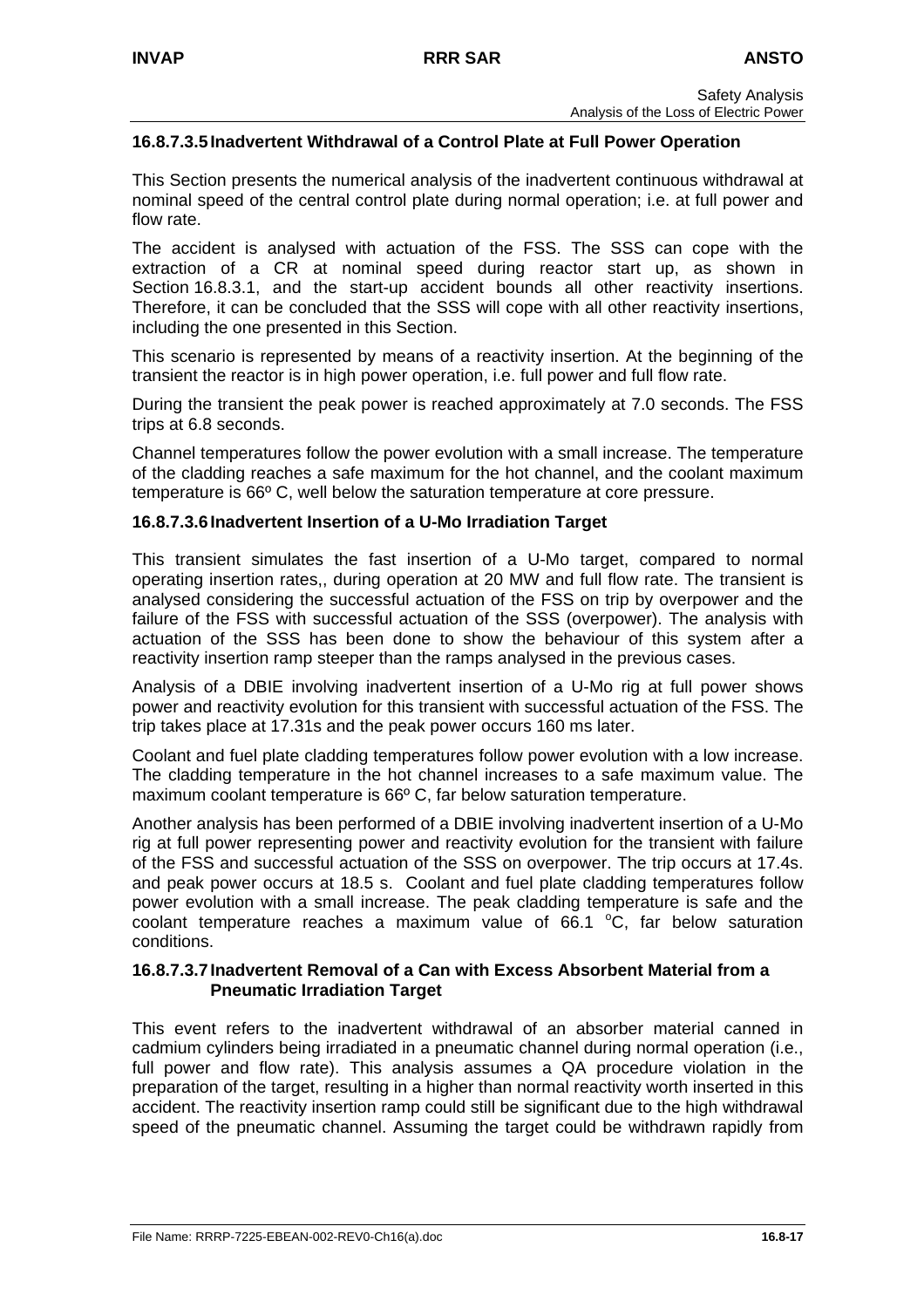the irradiation position, the reactivity ramp is steep. The transient is analysed with actuation of FSS and with failure of the FSS and actuation of the SSS.

The analysis shows maximum power is reached at 0.14 s. The FSS is triggered at 0.0663 s due to overpower. The cladding temperature in the hot channel remains safe while the coolant temperature increases to 68ºC which is less than the saturation temperature. These peaks are very short in duration and soon after reactor trip, the temperatures go down to shutdown state values. The system remains within the acceptance criterion during the evolution of the transient.

An analysis of a DBIE involving inadvertent removal of a pneumatic irradiation target with failure of the FSS and actuation of the SSS has been undertaken. The SSS trips at 0.066s due to overpower. The maximum power is at 6.32 s. The cladding reaches a safe maximum temperature while the coolant reaches a maximum temperature of 75ºC, far from saturation. The system remains within the acceptance criterion for Critical Heat Flux Conditions during the duration of the transient.

#### **16.8.7.3.8 Inadvertent Removal of a Fixed Irradiation Target**

This case assumes that a fixed Iridium irradiation rig is removed during full power and Physics Test operation.

This transient is analysed with successful actuation of the FSS for Power and Physics Test states.

#### **16.8.7.3.8.1 Power State**

A DBIE involving inadvertent removal of a fixed iridium rig with actuation of the FSS at high power operation has been analysed. The maximum power is at about 0.37 seconds. The FSS trip occurs trip occurs at 0.15 seconds due to high neutron flux The maximum coolant temperature is 82.2  $^{\circ}$ C and the maximum clad temperature is safe.

#### Physics Test Operation

A DBIE involving inadvertent removal of a fixed iridium rig with actuation of the FSS in physics test operation has been analysed. The FSS trips due to high neutron flux at 0.2 s. The maximum power occurs at about 0.51 seconds. The maximum clad temperature is safe and the maximum coolant temperature is 59ºC. The maximum heat flux in the hot channel is fully acceptable as a normal operation hot channel heat flux for natural convection and is well below the burn-out heat flux for low flow rates and heat fluxes determined by Fabrega's correlation.

#### **16.8.7.3.9 Comparison with Other Cores**

As compared with the Cores of the CABRI $12$  and SPERT<sup>13</sup> experiments, the RRR core has low-enriched uranium fuel. Consequently, it presents an additional negative reactivity feedback contribution due to fuel Doppler effect. Another characteristic of this core is the larger neutron generation time due to the heavy water reflector. These characteristics result in later and lower power peaks. Both characteristics improve the intrinsic safety of the Core.

#### **16.8.7.4 Radiological Impact Analysis**

No damage to the core is predicted for these transients, therefore there will be no release of fission products. There will be a peak in radiation at the Reactor Pool top. This peak will be due to the over power, but since the power peaks are short in time, the total

<span id="page-43-0"></span><sup>&</sup>lt;sup>12</sup> Experimental reactor for fast reactivity transients experiments (See  $3, 4$ )